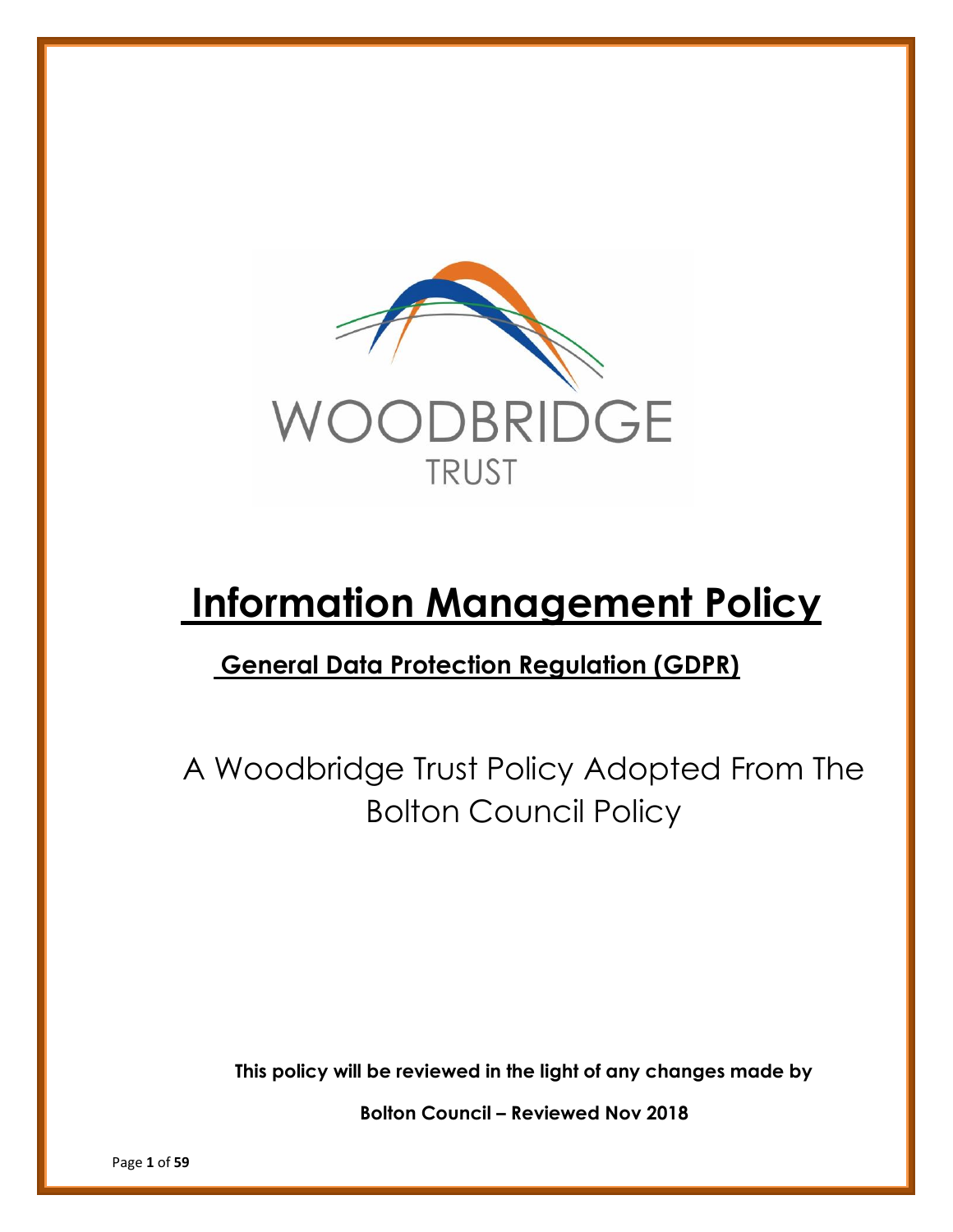## **The General Data Protection Regulation (GDPR) and the Data Protection Bill**

The General Data Protection Regulation (GDPR) is a Europe-wide law which is part of a wider package of reform intended to modernise data protection laws.

The Data Protection Act 1998 was introduced to protect the individual rights and freedoms of individuals, especially their right to privacy with respect to the processing of personal data. GDPR builds on this legislation, enhancing information rights for the public and placing a much greater emphasis on organisations being able to show how they comply with the data protection principles, for example by having effective policies and procedures in place, and documenting and demonstrating their accountability.

GDPR applies to all personal data, regardless of whether it is held electronically (on a computer system, in emails, in text messages etc.) or on paper. There are particularly stringent rules surrounding "special category" data (similar to 'sensitive' data in the Data Protection Act 1998) such as pupil identifiers, pupil characteristics, special educational needs, health, religious beliefs, ethnic background, home address and biometric data. In addition GDPR explicitly states that children's personal data merits specific protection.

GDPR also introduces new responsibilities around the collection and use of pseudonymised personal data (data where any identifying characteristics have been replaced with a pseudonym (or value) that means that the data subject cannot be directly identified, but they can be identified by indirect means such as using underlying or related data. For example: where an individual is allocated a client reference which is used instead of their name.)

As part of the reform of data protection laws, the Data Protection Bill, published on 14<sup>th</sup> September 2017, is currently being considered by Parliament and once passed will repeal the Data Protection Act 1998. As GDPR and the Data Protection Bill complement each other it is important that they are read side by side.

Woodbridge Trust is registered with the Information Commissioner's Office as a Data Controller and aims to fulfil its obligations to the fullest extent and to comply with the six data protection principles set out in the GDPR which require that personal data is:

- 1. Processed lawfully, fairly and transparently
- 2. Collected for a specified, explicit and legitimate purpose
- 3. Adequate, relevant and limited to what is necessary (ie: proportionate) for the purpose it is being processed
- 4. Accurate and kept up to date, with every reasonable step taken to erase or rectify inaccurate personal data without delay
- 5. Held in a form that means the data subject can be identified for only as long as is necessary for the purpose for which the personal data is processed
- 6. Processed in a manner that ensures appropriate security of the personal data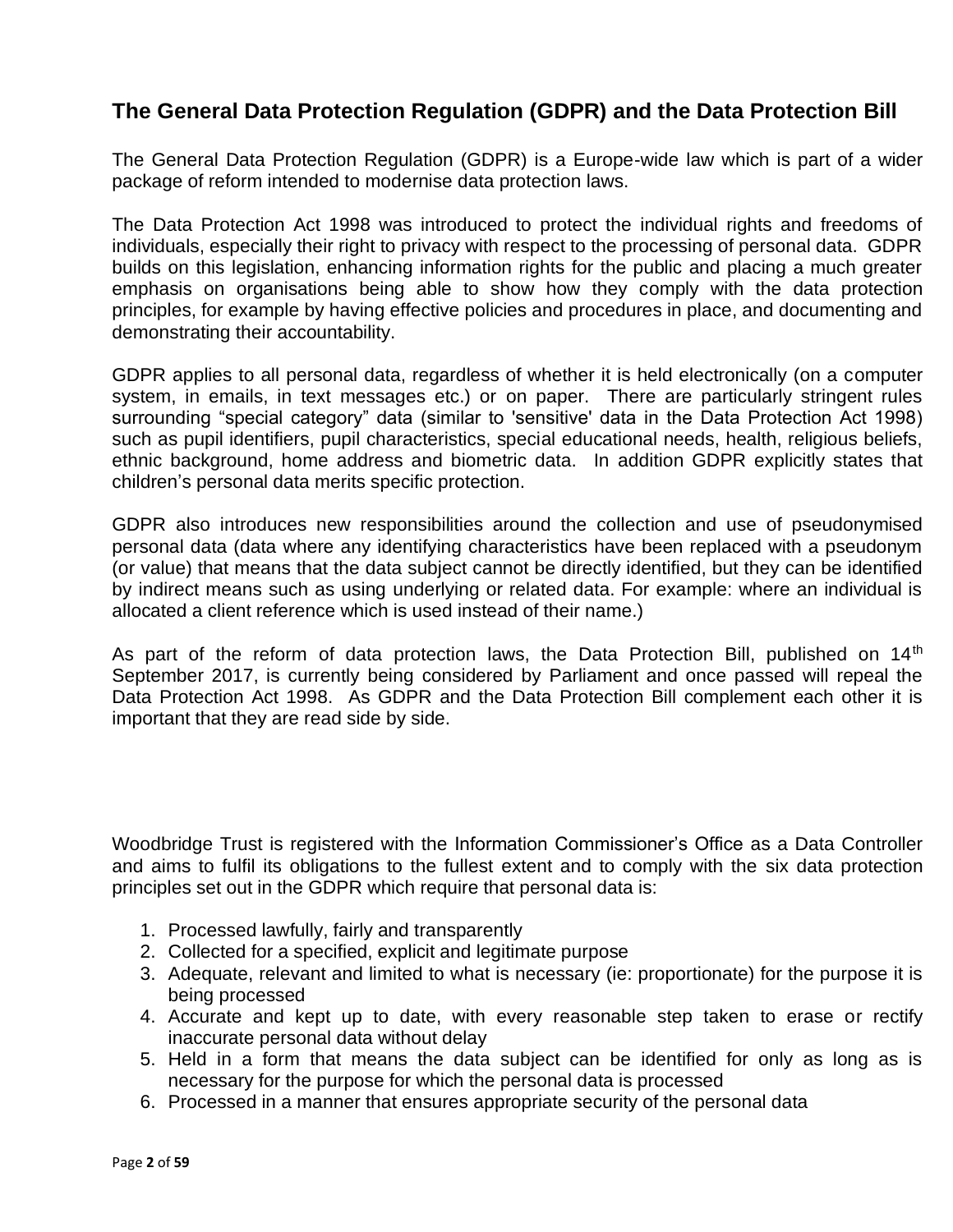## **Processing Personal Data**

Before processing personal data the trust / school will first identify a legal basis for doing so. When processing special category data the trust / school will also satisfy one of the special category conditions.

Details of the legal bases, special categories of data and the special category conditions can be found in Appendix 1.

## **Privacy Notice - Fair Processing of Data**

Under principle 4 of the GDPR, the trust / school has a duty to check that children, parents and carers information is accurate and up to date. It fulfils this by sending out a data collection form to parents/carers on an annual basis. This form will also include a privacy notice which outlines to the parent/carer:

- What information is held
- Why the information is held
- How long the information is held
- Who the information is shared with
- How children, parents and carers can access the information which is held about them

The trust / school also has a duty to check that staff information is accurate and up to date. It fulfils this by asking staff to complete a data collection form. The form will also include a privacy notice which will outline:

- What information is held
- Why the information is held
- How long the information is held
- Who the information is shared with
- How staff can access the information which is held about them

## **Consent**

Consent is one of the legal bases available to the trust / school, although this will only be used where there is no other legal basis available.

Where the trust / school is relying on consent to process personal data, this will be proactive, made clear to the data subject and will be separate from other matters. It will also be made clear that consent can be withdrawn at any time and the method to do so will be clear and accessible; it will be as easy to withdraw consent as it was to give consent.

If consent is withdrawn, the trust / school will immediately cease processing the personal data.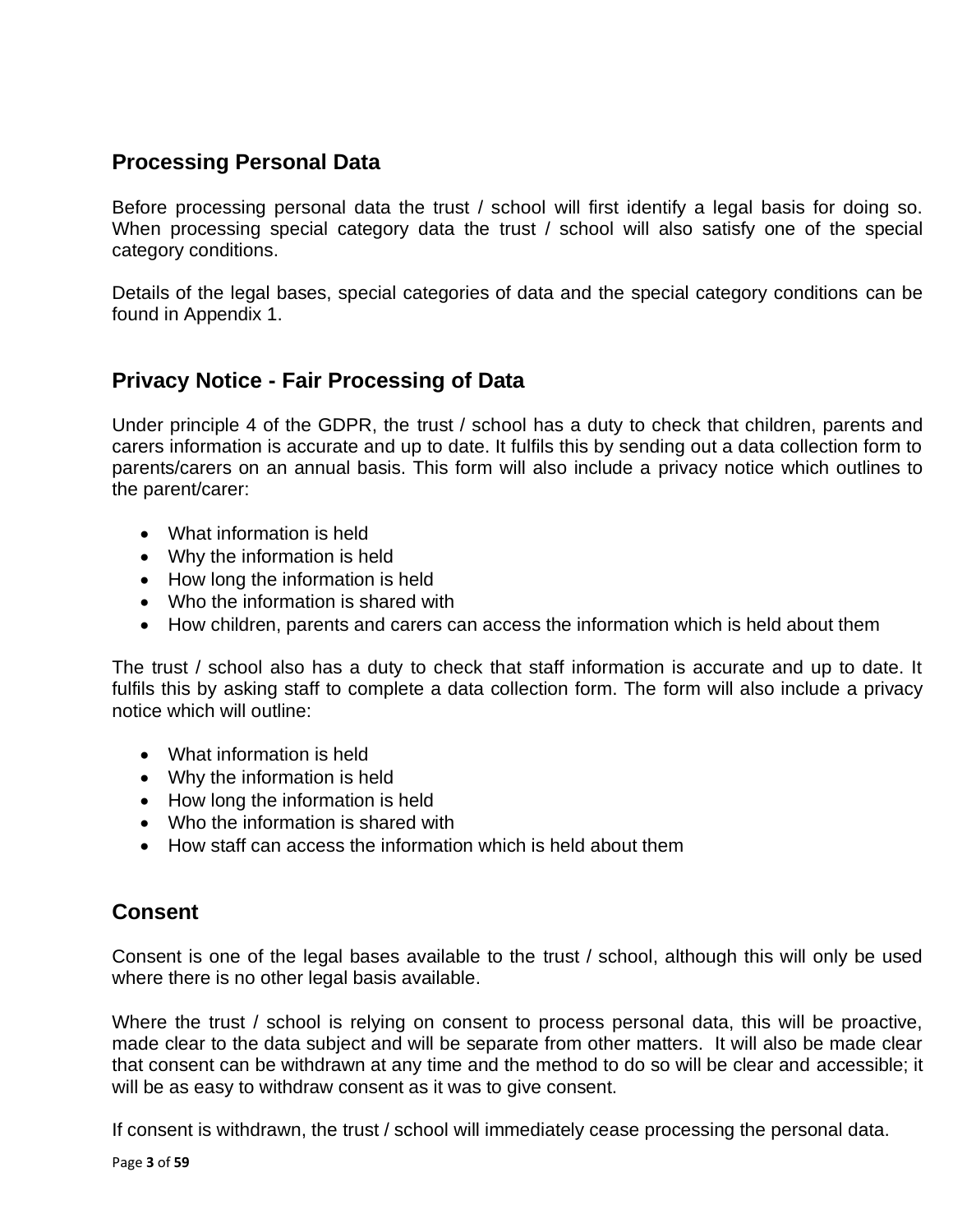There are additional provisions within GDPR regarding securing consent from children. When offering an online service directly to a child, only children aged 13 or over are able provide their own consent. (This is the age proposed in the Data Protection Bill and is subject to Parliamentary approval). For younger children, consent would need to be provided by whoever holds parental responsibility for the child (unless the online service offered is a preventive or counselling service). In such cases, the trust / school will make reasonable efforts to verify that consent is given or authorized by a parent or guardian.

A separate Privacy Notice will be issued to children and will written in clear and age appropriate language.

## **Information Security**

Under principle 6 of the GDPR, the trust / school has a duty to ensure that data is handled securely. To fulfill its obligations under the act and to comply with Cabinet Office guidelines outlined in "Data Handling Procedures in Government" the trust / school will adopt the following to maintain data security:

Users may not remove or copy sensitive or personal data from the trust / school or authorised premises unless the media is encrypted and is transported securely for storage in a secure location.

When data is required by an authorised user from outside the trust / school premises (for example, by a teacher or pupil working from their home or a contractor) they must have secure remote access to the management information system (MIS) or learning platform.

Users must protect all portable and mobile devices, including media, used to store and transmit personal information using approved encryption software.

Sensitive or personal data must be securely deleted when it is no longer required.

Computer passwords should not be disclosed or shared between users

Files and paperwork that identifies individuals must never be left unattended and must be stored in locked cabinets within a controlled access room that must be locked when not in use

All staff processing personal information should be appropriately trained

The trust / school will use a protective marking scheme to ensure that all data – electronic or on paper – is labelled according to the protection it requires based on Impact Levels:

| <b>Impact level</b>            | Colou<br>Code | <b>Memory</b><br>stick? | <b>Example</b>                                            |
|--------------------------------|---------------|-------------------------|-----------------------------------------------------------|
| ILO-Not Protectively<br>Marked |               | Yes                     | Newsletters, public information                           |
| IL1- Unclassified              |               | Yes                     | Generic letters to parents containing no<br>personal data |
| IL2-PROTECT                    |               | <b>No</b>               | Basic pupil information such as name and<br>address       |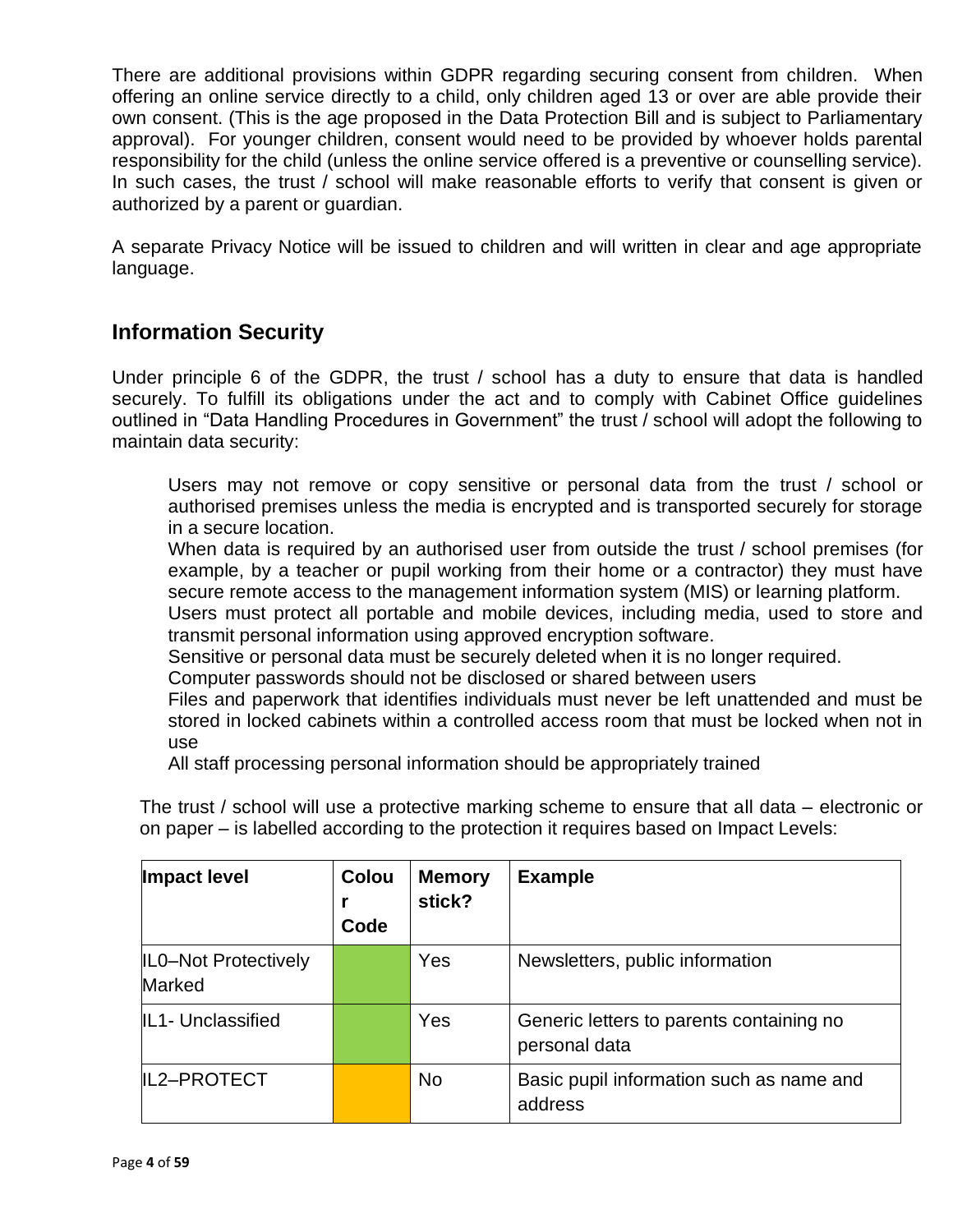| IL3-Restricted          | <b>No</b> | Sensitive Pupil information such as ethnicity<br>or FSM status |  |  |
|-------------------------|-----------|----------------------------------------------------------------|--|--|
| <b>IL4-Confidential</b> | <b>No</b> | Highly sensitive pupil data relating to child<br>protection    |  |  |

## **Information Asset Register and Record of Processing Activity**

An information asset register will be compiled and kept up to date. This will summarise each information asset the trust / school maintains and include a record of activities related to higher risk processing such as processing personal data that could result in a risk to the rights and freedoms of individuals, and the processing of special category data, or criminal convictions / offences.

Appropriate measures will be taken to mitigate the risk of disclosure of each information asset based on the impact level assigned.

The information documented in the information asset register must reflect the current situation as regards the processing of personal data and therefore will be regularly reviewed to ensure that it remains accurate and up to date.

## **Data Protection Impact Assessments**

In order to ensure that all data protection requirements are identified and any associated risks are addressed, the trust / school will complete a Data Protection Impact Assessment (DPIA) (previously known as a privacy impact assessment (PIA)) when introducing a new, or revising an existing, system or process which involves processing personal data.

## **Data Protection Officer**

As a public authority, the trust / school has a duty under GDPR to appoint a Data Protection Officer to assist with monitoring internal compliance, inform and advise on the trust / school's data protection obligations and provide advice regarding Data Protection Impact Assessments (DPIAs).

The DPO will be independent, an expert in data protection, adequately resourced, and report to the highest management level.

## **Incident Reporting**

GDPR introduces a legal duty to report certain types of personal data breach to the Information Commissioner's Office (ICO); this must be done **within 72 hours** of the trust / school becoming aware of the breach, where feasible, even if all details of the breach are not yet known.

In addition, the trust / school is required to inform the data subjects of the breach without undue delay if it is considered that there is a high risk of the breach adversely affecting their rights and freedoms.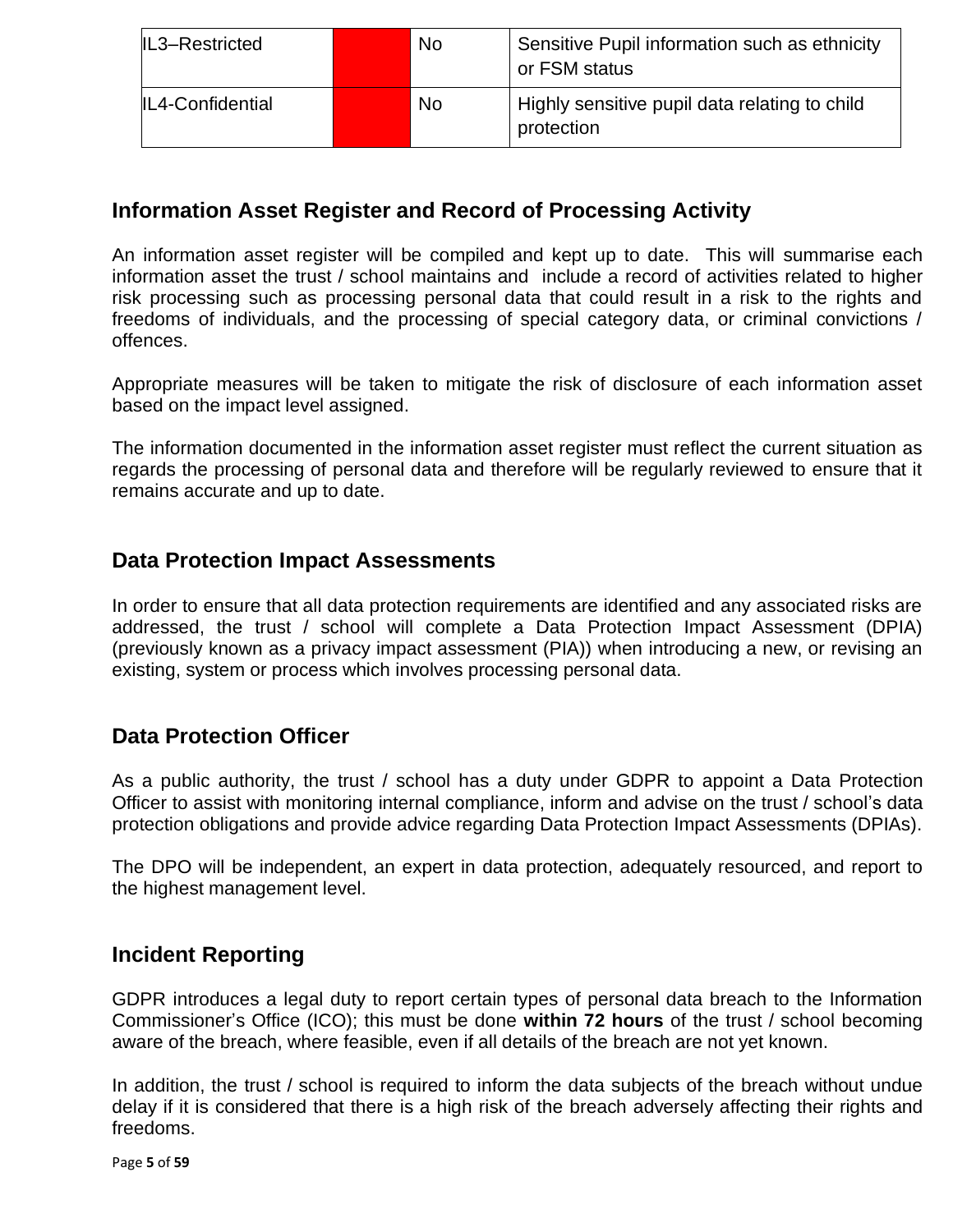In order to meet these requirements, any suspected and/or actual breaches of information security will be reported to the trust / school's Data Protection Officer immediately, and in any event **within 24 hours** of the trust / school becoming aware of the breach, using the form attached at Appendix 3.

Records will be maintained of any suspected breaches of information security using this form. The details of the incident will be used to determine whether the breach requires a report to the ICO and/or the data subjects, and, following investigation, to create a correctional plan to ensure that a similar incident does not happen.

## **Record Retention**

The trust / school maintains a records management policy which details compliance with the Lord Chancellor's Code of Practice which can be found here:

[http://webarchive.nationalarchives.gov.uk/20150603223501/https://www.justice.gov.uk/downloads](http://webarchive.nationalarchives.gov.uk/20150603223501/https:/www.justice.gov.uk/downloads/information-access-rights/foi/foi-section-46-code-of-practice.pdf) [/information-access-rights/foi/foi-section-46-code-of-practice.pdf](http://webarchive.nationalarchives.gov.uk/20150603223501/https:/www.justice.gov.uk/downloads/information-access-rights/foi/foi-section-46-code-of-practice.pdf)

A detailed retention schedule and protective marking scheme is outlined in Appendix 2

This retention schedule is based on guidance from the records management society:

[https://cdn.ymaws.com/irms.org.uk/resource/collection/8BCEF755-0353-4F66-9877-](https://cdn.ymaws.com/irms.org.uk/resource/collection/8BCEF755-0353-4F66-9877-CCDA4BFEEAC4/2016_IRMS_Toolkit_for_Schools_v5_Master.pdf) [CCDA4BFEEAC4/2016\\_IRMS\\_Toolkit\\_for\\_Trust / schools\\_v5\\_Master.pdf](https://cdn.ymaws.com/irms.org.uk/resource/collection/8BCEF755-0353-4F66-9877-CCDA4BFEEAC4/2016_IRMS_Toolkit_for_Schools_v5_Master.pdf)

It encompasses records managed by all types of trust / school – some of the file descriptions listed may not be relevant to every trust / school.

Regarding documents marked as offer or transfer to Archive, it would be the trust / school's responsibility to contact Bolton Archives service on 01204 333173 or e-mail [libraries@bolton.gov.uk](mailto:libraries@bolton.gov.uk)

\*\*Please note that retaining documents beyond their retention or transfer dates may breach principle 5 of the -GDPR

## **The Right to be Forgotten**

Under GDPR individuals have the right to have personal data erased, this is also known as the 'right to be forgotten'. There is a particular emphasis on the right to erasure if the request relates to data collected from children. The right to be forgotten is not absolute and only applies in certain circumstances.

An individual can make a request for data to be erased either verbally or writing. The trust / school will respond to such requests within 1 calendar month to advise of its decision and will provide a clear justification if it refuses the request.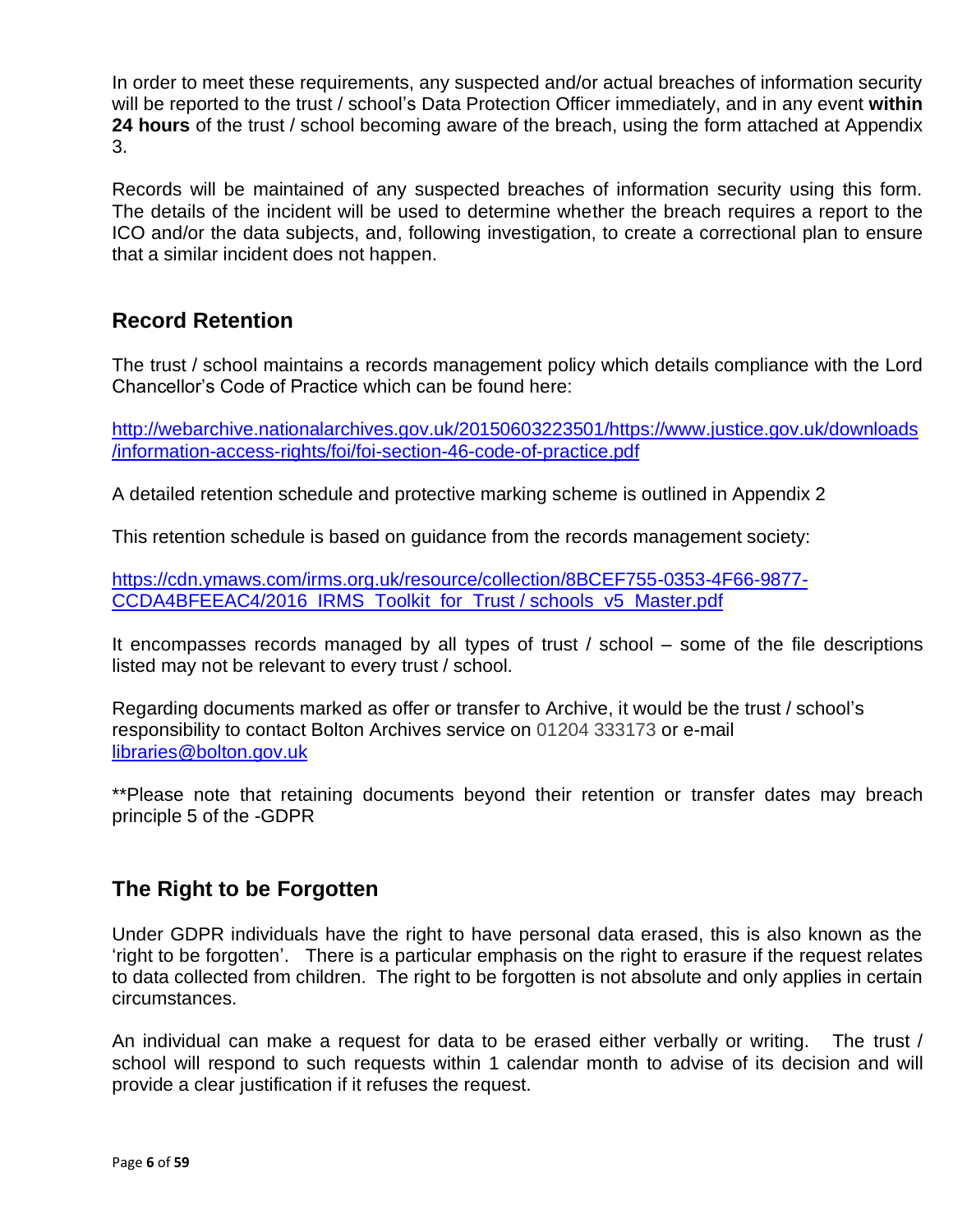If personal data which the trust / school has shared with others is erased, the trust / school will inform each recipient of the erasure, unless this proves impossible or involves disproportionate effort.

## **Disclosure of personal information**

Personal information will be disclosed to 3rd parties under the following conditions:

#### **Information sharing with professionals working with children**

Information sharing between professionals is vital to ensure the wellbeing of Children. The trust / school will follow the "7 golden rules of Information Sharing" described by the DfE:

- 1. Remember that GDPR is not a barrier to sharing information
- 2. Be open and honest with the person or family
- 3. Seek advice if you are in any doubt
- 4. Share with consent where appropriate
- 5. Consider safety and well-being
- 6. Necessary, proportionate, relevant, accurate timely, and secure
- 7. Keep a record of your decision and reasons

[https://www.gov.uk/government/uploads/system/uploads/attachment\\_data/file/277834/information](https://www.gov.uk/government/uploads/system/uploads/attachment_data/file/277834/information_sharing_guidance_for_practitioners_and_managers.pdf) sharing quidance for practitioners and managers.pdf

Unauthorised disclosure of personal data is a criminal offence under Section 55 of the Data Protection Act 1998 and will likely lead to disciplinary action

#### **Investigation of a crime**

*(Please note that Section 3 of the Data Protection Bill sets out specific data protection principles*  to be considered when processing personal data for law enforcement purposes. This section of *the policy will therefore be refreshed at such time as the Bill is passed and becomes UK law)*

The trust / school will treat requests for information from an official bodies related to criminal or taxation purposes under Sections 28, 29 and 35 of the Data Protection Act 1998. The trust / school requires the requestor to complete the Request for personal data form (Appendix 4).

Under section 29 requests from the police will be countersigned by a person no lower than inspector. For requests from other organisations other than the police, the form will be countersigned by a person of a higher position within the organisation than the person making the request.

Generally, the trust / school reserves the right not to release the data but there may be situations such as the receipt of a court order that requires the trust / school to release the information.

#### **Access to Pupils' Records**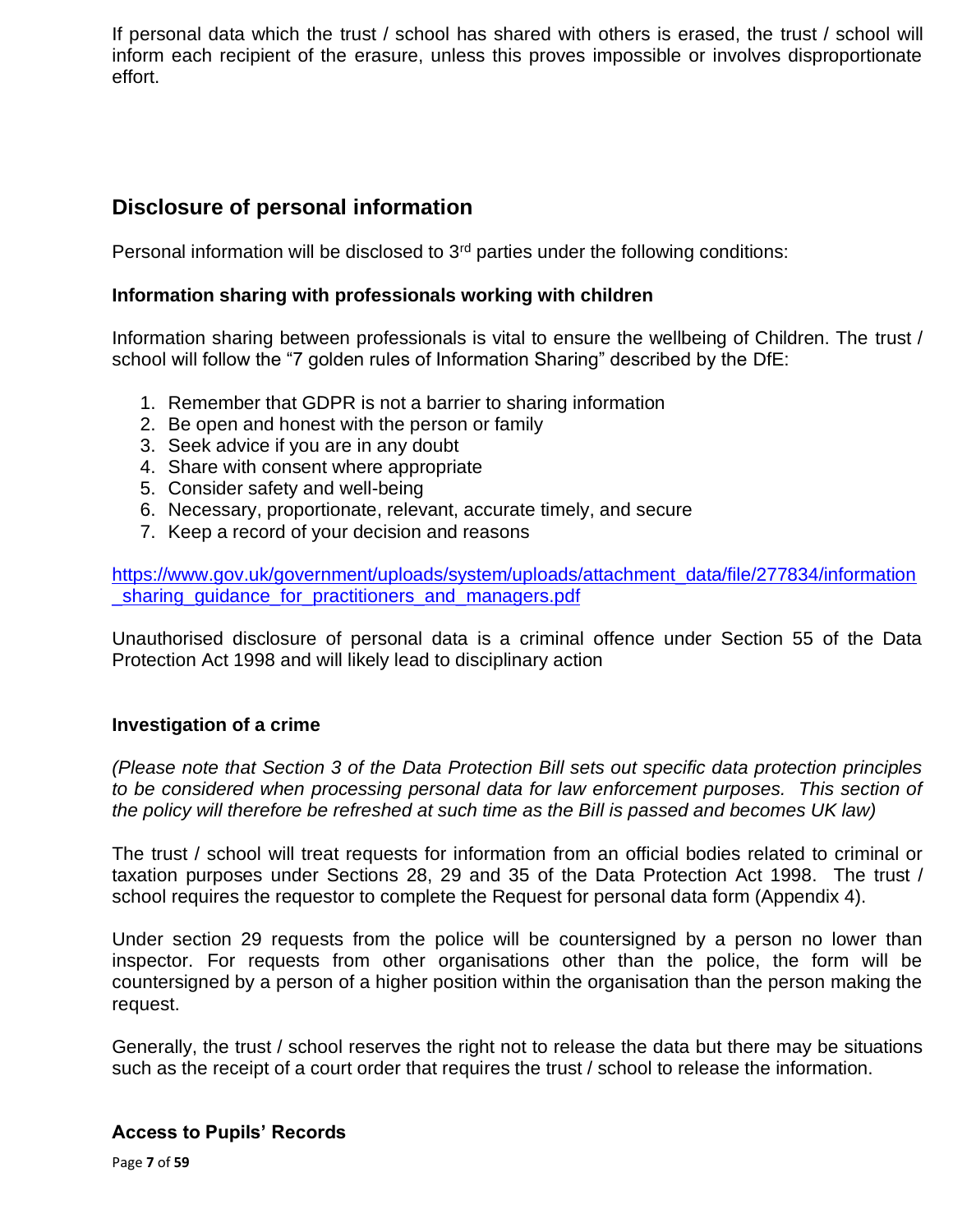Under GDPR a pupil has the right to a copy of their information; this type of request is a Subject Access Request (SAR). A child or young person will always be the owner of their personal information as defined within the GDPR. However, if a young person is incapable of making their own decisions, which needs to be assessed on a case by case basis, but is generally accepted as being under the age of 12 years, the primary carer or guardian would act on their behalf.

This authority is only extended to functions that are in the best interests of the child or young person, and the pupil can object to their parent accessing information about them through a Subject Access Request, assuming that the child in question is sufficiently mature to make such a decision.

## **The Protection of Freedoms Act 2012**

The Protection of Freedoms Act was introduced in February 2011 and came into force on 9<sup>th</sup> May 2012 with the commencement orders coming into force in July 2012. It is an Act to impose consent and other requirements in relation to processing of biometric information relating to children, to provide a code of practice about surveillance camera systems amongst other things.

#### **CCTV AND OTHER SURVEILLANCE CAMERA TECHNOLOGY**

CCTV surveillance has become a common feature of our daily lives and now there is an increasing use of these in and around educational settings. Information held by the trust / school is covered under GDPR; capture of CCTV must be in line with relevant codes of practice including the Surveillance Camera Code of Practice issued by the Surveillance Camera Commissioner, available here: <https://www.gov.uk/government/publications/surveillance-camera-code-of-practice> and the CCTV Code of Practice issued by the Information Commissioner's Office, available here[:https://ico.org.uk/media/for-organisations/documents/1542/cctv-code-of-practice.pdf](https://ico.org.uk/media/for-organisations/documents/1542/cctv-code-of-practice.pdf)

Recorded material will be stored in a way that maintains the integrity of the image. Once there is no reason to retain the recorded images, **they will be deleted**.

In area where CCTV surveillance is being carried out there will be clear markings to reflect this.

#### **Subject access requests for CCTV images**

Individuals whose images are recorded have a right to view the images of themselves and, unless they agree otherwise, to be provided with a copy of the images. This will be provided within 1 calendar month of receiving a request.

#### **BIOMETRIC DATA**

Biometric technologies are those which automatically measure people's physiological or behavioural characteristics. Examples include automatic fingerprint identification, iris and retina scanning, face recognition and hand geometry, and their use is becoming increasingly popular in educational settings.

Under GDPR Biometric Data which is used to identify an individual (e.g. finger-prints, iris recognition) is classed as special category data and as such the trust / school must satisfy a special category condition in addition to the legal basis when processing the data.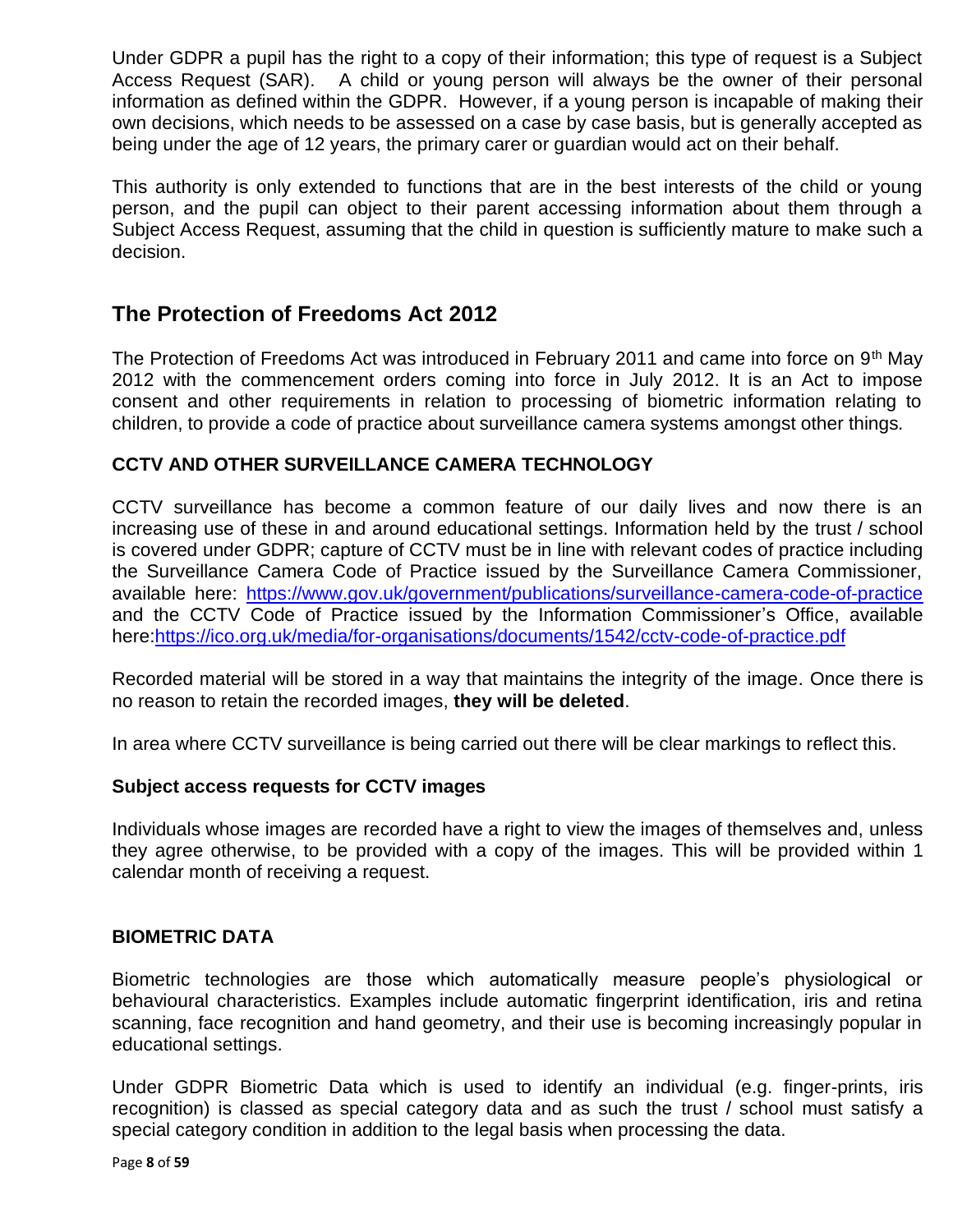A Data Protection Impact Assessment should be carried out to ensure that the special category condition is met and that all risks are identified and mitigated.

Before the first processing of a child's biometric information, the trust / school will notify each parent of the child:

- Of its intention to process the child's biometric information
- That the parent may object at any time to the processing of the information.

Trust / schools must comply with data protection principles and additional requirements in sections 26 to 28 of the Protection of Freedoms Act 2012 in order to use Biometric Technologies. The trust / school needs to ensure that

- a) each parent of a child is notified of the trust / school's intention to use the child's biometric data
- b) written consent of at least one parent must be obtained before the data are taken from the child
- c) **In no circumstances can a child's biometric data be processed without written consent.**

The trust / school is not required to notify a parent, or obtain the consent of a parent, if the trust / school is satisfied:

- a) The parent cannot be found
- b) The parent lacks capacity (within the meaning of the Mental Capacity Act 2005) to object or consent (as the case may be) to the processing of the child's biometric information
- c) The welfare of the child requires that the parents is not contacted
- d) It is otherwise not reasonable practicable to notify the parent or (as the case may be) obtain the consent of the parent.

## **Disclosure of non - personal information / FOI Requests**

The trust / school as a public authority is subject to The Freedom of Information Act 2000 and all requests for information that is not personal information must be treated as a Freedom of Information request. FOI requests must be fully responded within 20 (trust / school) working days by law. The information will be provided unless the trust / school can provide an exemption under the FOI act

A more detailed guide to FOI exemptions is here: <https://ico.org.uk/for-organisations/guide-to-freedom-of-information/>

[https://ico.org.uk/media/for-](https://ico.org.uk/media/for-organisations/documents/1643/foi_hints_for_practitioners_handing_foi_and_eir_requests_2008.pdf)

[organisations/documents/1643/foi\\_hints\\_for\\_practitioners\\_handing\\_foi\\_and\\_eir\\_requests\\_2008.p](https://ico.org.uk/media/for-organisations/documents/1643/foi_hints_for_practitioners_handing_foi_and_eir_requests_2008.pdf) [df](https://ico.org.uk/media/for-organisations/documents/1643/foi_hints_for_practitioners_handing_foi_and_eir_requests_2008.pdf)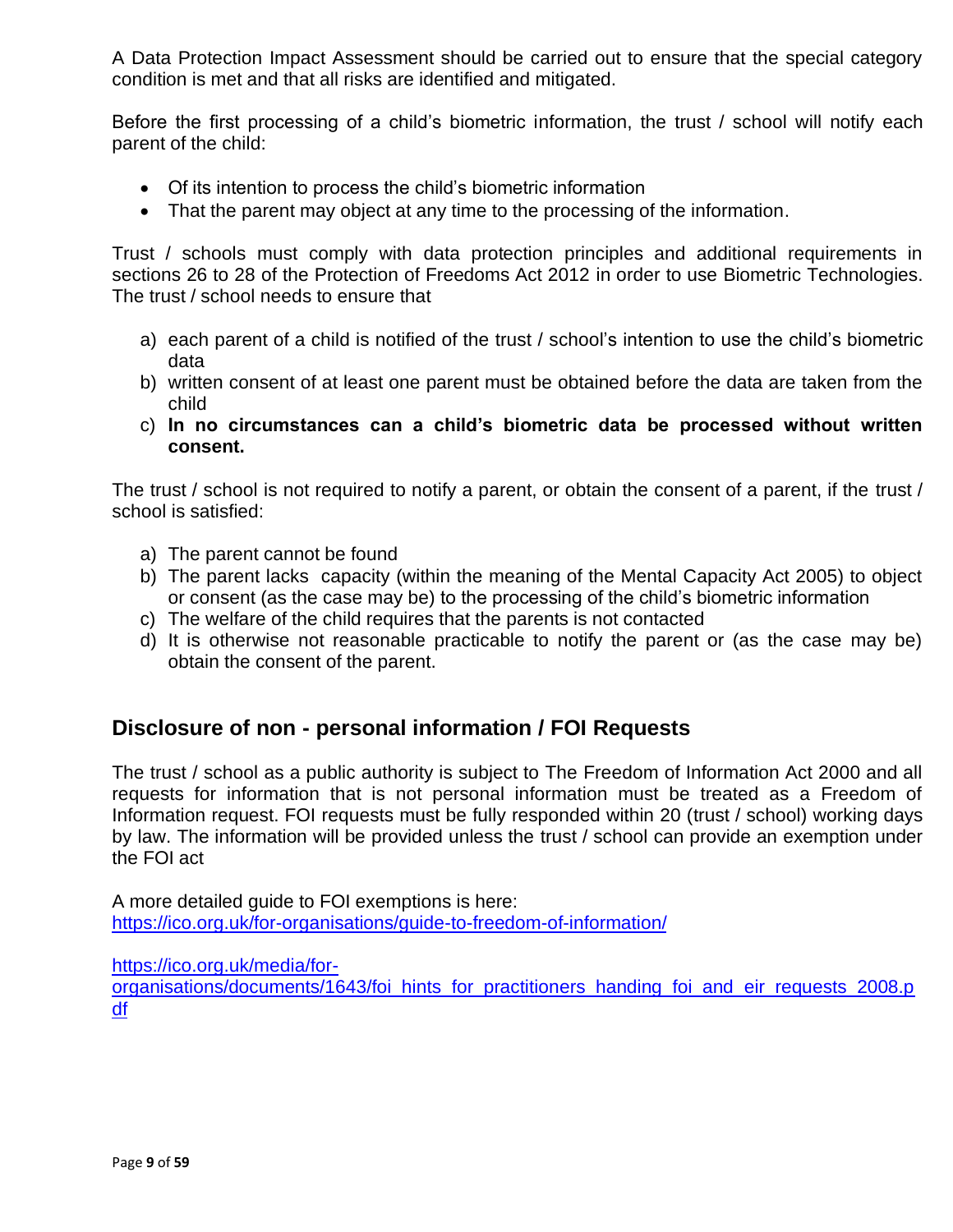## **Roles and Responsibilities**

The senior information risk owner (SIRO) for the trust is Chief Finance Officer

They are responsible for:

Owning and updating this policy Owning the information risk register Appointing Information Asset Owners (IAOs) for each Information Asset

- Advocating information risk management and raising awareness of information security issues
- After liaising with the Data Protection Officer, determining whether a security incident is of sufficient severity to report to the Information Commissioner's Office, and if the risk of adverse impact on the data subject(s) is such that they should be notified

The Data Protection Officer for the trust is Bolton Council's Head of Audit and Risk Management, Tom Powell, telephone number 0161 600 7993, email schools.dpo@manchester.gov.uk

*They are responsible for:*

- Informing and advising on the trust / school's obligations to comply with GDPR and other data protection laws
- Monitoring compliance with GDPR and other data protection laws
- Monitoring compliance with the trust / school's data protection policies and procedures, including managing internal data protection activities, raising awareness of data protection issues, training staff and conducing internal audits
- Advising on and monitoring Data Protection Impact Assessments
- Acting as first point of contact for individuals whose data is process (pupils, parents, employees etc) and for the Information Commissioner's Office, and any other relevant supervisory authorities.

Information Asset Owners are responsible for:

Ensuring the information is used for the purpose it was collected How information has been amended or added to over time Who has access to protected data and why

#### **All staff are responsible for ensuring that information is managed according to this policy.**

Signed on behalf of the Board of Trustees:

 $\mathsf{Signed} \_\_\_\_\_\_\_\_\$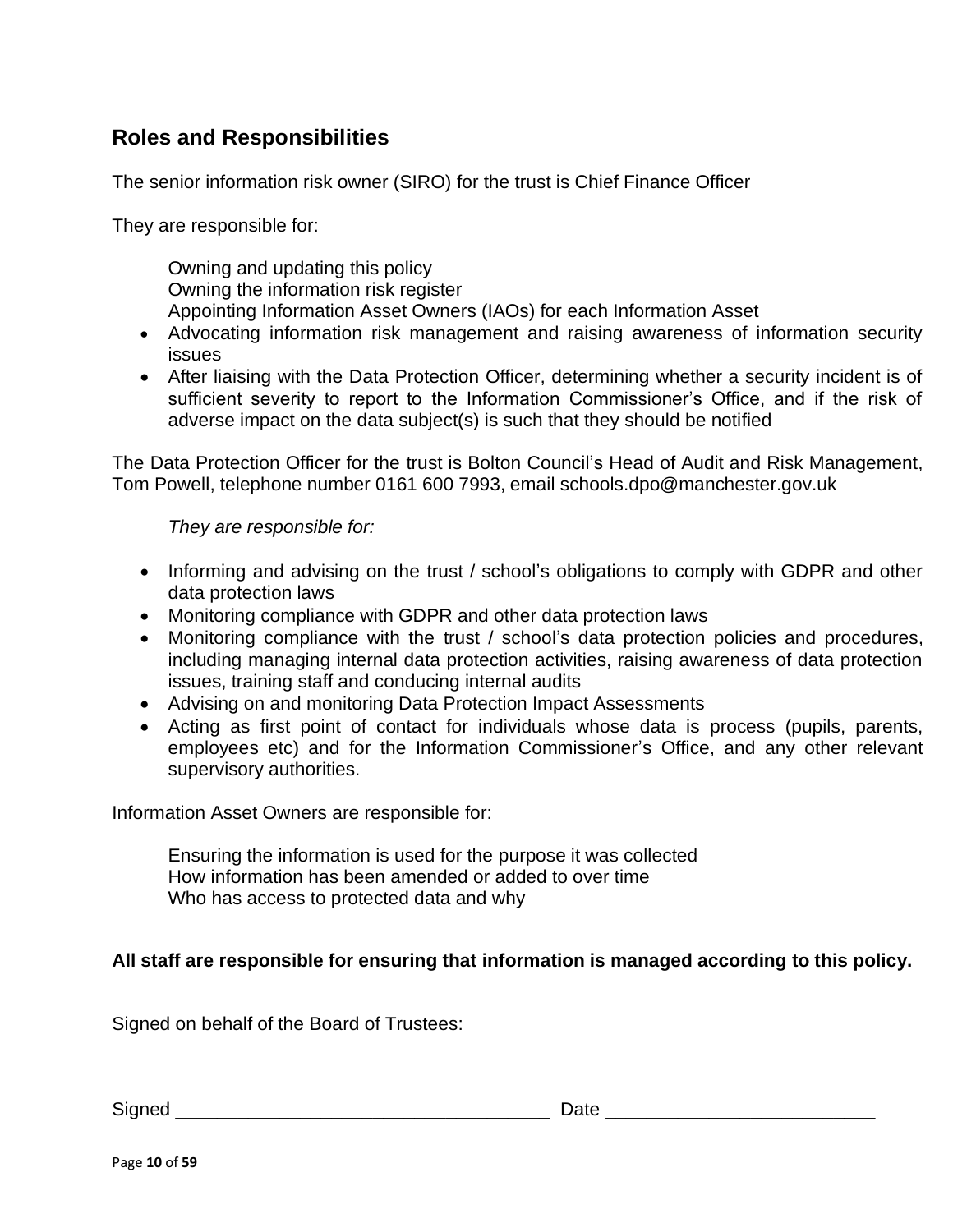## **Appendix 1**

## **Processing Personal Data: Legal Basis, Special Category Data and Special Category Conditions**

**Legal Basis:** The lawful bases for processing are set out in Article 6 of the GDPR. At least one of these must apply whenever you process personal data:

- **a) Consent:** the individual has given clear consent for you to process their personal data for a specific purpose.
- **b) Contract:** the processing is necessary for a contract you have with the individual, or because they have asked you to take specific steps before entering into a contract.
- **c) Legal obligation:** the processing is necessary for you to comply with the law (not including contractual obligations).
- **d) Vital interests:** the processing is necessary to protect someone's life.
- **e) Public task:** the processing is necessary for you to perform a task in the public interest or for your official functions, and the task or function has a clear basis in law.
- **f) Legitimate interests:** the processing is necessary for your legitimate interests or the legitimate interests of a third party unless there is a good reason to protect the individual's personal data which overrides those legitimate interests. (This cannot apply if you are a public authority processing data to perform your official tasks.)

**Special Category Data:** GDPR identifies that some information is particularly sensitive and therefore needs extra protection:

- Racial or ethnic origin
- Political opinions
- Religious or philosophical beliefs
- Trade union membership Health
- Sexual life or orientation
- Genetic data (e.g. blood samples DNA)
- Biometric data to identify an individual (e.g. finger-prints, iris recognition)
- Financial information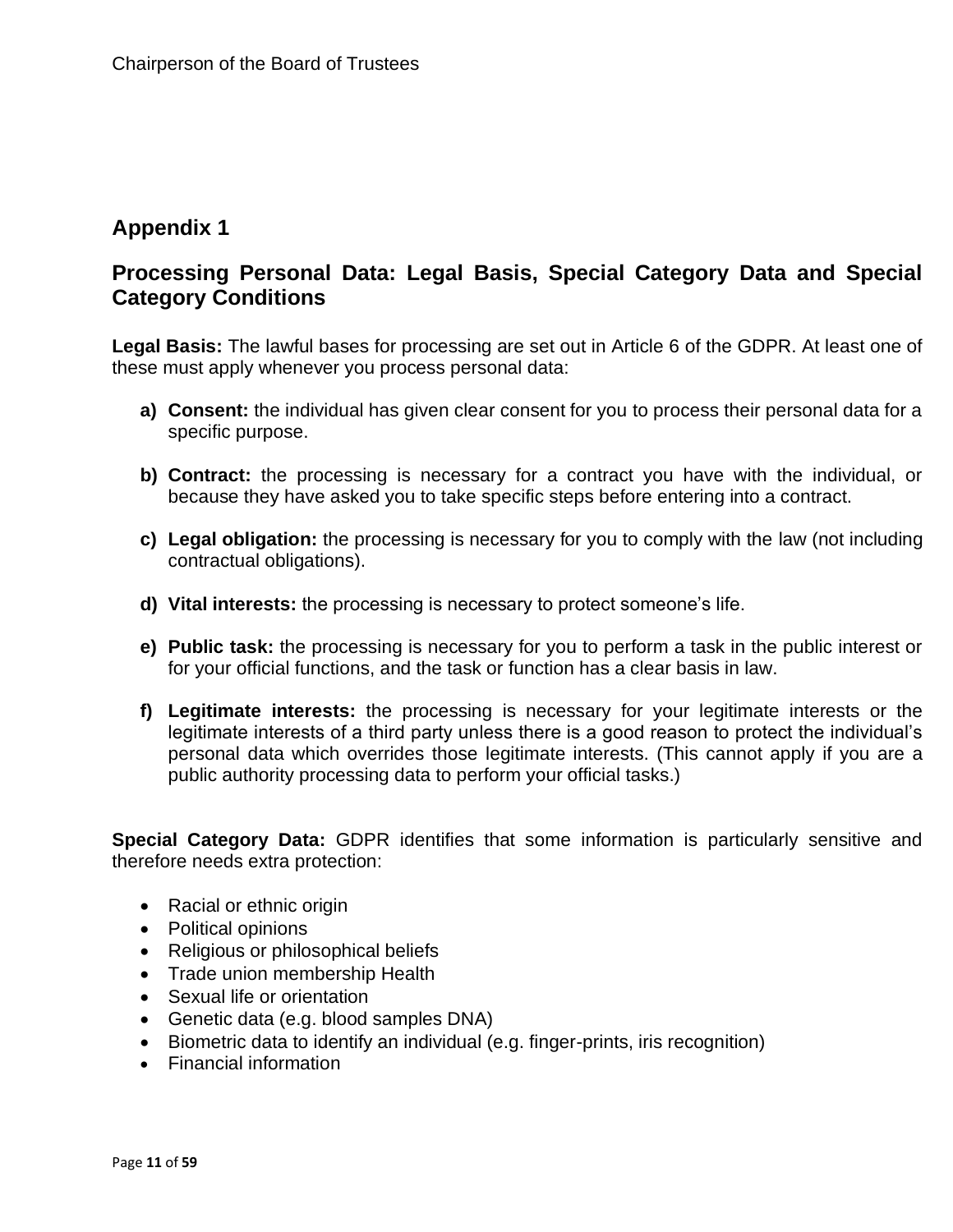**Special Category Conditions:** Under GDPR if you are processing special category data you need to meet a special category condition in addition to the legal basis identified above. The special category conditions are:

- The data subject has given explicit consent
- Necessary to protect the vital interests where the data subject is physically or legally incapable of giving consent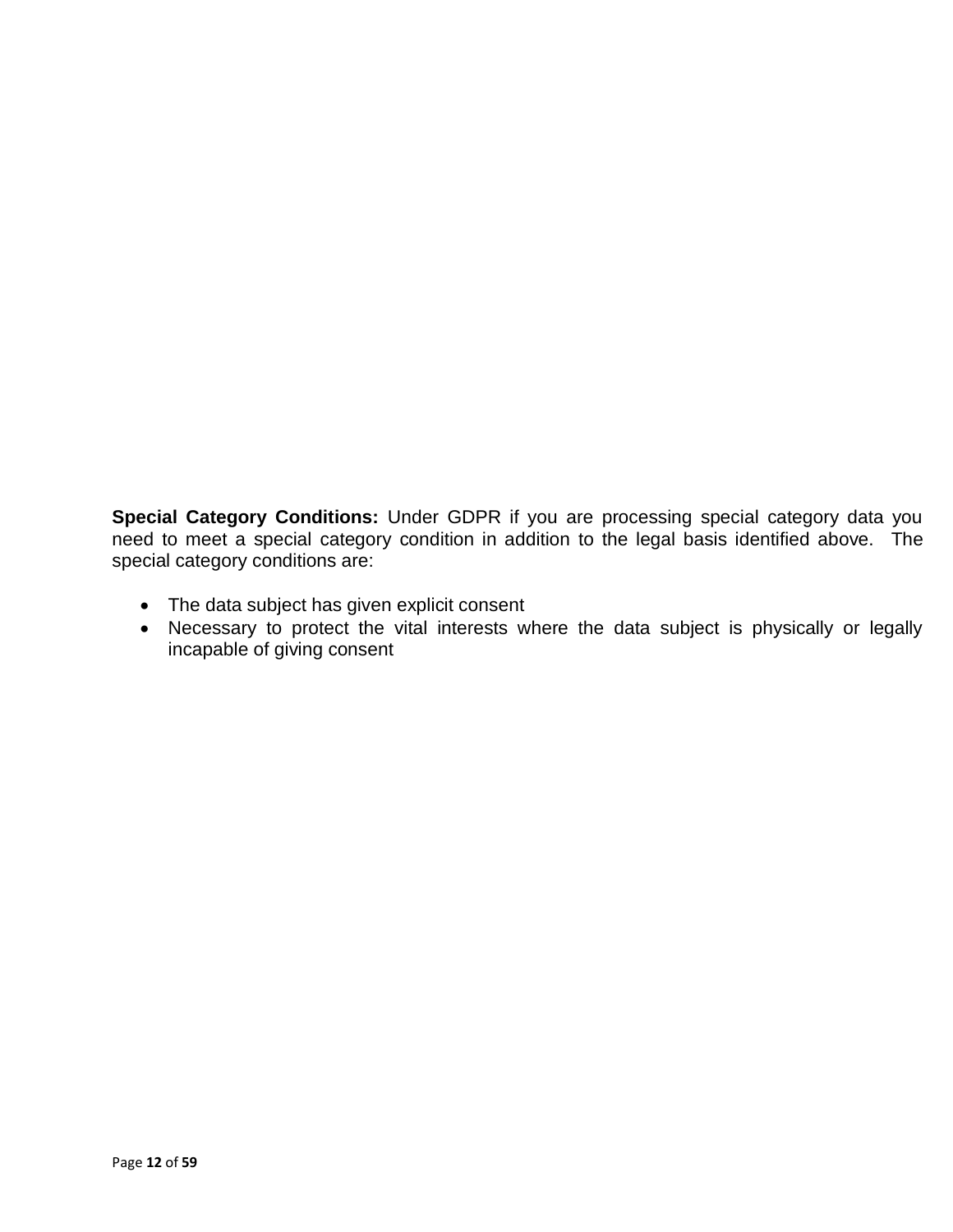- The data has been made publically available by the data subject
- Necessary for the purposes of preventative or occupational medicine, for example the assessment of the working capacity of an employee
- Required for exercising rights in the field of employment and social security or social protection
- Processing is carried out by a foundation or not-for-profit body in the course of its legitimate activities
- Necessary to process legal claims
- Necessary for archiving statistical or historical research which is in the public interest
- Necessary for reasons of substantial public interest on the basis of UK law which shall be proportionate to the aim pursued

• authorisation to do so. **Data relating to criminal convictions or offences:** Under GDPR information relating to criminal convictions **(**includes all DBS checks even if they show no convictions/offences) can only be processed process if you are doing so in an official capacity or have specific legal

*(Please note that Section 3 of the Data Protection Bill sets out specific data protection principles to be considered when processing personal data for law enforcement purposes. This section of the policy will therefore be refreshed at such time as the Bill is passed and becomes UK law)*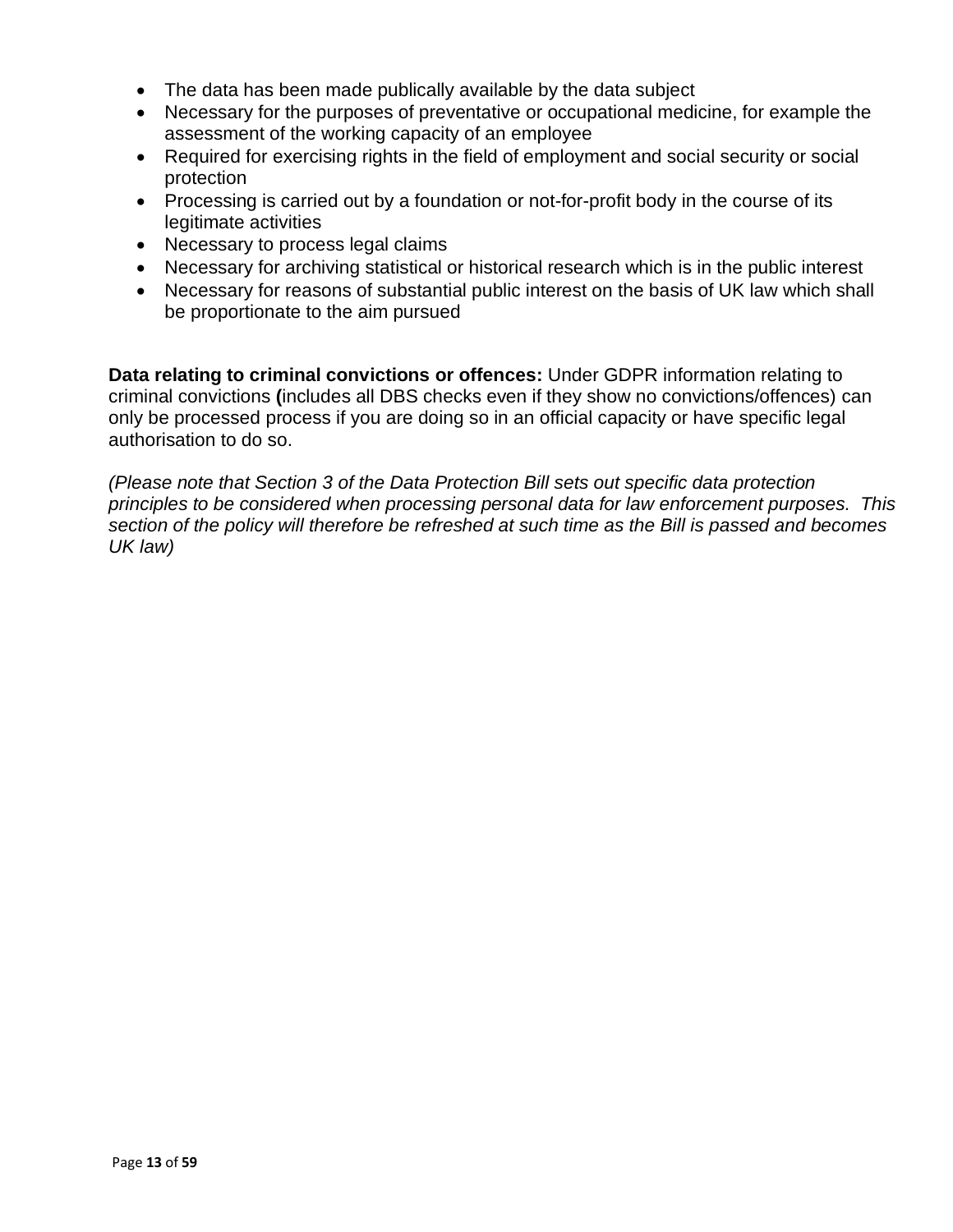## **Retention schedules and impact levels**

**NOTE TO TRUST / SCHOOLS:** 

**This retention schedule is based on guidance from the records management society:**  [https://cdn.ymaws.com/irms.org.uk/resource/collection/8BCEF755-0353-4F66-9877-](https://cdn.ymaws.com/irms.org.uk/resource/collection/8BCEF755-0353-4F66-9877-CCDA4BFEEAC4/2016_IRMS_Toolkit_for_Schools_v5_Master.pdf) [CCDA4BFEEAC4/2016\\_IRMS\\_Toolkit\\_for\\_Trust / schools\\_v5\\_Master.pdf](https://cdn.ymaws.com/irms.org.uk/resource/collection/8BCEF755-0353-4F66-9877-CCDA4BFEEAC4/2016_IRMS_Toolkit_for_Schools_v5_Master.pdf)

It encompasses records managed by all types of trust / school – some of the file descriptions listed may not be relevant to every trust / school.

**Please also note that for a number of years an Independent Inquiry into Child Sexual Abuse (formally the Goddard Inquiry) has been running. For the life of this Inquiry we must not destroy records that are:**

- **connected with child protection**
- **connected with child sexual abuse**
- **related to individuals working with children**

In terms of how this fits with GDPR requirements, the suspension of the disposal of these records is covered by the Inquiries Act 2005 which makes it a criminal offence for anyone to knowingly destroy, alter or conceal records and information which is or may be relevant to the Inquiry. In effect this "top trumps" GDPR. A letter was posted on Exranet about this

[https://extranet.bolton.gov.uk/website/pages/view.aspx?f=Retention and Destruction of Records May 2018-HR.pdf](https://extranet.bolton.gov.uk/website/pages/view.aspx?f=Retention%20and%20Destruction%20of%20Records%20May%202018-HR.pdf)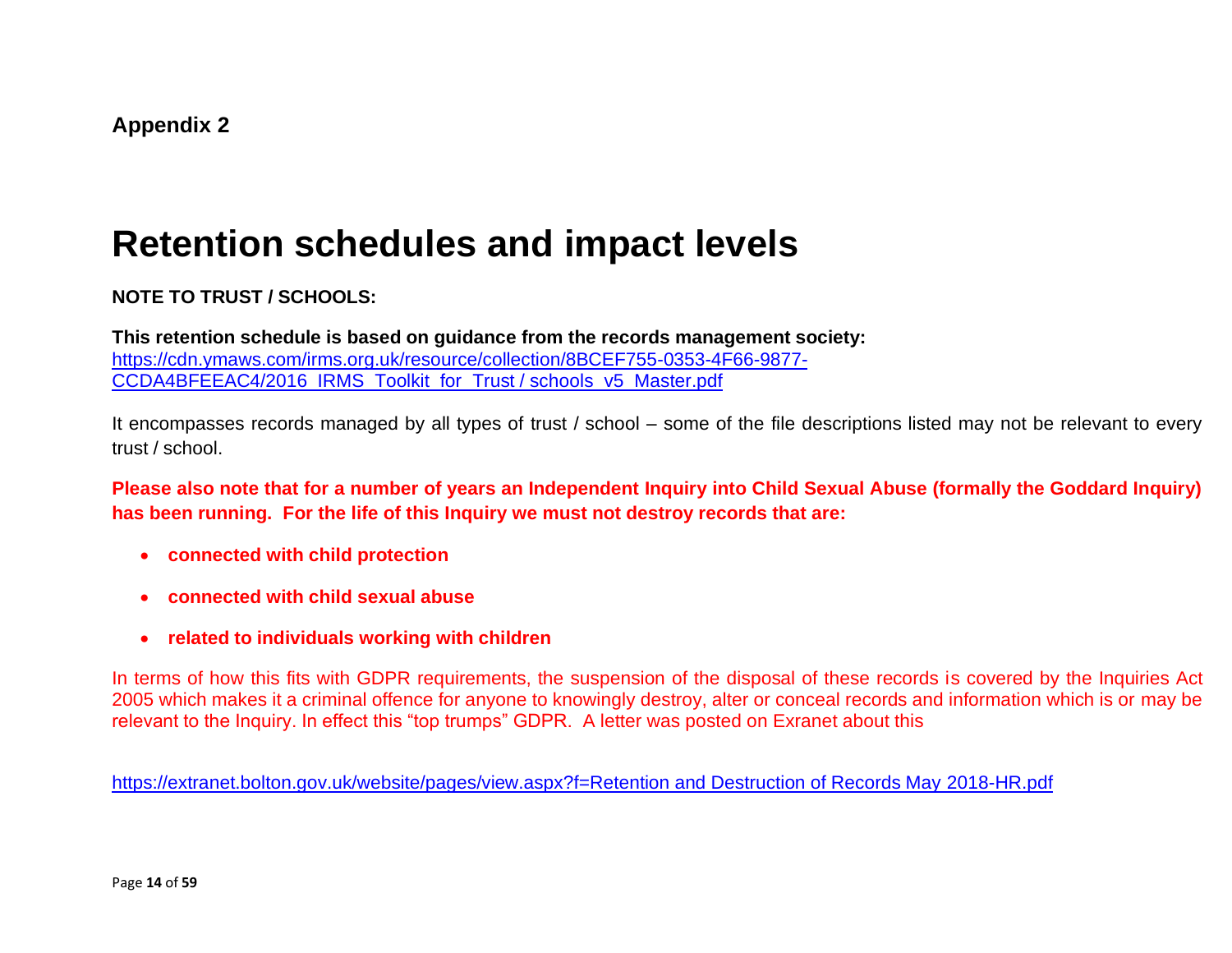### **1 Child Protection**

These retention periods should be used in conjunction with the document "Safeguarding Children and Safer Recruitment in Education which can be downloaded from this link:

[https://www.gov.uk/government/uploads/system/uploads/attachment\\_data/file/289214/safeguarding\\_children\\_and\\_safer\\_recruitment\\_in\\_edu](https://www.gov.uk/government/uploads/system/uploads/attachment_data/file/289214/safeguarding_children_and_safer_recruitment_in_education.pdf) [cation.pdf](https://www.gov.uk/government/uploads/system/uploads/attachment_data/file/289214/safeguarding_children_and_safer_recruitment_in_education.pdf)

| <b>Basic file</b><br>description                                                                                                     | <b>Data</b><br>Prot<br>Issue | <b>Statutory</b><br><b>Provisions</b>                                                                                    | <b>Retention period</b><br>[operational]                                                                                        | Action at the end of the administrative life<br>of the record |                                                                                                                                                                                                                                             | <b>Protective Marking</b><br><b>Classification</b> |
|--------------------------------------------------------------------------------------------------------------------------------------|------------------------------|--------------------------------------------------------------------------------------------------------------------------|---------------------------------------------------------------------------------------------------------------------------------|---------------------------------------------------------------|---------------------------------------------------------------------------------------------------------------------------------------------------------------------------------------------------------------------------------------------|----------------------------------------------------|
| 1.1 Child Protection<br>files                                                                                                        | Yes                          | <b>Education Act</b><br>2002, s175, related<br>guidance<br>"Safeguarding<br>Children in<br>Education",<br>September 2004 | $DOB + 25 \text{ years}$ [1]                                                                                                    | <b>SECURE</b><br><b>DISPOSAL</b>                              | Child Protection information<br>must be copied and sent<br>under separate cover to new<br>trust / school/college whilst<br>the child is still under 18 (i.e.<br>the information does not<br>heed to be sent to a<br>university for example) | <b>IL4-Confidential</b>                            |
| 1.2 Allegation of a<br>child protection<br>nature against a<br>member of staff,<br>including where<br>the allegation is<br>unfounded | <b>Yes</b>                   | Employment<br>Practices Code:<br>Supplementary<br>Guidance 2.13.1<br>(Records of<br>Disciplinary and<br>Grievance)       | Until the person's<br>normal retirement<br>age, or 10 years<br>from the date of<br>the allegation<br>whichever is the<br>longer | <b>SECURE</b><br><b>DISPOSAL</b>                              | The following is an extract<br>from "Safeguarding Children<br>and Safer Recruitment in<br>Education" p60                                                                                                                                    | <b>IL4-Confidential</b>                            |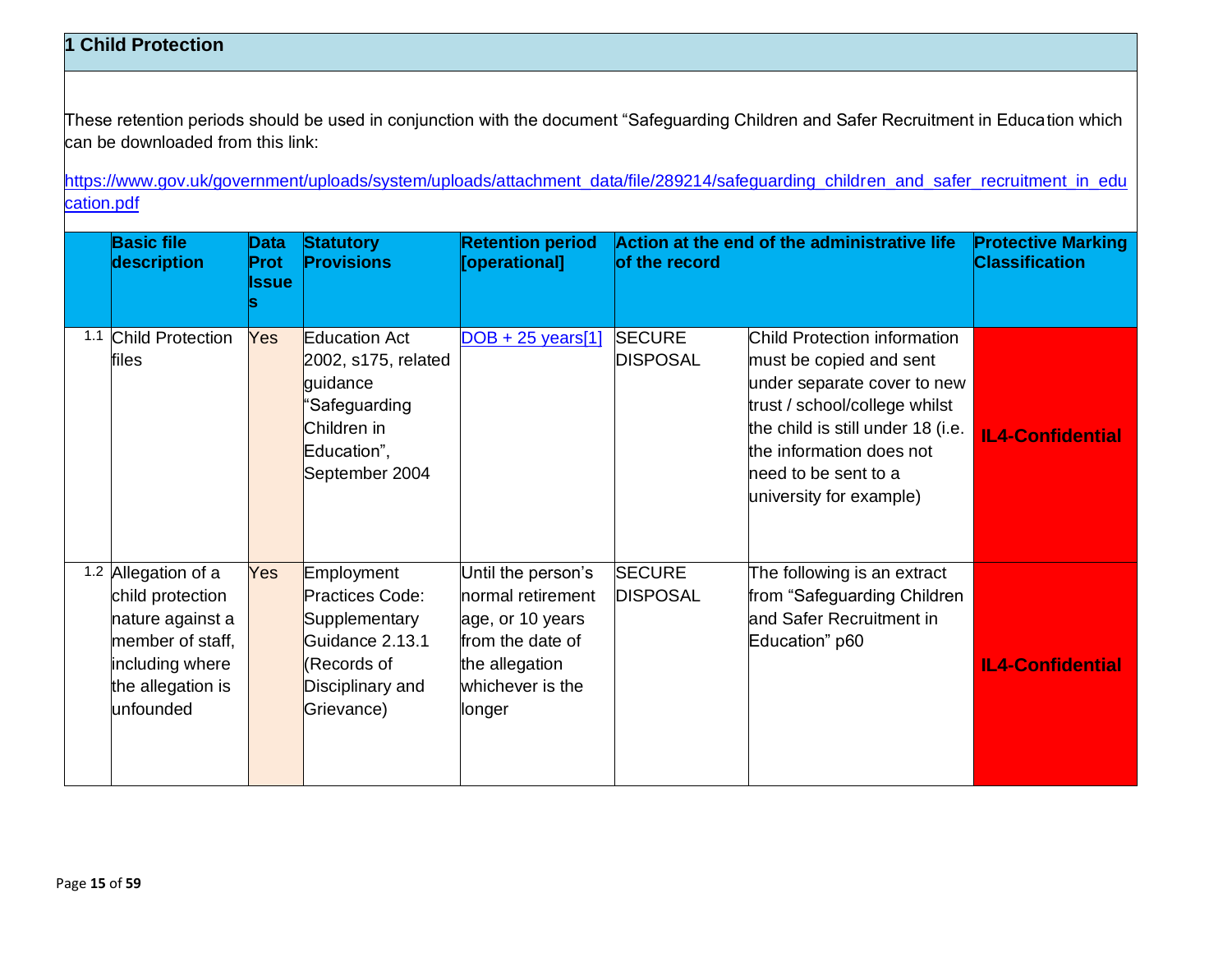|  | Education Act 2002<br>guidance "Dealing<br>with Allegations of<br>Abuse against<br>Teachers and<br>Other Staff"<br>November 2005 |                                                                                        | "Record Keeping                                                                                                                                                                                                                                                                                                                                                                                                                                                                                                                                                                                                                                                                                                                                                                                                                                                                                                                                                                                                               |  |
|--|----------------------------------------------------------------------------------------------------------------------------------|----------------------------------------------------------------------------------------|-------------------------------------------------------------------------------------------------------------------------------------------------------------------------------------------------------------------------------------------------------------------------------------------------------------------------------------------------------------------------------------------------------------------------------------------------------------------------------------------------------------------------------------------------------------------------------------------------------------------------------------------------------------------------------------------------------------------------------------------------------------------------------------------------------------------------------------------------------------------------------------------------------------------------------------------------------------------------------------------------------------------------------|--|
|  |                                                                                                                                  |                                                                                        | 5.10 It is important that a clear and<br>comprehensive summary of any<br>allegations made, details of how the<br>allegation was followed up and<br>resolved, and a note of any action<br>taken and decisions reached, is kept<br>on a person's confidential personnel<br>file, and a copy provided to the person<br>concerned. The purpose of the record<br>is to enable accurate information to be<br>given in response to any future request<br>for a reference if the person has<br>moved on. It will provide clarification in<br>cases where a future DBS Disclosure<br>reveals information from the police<br>about an allegation that did not result<br>in a criminal conviction. And it will help<br>to prevent unnecessary reinvestigation<br>if, as sometimes happens, an<br>allegation re-surfaces after a period of<br>time. The record should be retained at<br>least until the person has reached<br>normal retirement age or for a period of<br>10 years from the date of the allegation<br>if that is longer." |  |
|  |                                                                                                                                  | [1] This amendment has been made in consultation with the Safeguarding Children Group. |                                                                                                                                                                                                                                                                                                                                                                                                                                                                                                                                                                                                                                                                                                                                                                                                                                                                                                                                                                                                                               |  |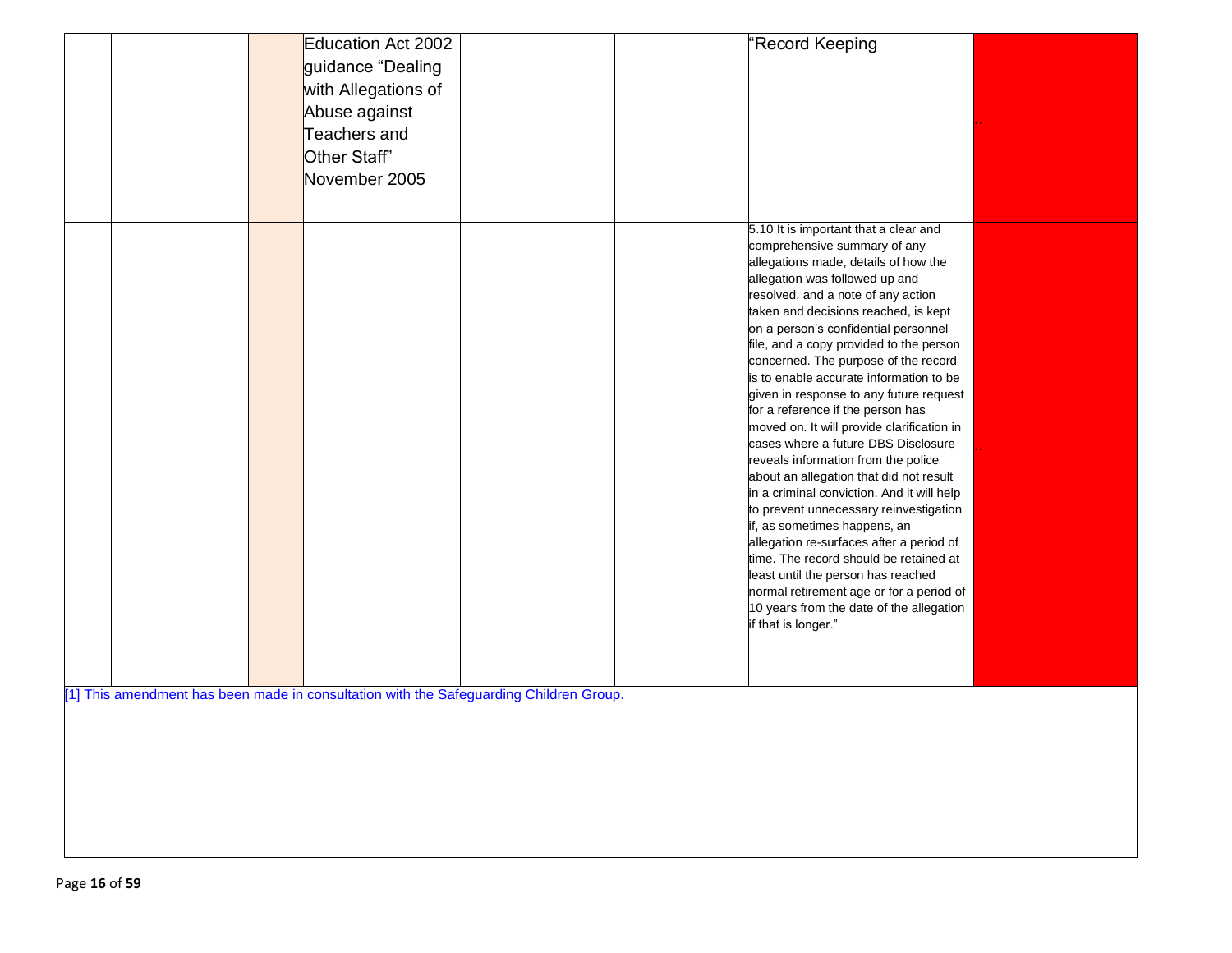|     | 2 Trustees                           |                                   |                                       |                                          |                                                                                                                                                                                 |                                                                                                                    |                                                    |  |  |  |  |
|-----|--------------------------------------|-----------------------------------|---------------------------------------|------------------------------------------|---------------------------------------------------------------------------------------------------------------------------------------------------------------------------------|--------------------------------------------------------------------------------------------------------------------|----------------------------------------------------|--|--|--|--|
|     | <b>Basic file</b><br>description     | <b>Data</b><br>Prot<br>Issue<br>S | <b>Statutory</b><br><b>Provisions</b> | <b>Retention period</b><br>[operational] | Action at the end of the administrative life<br>of the record                                                                                                                   |                                                                                                                    | <b>Protective Marking</b><br><b>Classification</b> |  |  |  |  |
| 2.1 | <b>Minutes</b>                       |                                   |                                       |                                          |                                                                                                                                                                                 |                                                                                                                    |                                                    |  |  |  |  |
|     | Principal set<br>(signed)            | <b>No</b>                         |                                       | Permanent                                | Retain in trust<br>school for 6<br>vears from<br>date of<br>meeting                                                                                                             | <b>Transfer to Archives</b>                                                                                        | <b>IL3 - RESTRICTED</b>                            |  |  |  |  |
|     | Inspection<br>copies                 | <b>No</b>                         |                                       | Date of meeting<br>$+3$ years            | <b>SECURE</b><br><b>DISPOSAL</b><br><b>IIf these</b><br>minutes<br>contain any<br>sensitive<br>personal<br>linformation<br>they should be<br><b>SECURELY</b><br><b>DISPOSED</b> |                                                                                                                    | <b>IL3 - RESTRICTED</b>                            |  |  |  |  |
| 2.2 | Agendas                              | <b>No</b>                         |                                       | Date of meeting                          | <b>SECURE</b><br><b>DISPOSAL</b>                                                                                                                                                |                                                                                                                    | IL1-Unclassified                                   |  |  |  |  |
| 2.3 | Reports                              | <b>No</b>                         |                                       | Date of report $+6$<br>vears             | Retain in trust<br>school for 6<br>years from<br>date of<br>meeting                                                                                                             | <b>Transfer to Archives</b><br>The appropriate archivist<br>will then take a sample for<br>permanent preservation] | IL1-Unclassified                                   |  |  |  |  |
| 2.4 | Annual<br>Parents'<br>meeting papers | <b>No</b>                         |                                       | Date of meeting<br>$+ 6$ years           | Retain in trust<br>school for 6<br>years from<br>date of<br>meeting                                                                                                             | Transfer to Archives<br>The appropriate archivist<br>will then take a sample for<br>permanent preservation]        | IL1-Unclassified                                   |  |  |  |  |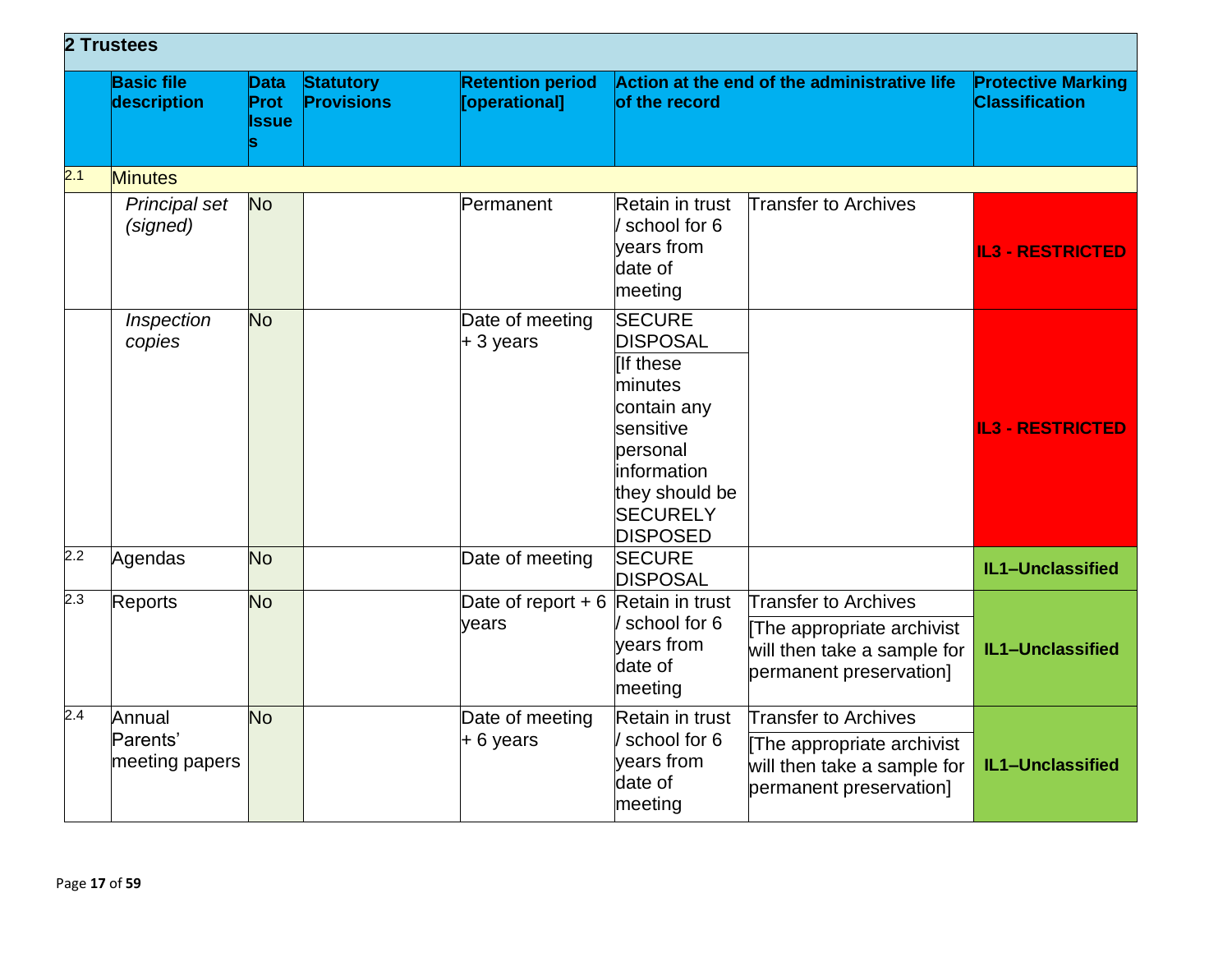| 2.5 | Instruments of<br>Government                                                                                                      | <b>No</b> | Permanent                                           | Retain in trust<br>school whilst<br>trust / school is closed<br>open                                                                                                                 | Transfer to Archives when<br>the trust / school has                                                                                           | IL1-Unclassified        |
|-----|-----------------------------------------------------------------------------------------------------------------------------------|-----------|-----------------------------------------------------|--------------------------------------------------------------------------------------------------------------------------------------------------------------------------------------|-----------------------------------------------------------------------------------------------------------------------------------------------|-------------------------|
| 2.6 | Trusts and<br>Endowments                                                                                                          | <b>No</b> | Permanent                                           | Retain in trust<br>school whilst<br>operationally<br>required                                                                                                                        | <b>Transfer to Archives</b>                                                                                                                   | IL1-Unclassified        |
| 2.7 | <b>Action Plans</b>                                                                                                               | <b>No</b> | Date of action<br>plan + 3 years                    | <b>SECURE</b><br><b>DISPOSAL</b>                                                                                                                                                     | It may be appropriate to<br>offer to the Archives for a<br>sample to be taken if the<br>trust / school has been<br>through a difficult period | IL1-Unclassified        |
| 2.8 | Statutory<br>Policy<br>documents<br>(does not include<br>trust / school<br>specific policies<br>such as writing<br>policies etc.) | <b>No</b> | Expiry of policy                                    | Retain in trust<br>school whilst<br>policy is<br>operational<br>(this includes if<br>the expired<br>policy is part of<br>a past decision<br>making<br>process)                       | <b>Transfer to Archives</b><br>The appropriate archivist<br>will then take a sample for<br>permanent preservation]                            | IL1-Unclassified        |
| 2.9 | Complaints<br>files                                                                                                               | Yes       | Date of<br>resolution of<br>complaint $+6$<br>years | Retain in trust<br>/ school for the<br>first six years<br><b>Review</b> for<br>further<br>retention in the<br>case of<br>contentious<br>disputes<br><b>SECURE</b><br><b>DISPOSAL</b> |                                                                                                                                               | <b>IL3 - RESTRICTED</b> |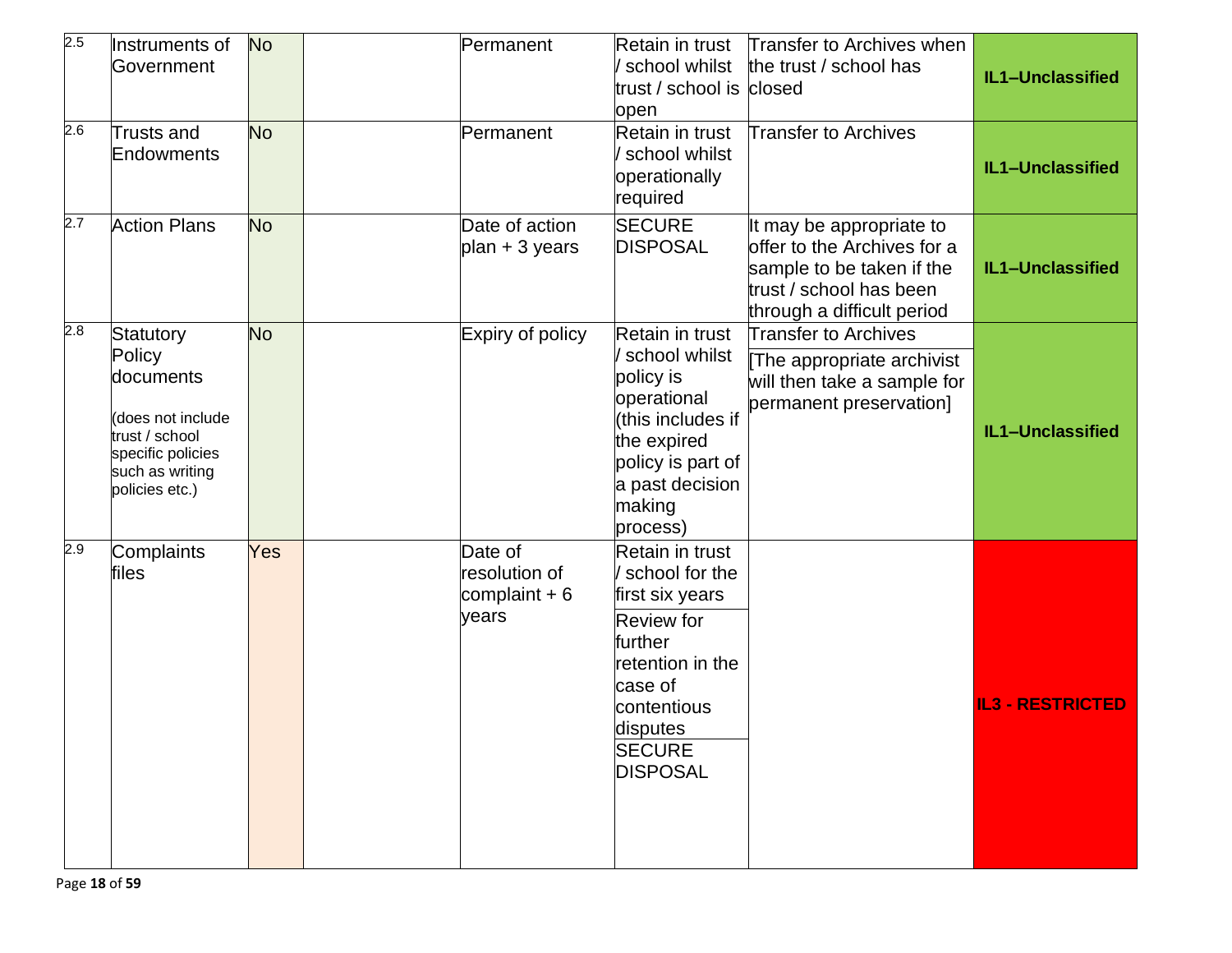| 2.10 | Proposals for<br>trust / schools<br>to become, or<br>be established<br>as Specialist<br>Status trust /<br>schools | <b>No</b>             |                                       |                                                 | Current year +<br>3 years                                                                | <b>Transfer to Archives</b><br>The appropriate archivist<br>will then take a sample for<br>permanent preservation] | <b>IL2-PROTECT</b>                                 |
|------|-------------------------------------------------------------------------------------------------------------------|-----------------------|---------------------------------------|-------------------------------------------------|------------------------------------------------------------------------------------------|--------------------------------------------------------------------------------------------------------------------|----------------------------------------------------|
|      | 3 Management                                                                                                      |                       |                                       |                                                 |                                                                                          |                                                                                                                    |                                                    |
|      | <b>Basic file</b><br>description                                                                                  | Data<br>Prot<br>Issue | <b>Statutory</b><br><b>Provisions</b> | <b>Retention period</b><br>[operational]        | of the record                                                                            | Action at the end of the administrative life                                                                       | <b>Protective Marking</b><br><b>Classification</b> |
| 3.1  | Log Books                                                                                                         | Yes[1]                |                                       | Date of last entry<br>in the book $+6$<br>years | Retain in the<br>trust / school<br>for 6 years<br>from the date<br>of the last<br>entry. | <b>Transfer to the Archives</b>                                                                                    | <b>IL3 - RESTRICTED</b>                            |
| 3.2  | Minutes of the                                                                                                    | Yes <sup>1</sup>      |                                       | Date of meeting                                 | Retain in the                                                                            | <b>Transfer to Archives</b>                                                                                        |                                                    |
|      | Senior<br>Management<br>Team and<br>other internal<br>administrative<br>bodies                                    |                       |                                       | $+5$ years                                      | trust / school<br>for 5 years<br>from meeting                                            | The appropriate archivist<br>will then take a sample for<br>permanent preservation]                                | <b>IL3 - RESTRICTED</b>                            |
| 3.3  | Reports made                                                                                                      | Yes <sup>1</sup>      |                                       | Date of report $+3$ Retain in the               |                                                                                          | <b>Transfer to Archives</b>                                                                                        |                                                    |
|      | by the Exec<br>Head / Head of<br>School or<br>Service or the<br>management<br>team                                |                       |                                       | years                                           | trust / school<br>for 3 years<br>from meeting                                            | The appropriate archivist<br>will then take a sample for<br>permanent preservation]                                | <b>IL3 - RESTRICTED</b>                            |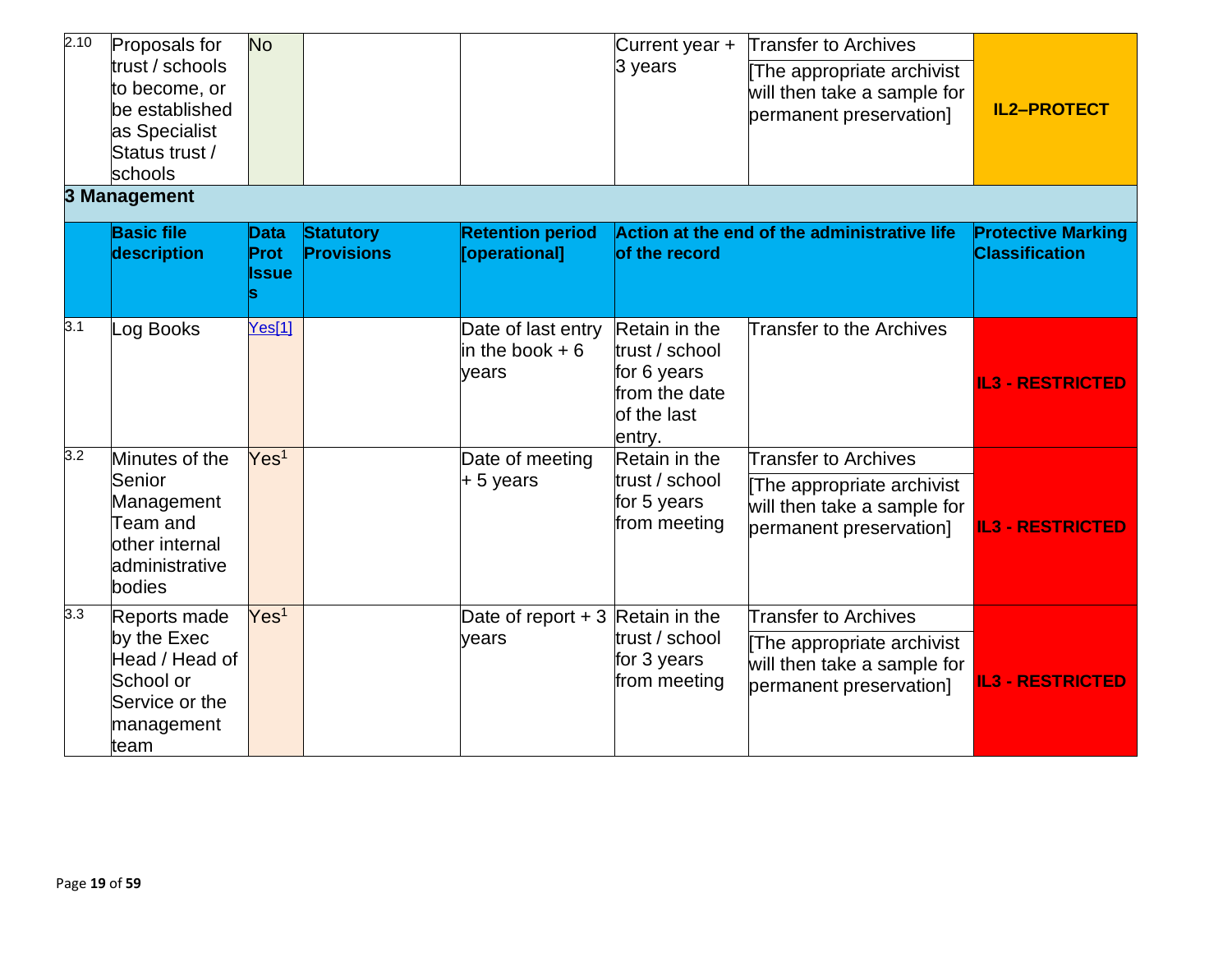| 3.4              | Records                        | Yes <sup>1</sup> |       | Closure of file $+ 6$ SECURE |                 |                         |
|------------------|--------------------------------|------------------|-------|------------------------------|-----------------|-------------------------|
|                  | created by                     |                  | years |                              | <b>DISPOSAL</b> |                         |
|                  | Exec Head /                    |                  |       |                              |                 |                         |
|                  | Head of School                 |                  |       |                              |                 |                         |
|                  | or Services,                   |                  |       |                              |                 |                         |
|                  | deputy Exec                    |                  |       |                              |                 |                         |
|                  | Head / Head of                 |                  |       |                              |                 |                         |
|                  | School or                      |                  |       |                              |                 | <b>IL3 - RESTRICTED</b> |
|                  | Services,                      |                  |       |                              |                 |                         |
|                  | heads of year                  |                  |       |                              |                 |                         |
|                  | and other                      |                  |       |                              |                 |                         |
|                  | members of                     |                  |       |                              |                 |                         |
|                  | staff with                     |                  |       |                              |                 |                         |
|                  | administrative                 |                  |       |                              |                 |                         |
|                  | responsibilities               |                  |       |                              |                 |                         |
| $\overline{3.5}$ | Correspondenc No               |                  |       | Date of                      | <b>SECURE</b>   |                         |
|                  | e created by                   |                  |       | correspondence               | <b>DISPOSAL</b> |                         |
|                  | Exec Head /                    |                  |       | $+3$ years                   |                 |                         |
|                  | Head of School                 |                  |       |                              |                 |                         |
|                  | or Services,                   |                  |       |                              |                 |                         |
|                  | deputy Exec                    |                  |       |                              |                 |                         |
|                  | Head / Head of                 |                  |       |                              |                 |                         |
|                  | School or                      |                  |       |                              |                 | <b>IL2-PROTECT</b>      |
|                  | Services,                      |                  |       |                              |                 |                         |
|                  | heads of year                  |                  |       |                              |                 |                         |
|                  | and other                      |                  |       |                              |                 |                         |
|                  | members of                     |                  |       |                              |                 |                         |
|                  | staff with                     |                  |       |                              |                 |                         |
|                  | administrative                 |                  |       |                              |                 |                         |
|                  | responsibilities               |                  |       |                              |                 |                         |
| 3.6              | Professional                   | Yes              |       | $Closure + 6$                | <b>SECURE</b>   |                         |
|                  | development                    |                  | years |                              | <b>DISPOSAL</b> |                         |
|                  | plans                          |                  |       |                              |                 |                         |
|                  |                                |                  |       |                              |                 |                         |
|                  | (Management                    |                  |       |                              |                 | <b>IL3 - RESTRICTED</b> |
|                  | plans for                      |                  |       |                              |                 |                         |
|                  | professional                   |                  |       |                              |                 |                         |
|                  |                                |                  |       |                              |                 |                         |
|                  | development<br>plans of staff) |                  |       |                              |                 |                         |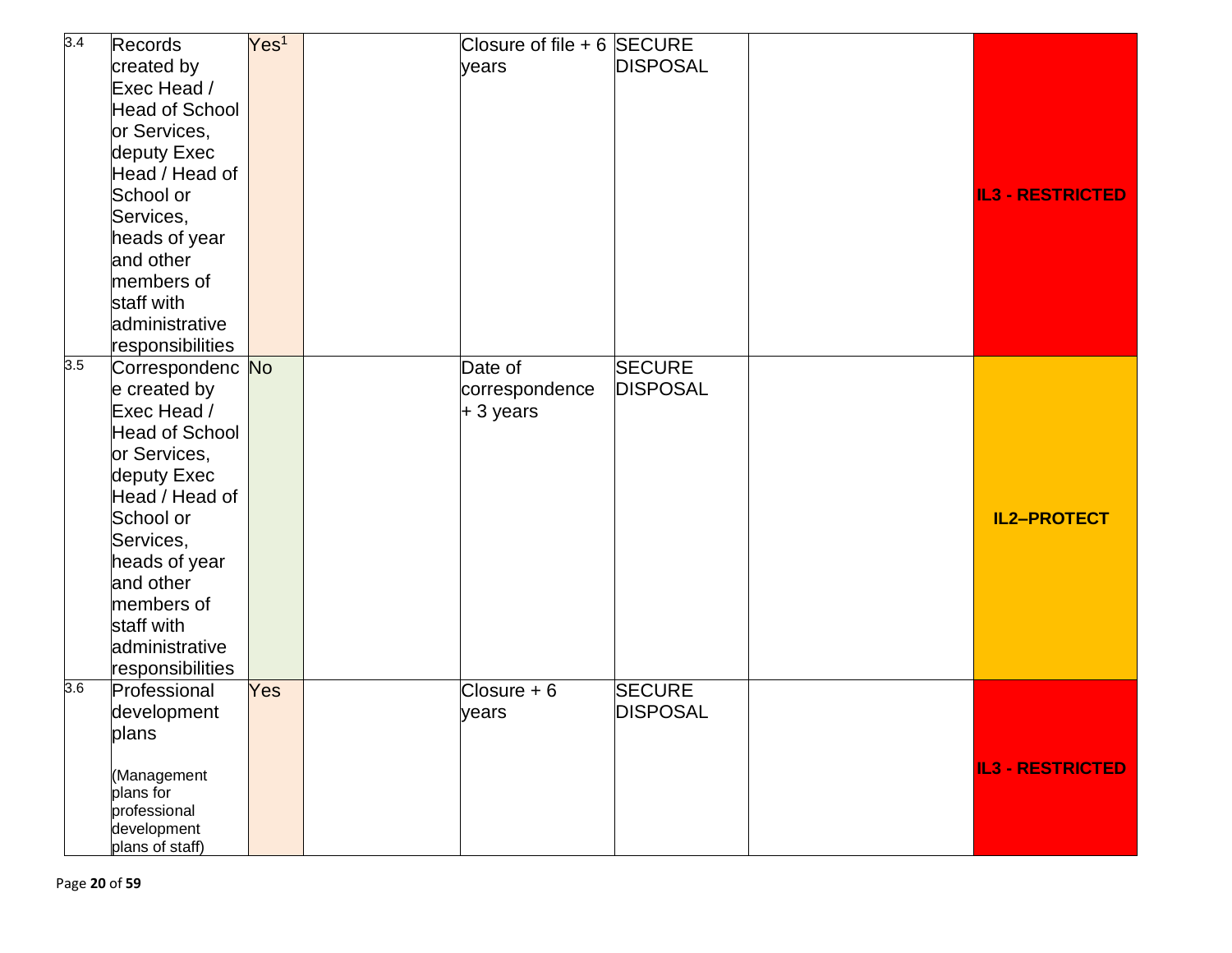| 3.7              | Trust / school<br>development<br>plans                                                    | <b>No</b>                    |                                                                                                                     | $Closure + 6$<br>years                                   | <b>Review</b>                                                                            | <b>Offer to the Archives</b>                                                                                                                                                | <b>IL2-PROTECT</b>                                 |
|------------------|-------------------------------------------------------------------------------------------|------------------------------|---------------------------------------------------------------------------------------------------------------------|----------------------------------------------------------|------------------------------------------------------------------------------------------|-----------------------------------------------------------------------------------------------------------------------------------------------------------------------------|----------------------------------------------------|
| $\overline{3.8}$ | Admissions – if Yes<br>the admission<br>is successful                                     |                              |                                                                                                                     | Admission + 1<br>vear                                    | <b>SECURE</b><br><b>DISPOSAL</b>                                                         |                                                                                                                                                                             | <b>IL3 - RESTRICTED</b>                            |
| 3.9              | Admissions – if Yes<br>the appeal is<br>lunsuccessful                                     |                              |                                                                                                                     | <b>Resolution of</b><br>case + 1 year                    | <b>SECURE</b><br><b>DISPOSAL</b>                                                         |                                                                                                                                                                             | <b>IL3 - RESTRICTED</b>                            |
| 3.10             | Admissions-<br>Secondary<br>Trust / schools<br>Casual                                     | Yes                          |                                                                                                                     | Current year $+1$<br>year                                | <b>SECURE</b><br><b>DISPOSAL</b>                                                         |                                                                                                                                                                             | <b>IL3 - RESTRICTED</b>                            |
| 3.11             | Proofs of<br>address<br>supplied by<br>parents as part<br>of the<br>admissions<br>process | Yes                          |                                                                                                                     | Current year $+1$<br>year                                | <b>SECURE</b><br><b>DISPOSAL</b>                                                         |                                                                                                                                                                             | <b>IL3 - RESTRICTED</b>                            |
|                  |                                                                                           |                              | about the activities of individual pupils and members of staff will become subject to the Data Protection Act 1998. |                                                          |                                                                                          | [1] From January 1st 2005 subject access is permitted into unstructured filing systems and log books and other records created within the trust / school containing details |                                                    |
|                  | 3 Management                                                                              |                              |                                                                                                                     |                                                          |                                                                                          |                                                                                                                                                                             |                                                    |
|                  | <b>Basic file</b><br>description                                                          | <b>Data</b><br>Prot<br>Issue | <b>Statutory</b><br><b>Provisions</b>                                                                               | <b>Retention period</b><br>[operational]                 | of the record                                                                            | Action at the end of the administrative life                                                                                                                                | <b>Protective Marking</b><br><b>Classification</b> |
| 4.1              | Admission<br>Registers                                                                    | Yes                          |                                                                                                                     | Date of last entry<br>in the book (or<br>file) + 6 years | Retain in the<br>trust / school<br>for 6 years<br>from the date<br>of the last<br>entry. | <b>Transfer to the Archives</b>                                                                                                                                             | <b>IL3 - RESTRICTED</b>                            |
| 4.2              | Attendance<br>registers                                                                   | Yes                          | <b>The Education</b>                                                                                                | Date of register +<br>3 years                            | <b>SECURE</b><br><b>DISPOSAL</b>                                                         |                                                                                                                                                                             | <b>IL3 - RESTRICTED</b>                            |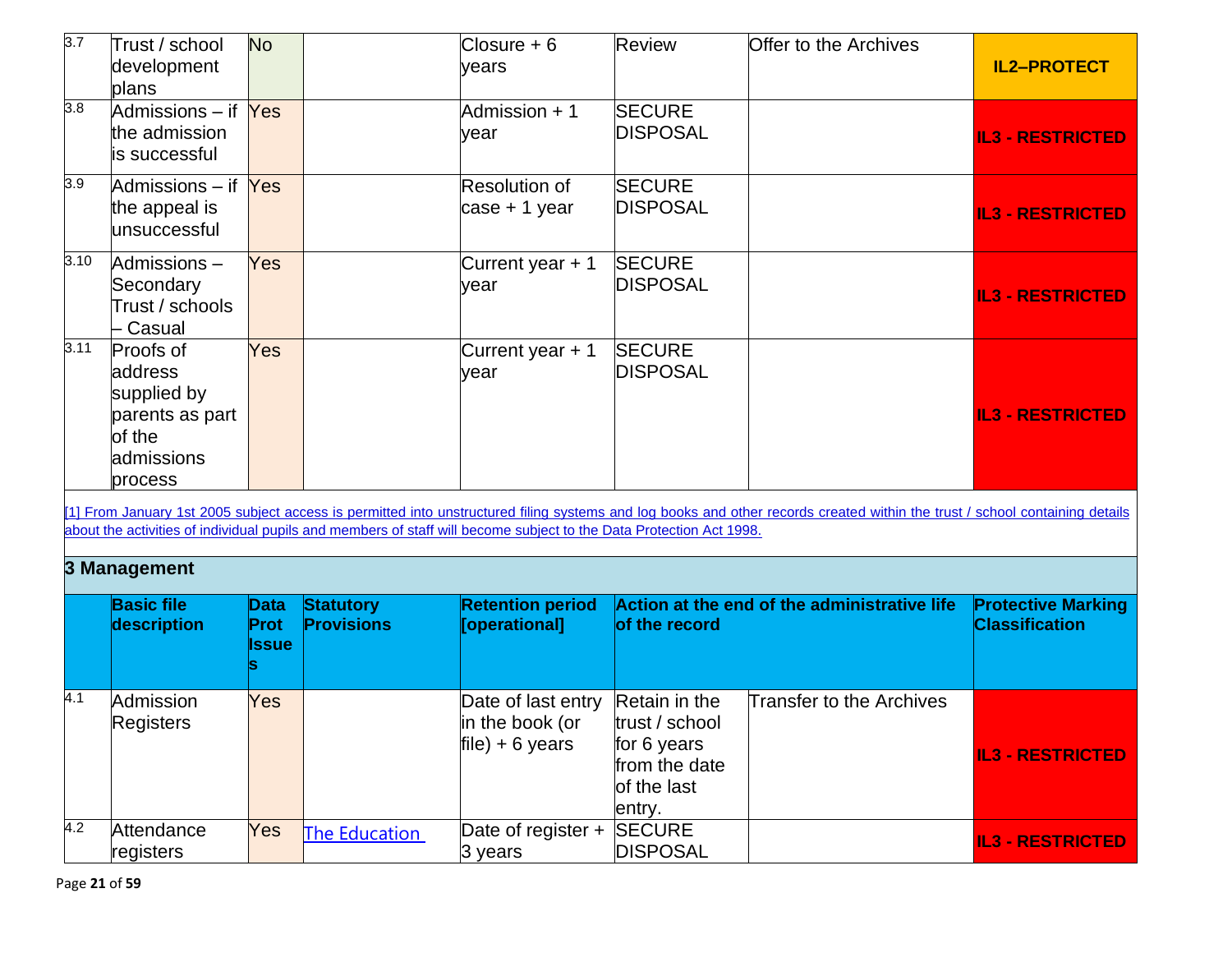|                  |                    |     | (Pupil<br><b>Registration</b> )<br>(England)<br><b>Regulations 2006</b><br>(No. 1751) |                                                                                       | If these<br>records are<br>retained<br>electronically<br>any back up<br>copies should<br>be destroyed<br>at the same<br>time]                                                                                                                               |                         |
|------------------|--------------------|-----|---------------------------------------------------------------------------------------|---------------------------------------------------------------------------------------|-------------------------------------------------------------------------------------------------------------------------------------------------------------------------------------------------------------------------------------------------------------|-------------------------|
| 4.3              | Pupil record cards |     |                                                                                       |                                                                                       |                                                                                                                                                                                                                                                             |                         |
| 4.3a             | Primary            | Yes |                                                                                       | Retain for the<br>time which the<br>pupil remains at<br>the primary trust /<br>school | Transfer to the<br>secondary trust<br>/ school (or<br>other primary<br>trust / school)<br>when the child<br>leaves the trust<br>school. In the<br>case of<br>exclusion it may<br>be appropriate<br>to transfer the<br>record to the<br>Behaviour<br>Service | <b>IL3 - RESTRICTED</b> |
| 4.3 <sub>b</sub> | Secondary          | Yes | Limitation Act<br>1980                                                                | DOB of the pupil $+$<br>25 years[1]                                                   | <b>SECURE</b><br><b>DISPOSAL</b>                                                                                                                                                                                                                            | <b>IL3 - RESTRICTED</b> |
| 4.4              | <b>Pupil files</b> |     |                                                                                       |                                                                                       |                                                                                                                                                                                                                                                             |                         |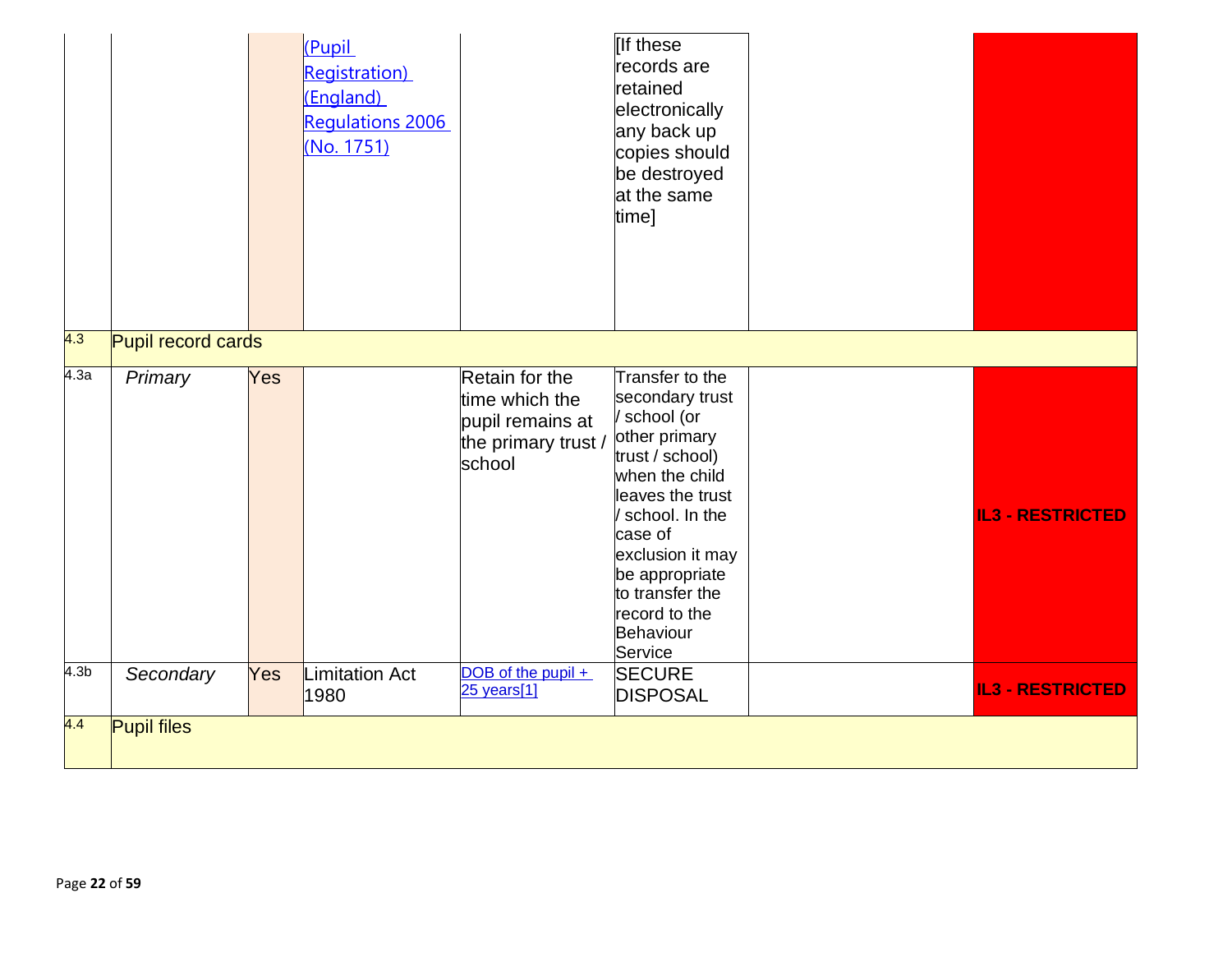| 4.4a             |              |            |                |                                   |                  |                         |
|------------------|--------------|------------|----------------|-----------------------------------|------------------|-------------------------|
|                  | Primary      | Yes        |                | Retain for the                    | Transfer to the  |                         |
|                  |              |            |                | time which the                    | secondary        |                         |
|                  |              |            |                | pupil remains at                  | trust / school   |                         |
|                  |              |            |                | the primary trust / $ $ (or other |                  |                         |
|                  |              |            |                | school                            | primary trust /  |                         |
|                  |              |            |                |                                   | school) when     |                         |
|                  |              |            |                |                                   | the child        |                         |
|                  |              |            |                |                                   | leaves the       |                         |
|                  |              |            |                |                                   | trust / school.  | <b>IL3 - RESTRICTED</b> |
|                  |              |            |                |                                   | In the case of   |                         |
|                  |              |            |                |                                   | exclusion it     |                         |
|                  |              |            |                |                                   | may be           |                         |
|                  |              |            |                |                                   | appropriate to   |                         |
|                  |              |            |                |                                   | transfer the     |                         |
|                  |              |            |                |                                   | record to the    |                         |
|                  |              |            |                |                                   | <b>Behaviour</b> |                         |
|                  |              |            |                |                                   | Service          |                         |
| 4.4 <sub>b</sub> | Secondary    | <b>Yes</b> | Limitation Act | DOB of the pupil +                | <b>SECURE</b>    |                         |
|                  |              |            | 1980           | 25 years[2]                       | <b>DISPOSAL</b>  | <b>IL3 - RESTRICTED</b> |
|                  |              |            |                |                                   |                  |                         |
| 4.5              | Special      | <b>Yes</b> |                | DOB of the pupil                  | <b>SECURE</b>    |                         |
|                  | Educational  |            |                | $+25$ years the                   | <b>DISPOSAL</b>  | <b>IL4-Confidential</b> |
|                  | Needs files, |            |                | review                            |                  |                         |
|                  | reviews and  |            |                |                                   |                  |                         |
|                  | Individual   |            |                |                                   |                  |                         |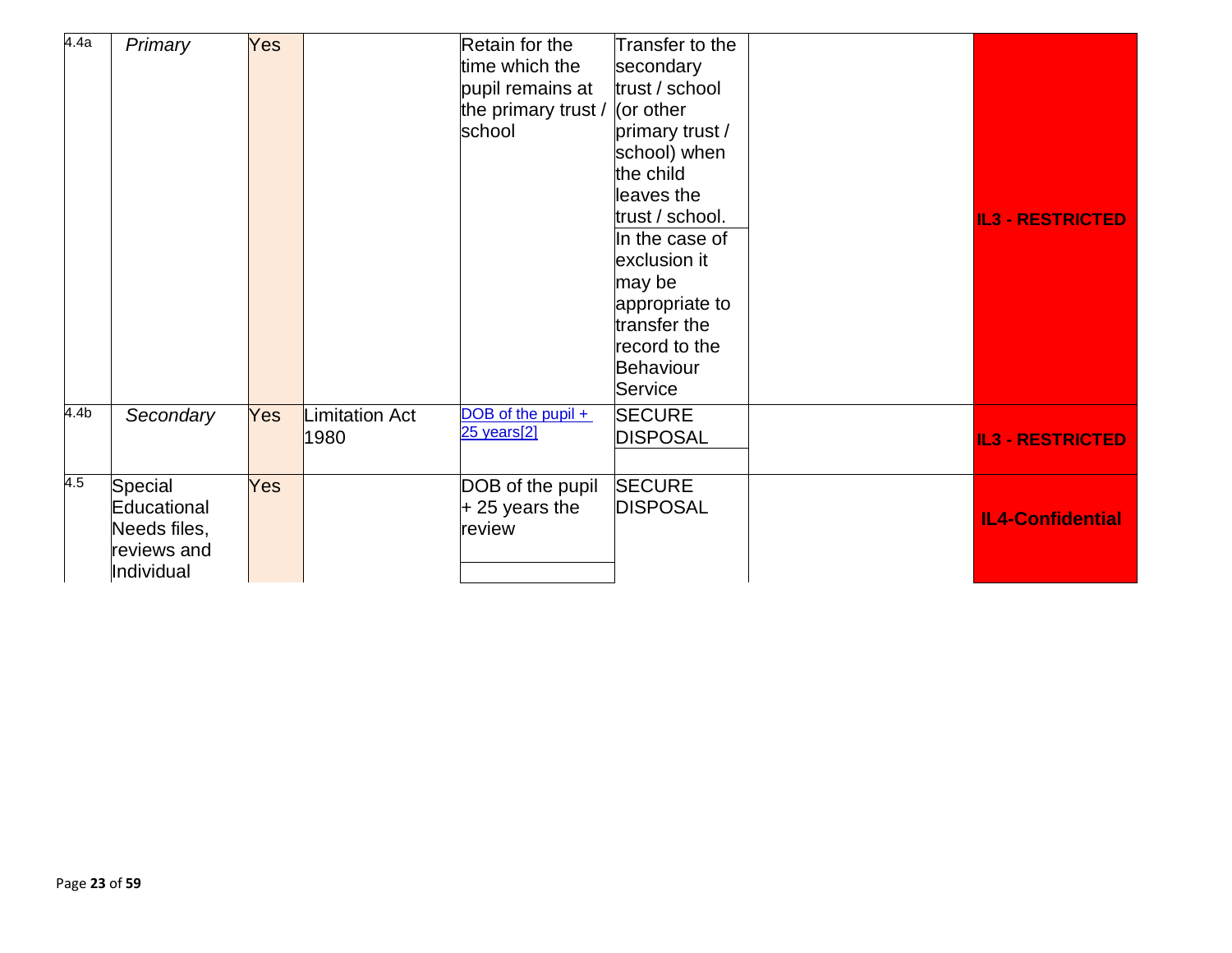|                  | Education<br><b>Plans</b>                                                       |           | <b>NOTE: This retention</b><br>period is the<br>minimum period that<br>any pupil file should<br>be kept. Some<br>authorities choose to<br>keep SEN files for a<br>longer period of time<br>to defend<br>themselves in a<br>"failure to provide a<br>sufficient education"<br>case. There is an<br>element of business<br>risk analysis involved<br>in any decision to<br>keep the records<br>longer than the<br>minimum retention<br>period. |                                  |                                                                                                     |                         |
|------------------|---------------------------------------------------------------------------------|-----------|----------------------------------------------------------------------------------------------------------------------------------------------------------------------------------------------------------------------------------------------------------------------------------------------------------------------------------------------------------------------------------------------------------------------------------------------|----------------------------------|-----------------------------------------------------------------------------------------------------|-------------------------|
| $\overline{4.6}$ | Correspondenc No<br>e Relating to<br>Authorised<br>Absence and<br><b>Issues</b> |           | Date of absence<br>$+2$ years                                                                                                                                                                                                                                                                                                                                                                                                                | <b>SECURE</b><br><b>DISPOSAL</b> |                                                                                                     | <b>IL2-PROTECT</b>      |
| 4.7              | Absence books Yes                                                               |           | Current year $+6$<br>years                                                                                                                                                                                                                                                                                                                                                                                                                   | <b>SECURE</b><br><b>DISPOSAL</b> |                                                                                                     | <b>IL3 - RESTRICTED</b> |
| $\overline{4.8}$ | Examination<br>results                                                          | Yes       |                                                                                                                                                                                                                                                                                                                                                                                                                                              |                                  |                                                                                                     |                         |
| 4.8a             | <b>Public</b>                                                                   | <b>No</b> | Year of<br>$examinations + 6$<br>years                                                                                                                                                                                                                                                                                                                                                                                                       | <b>SECURE</b><br><b>DISPOSAL</b> | Any certificates left<br>unclaimed should be<br>returned to the<br>appropriate Examination<br>Board | <b>IL2-PROTECT</b>      |
| 4.8 <sub>b</sub> | <b>Internal</b><br>examination<br>results                                       | Yes       | Current year $+5$<br>years[3]                                                                                                                                                                                                                                                                                                                                                                                                                | <b>SECURE</b><br><b>DISPOSAL</b> |                                                                                                     | <b>IL2-PROTECT</b>      |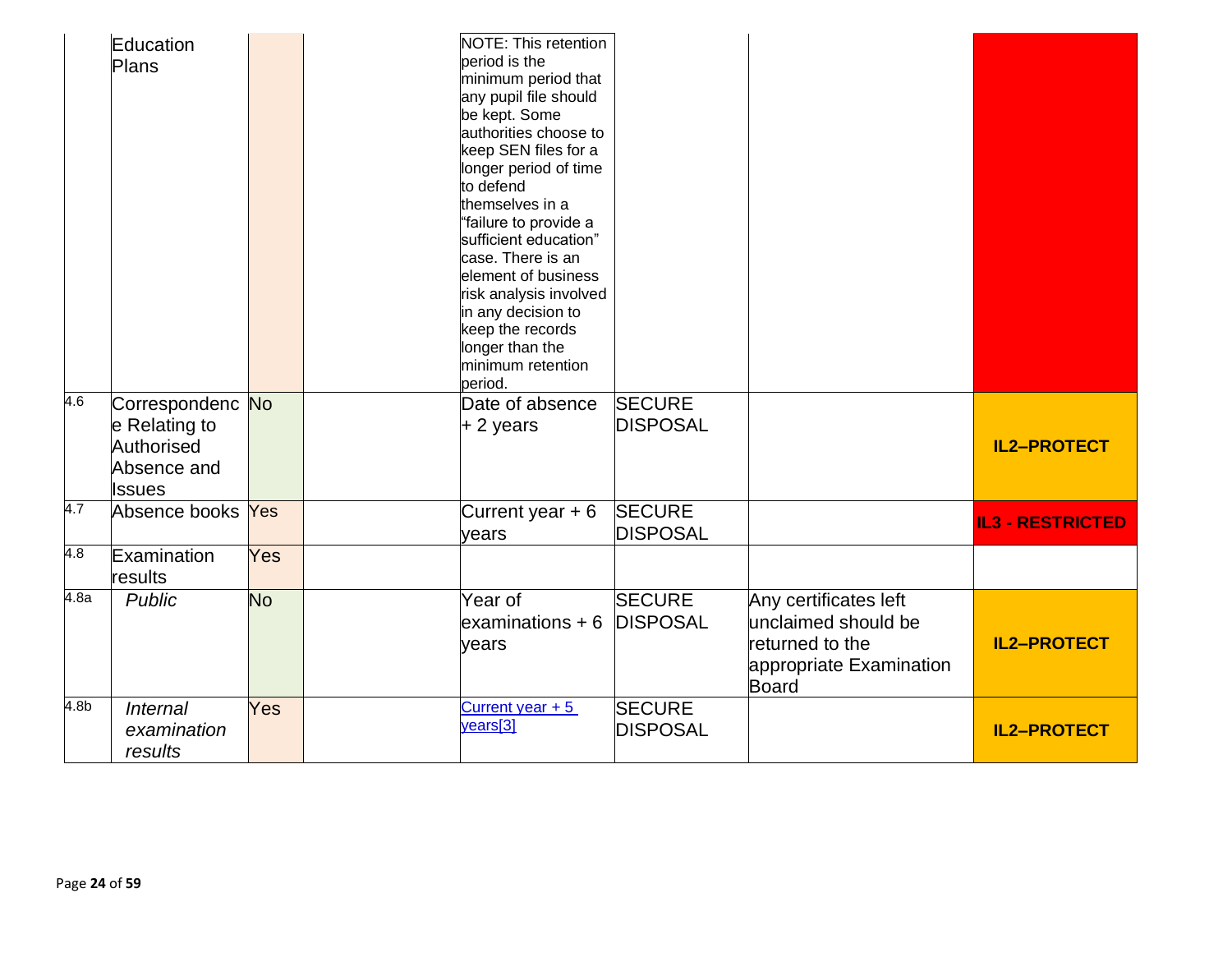| 4.9  | Any other<br>records<br>created in the<br>course of<br>contact with<br>pupils         | Yes/<br>No |                                                                                 | Current year $+3$<br>years | Review at the<br>end of 3 years<br>and either<br>allocate a<br>further<br>retention<br>period or<br><b>SECURE</b><br><b>DISPOSAL</b> | <b>IL3 - RESTRICTED</b> |
|------|---------------------------------------------------------------------------------------|------------|---------------------------------------------------------------------------------|----------------------------|--------------------------------------------------------------------------------------------------------------------------------------|-------------------------|
| 4.10 | Statement<br>maintained<br>under The<br><b>Education Act</b><br>1996 - Section<br>324 | Yes        | Special<br>Educational<br>Needs and<br><b>Disability Act</b><br>2001 Section 1  | $DOB + 30 years$           | <b>SECURE</b><br><b>DISPOSAL</b><br>unless legal<br>action is<br>pending                                                             | <b>IL4-Confidential</b> |
| 4.11 | Proposed<br>statement or<br>amended<br>statement                                      | Yes        | Special<br>Educational<br>Needs and<br><b>Disability Act</b><br>2001 Section 1  | $DOB + 30 years$           | <b>SECURE</b><br><b>DISPOSAL</b><br>unless legal<br>action is<br>pending                                                             | <b>IL4-Confidential</b> |
| 4.12 | Advice and<br>information to<br>parents<br>regarding<br>educational<br>heeds          | <b>Yes</b> | Special<br>Educational<br>Needs and<br><b>Disability Act</b><br>2001 Section 2  | $Closure + 12$<br>years    | <b>SECURE</b><br><b>DISPOSAL</b><br>unless legal<br>action is<br>pending                                                             | <b>IL4-Confidential</b> |
| 4.13 | Accessibility<br>Strategy                                                             | Yes        | Special<br>Educational<br>Needs and<br><b>Disability Act</b><br>2001 Section 14 | $C$ losure + 12<br>years   | <b>SECURE</b><br><b>DISPOSAL</b><br>unless legal<br>action is<br>pending                                                             | <b>IL3 - RESTRICTED</b> |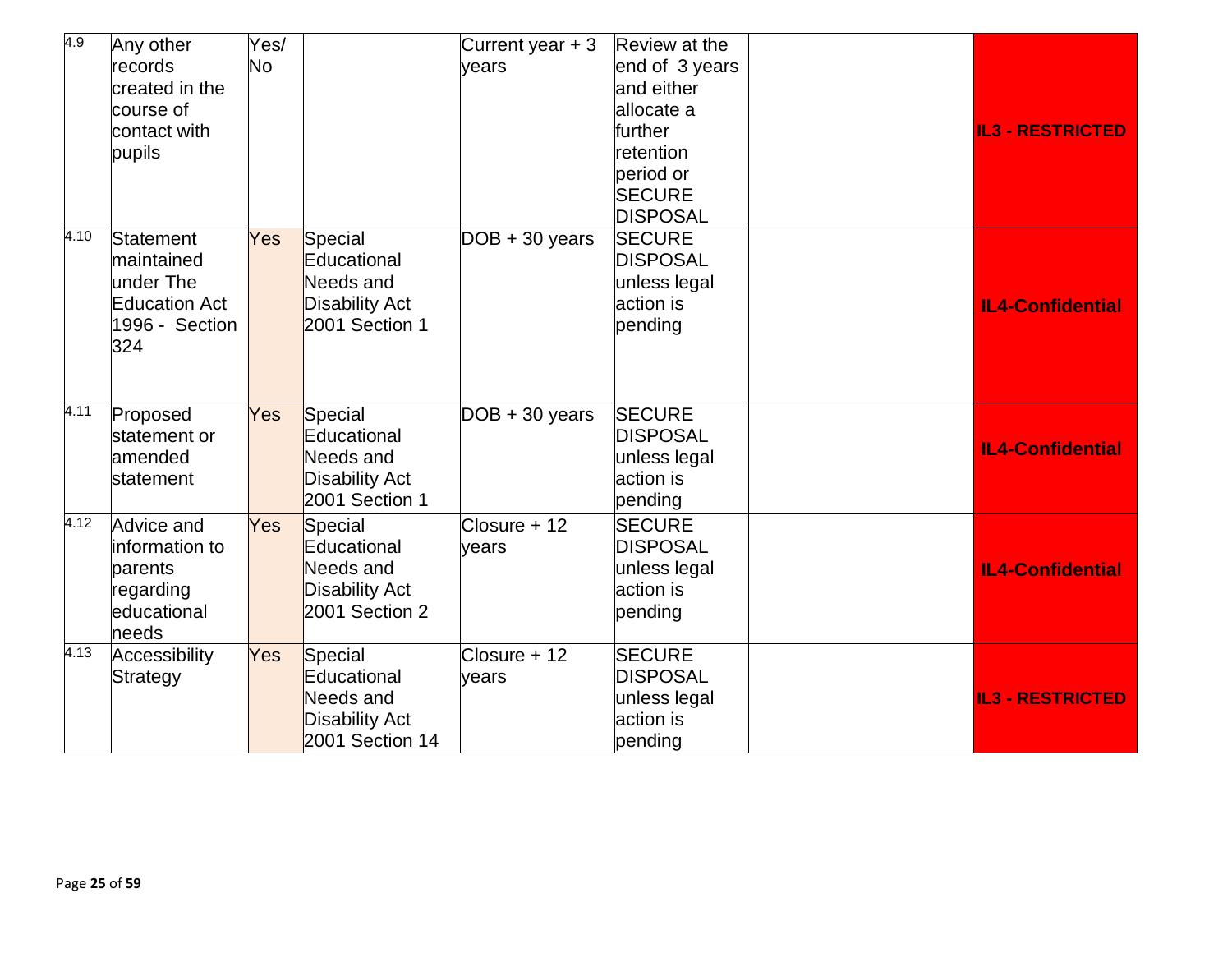| 4.14 | Children's SEN Yes<br>Files                                                                                                                                          |     |                                                                                                                    | $DOB$ of pupil +<br>25 years then<br>review - it may<br>be appropriate to<br>add an additional<br>retention period<br>in certain cases                                                                              | <b>SECURE</b><br><b>DISPOSAL</b><br>unless legal<br>action is<br>pending |                                              | <b>IL4-Confidential</b> |
|------|----------------------------------------------------------------------------------------------------------------------------------------------------------------------|-----|--------------------------------------------------------------------------------------------------------------------|---------------------------------------------------------------------------------------------------------------------------------------------------------------------------------------------------------------------|--------------------------------------------------------------------------|----------------------------------------------|-------------------------|
| 4.15 | Parental<br>permission<br>slips for trust /<br>school trips -<br>where there<br>has been no<br>major incident                                                        | Yes |                                                                                                                    | Conclusion of the<br>trip                                                                                                                                                                                           | <b>SECURE</b><br><b>DISPOSAL</b>                                         |                                              | <b>IL3 - RESTRICTED</b> |
| 4.16 | Parental<br>permission<br>slips for trust /<br>school trips -<br>where there<br>has been a<br>major incident                                                         | Yes | imitation Act<br>1980                                                                                              | DOB of the pupil<br>involved in the<br>$incident + 25$<br>vears<br>The permission<br>slips for all pupils<br>on the trip need<br>to be retained to<br>show that the<br>rules had been<br>followed for all<br>pupils | <b>SECURE</b><br><b>DISPOSAL</b>                                         |                                              | <b>IL3 - RESTRICTED</b> |
| 4.17 | <b>Records</b><br>created by trust<br>schools to<br>obtain approval<br>to run an<br>Educational<br>Visit outside<br>the Classroom<br><b>Primary Trust</b><br>schools | N   | 3 part<br>supplement to the<br>Health & Safety<br>of Pupils on<br><b>Educational Visits</b><br>(HASPEV)<br>(1998). | Date of visit + 14<br>years[4]                                                                                                                                                                                      | N                                                                        | <b>SECURE DISPOSAL or</b><br>delete securely | <b>IL2-PROTECT</b>      |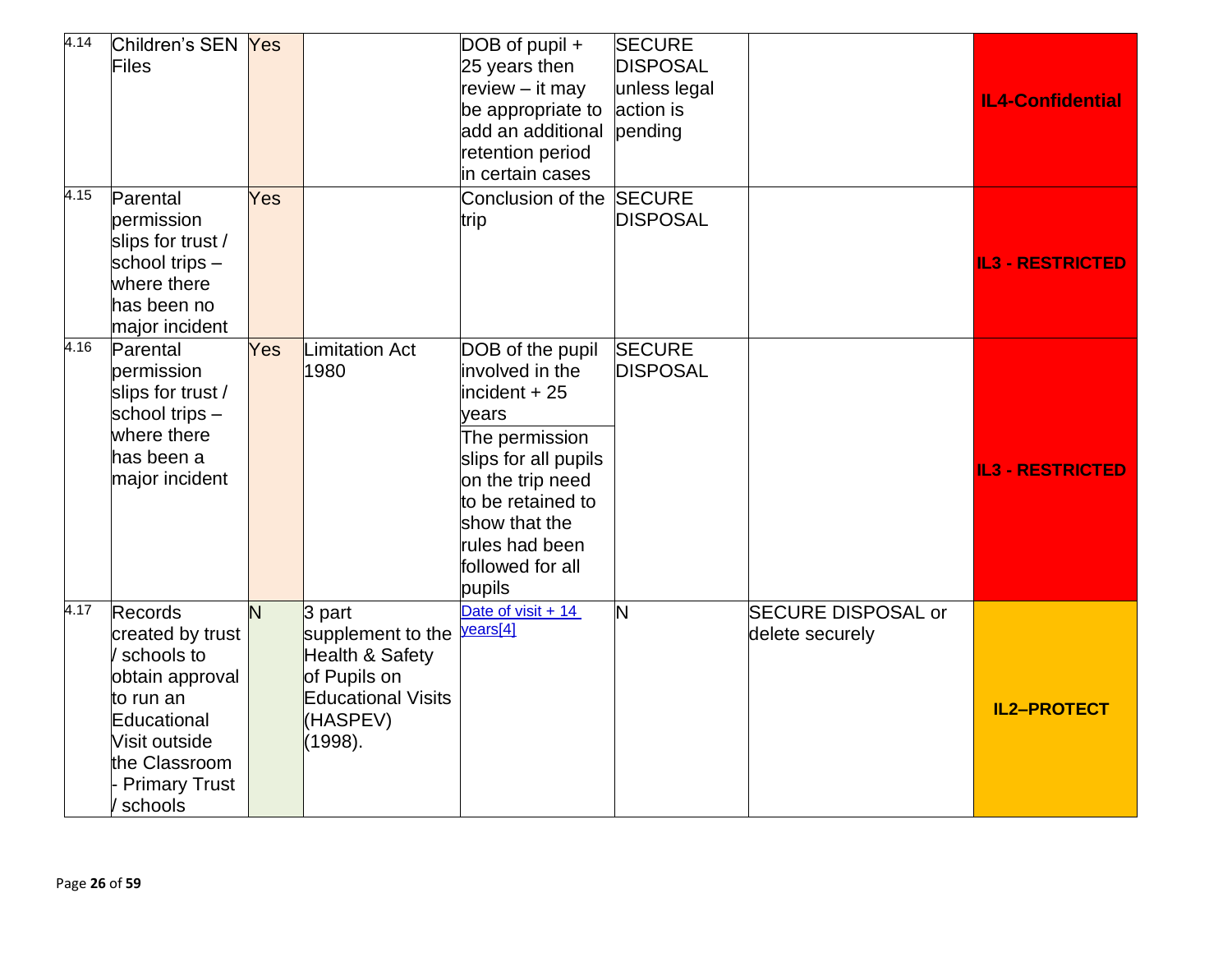| 4.18         | Records<br>created by trust<br>schools to<br>obtain approval<br>to run an<br>Educational<br>Visit outside<br>the Classroom<br>Secondary<br>Trust / schools | N   | 3 part<br>supplement to the years <sup>7</sup><br>Health & Safety<br>of Pupils on<br><b>Educational Visits</b><br>(HASPEV)<br>(1998). | Date of visit $+10$                                                                                                                                                                                                                                                                  | N                                                                                                                                                                 | <b>SECURE DISPOSAL or</b><br>delete securely                                                                                                                  | <b>IL2-PROTECT</b>      |
|--------------|------------------------------------------------------------------------------------------------------------------------------------------------------------|-----|---------------------------------------------------------------------------------------------------------------------------------------|--------------------------------------------------------------------------------------------------------------------------------------------------------------------------------------------------------------------------------------------------------------------------------------|-------------------------------------------------------------------------------------------------------------------------------------------------------------------|---------------------------------------------------------------------------------------------------------------------------------------------------------------|-------------------------|
| 4.19         | <b>Walking Bus</b><br>registers                                                                                                                            | Yes |                                                                                                                                       | Date of register +<br>3 years<br>This takes into<br>account the fact<br>that if there is an<br>incident requiring<br>an accident report<br>the register will be<br>submitted with the<br>accident report<br>and kept for the<br>period of time<br>required for<br>accident reporting | <b>SECURE</b><br><b>DISPOSAL</b><br>If these<br>records are<br>retained<br>electronically<br>any back up<br>copies should<br>be destroyed<br>at the same<br>time] |                                                                                                                                                               | <b>IL3 - RESTRICTED</b> |
|              |                                                                                                                                                            |     | [1] In the case of exclusion it may be appropriate to transfer the record to the Behaviour Service                                    |                                                                                                                                                                                                                                                                                      |                                                                                                                                                                   |                                                                                                                                                               |                         |
| [2] As above |                                                                                                                                                            |     |                                                                                                                                       |                                                                                                                                                                                                                                                                                      |                                                                                                                                                                   |                                                                                                                                                               |                         |
|              |                                                                                                                                                            |     |                                                                                                                                       |                                                                                                                                                                                                                                                                                      |                                                                                                                                                                   | [3] If these records are retained on the pupil file or in their National Record of Achievement they need only be kept for as long as operationally necessary. |                         |
|              |                                                                                                                                                            |     | [4] This retention period has been set in agreement with the Safeguarding Children's Officer                                          |                                                                                                                                                                                                                                                                                      |                                                                                                                                                                   |                                                                                                                                                               |                         |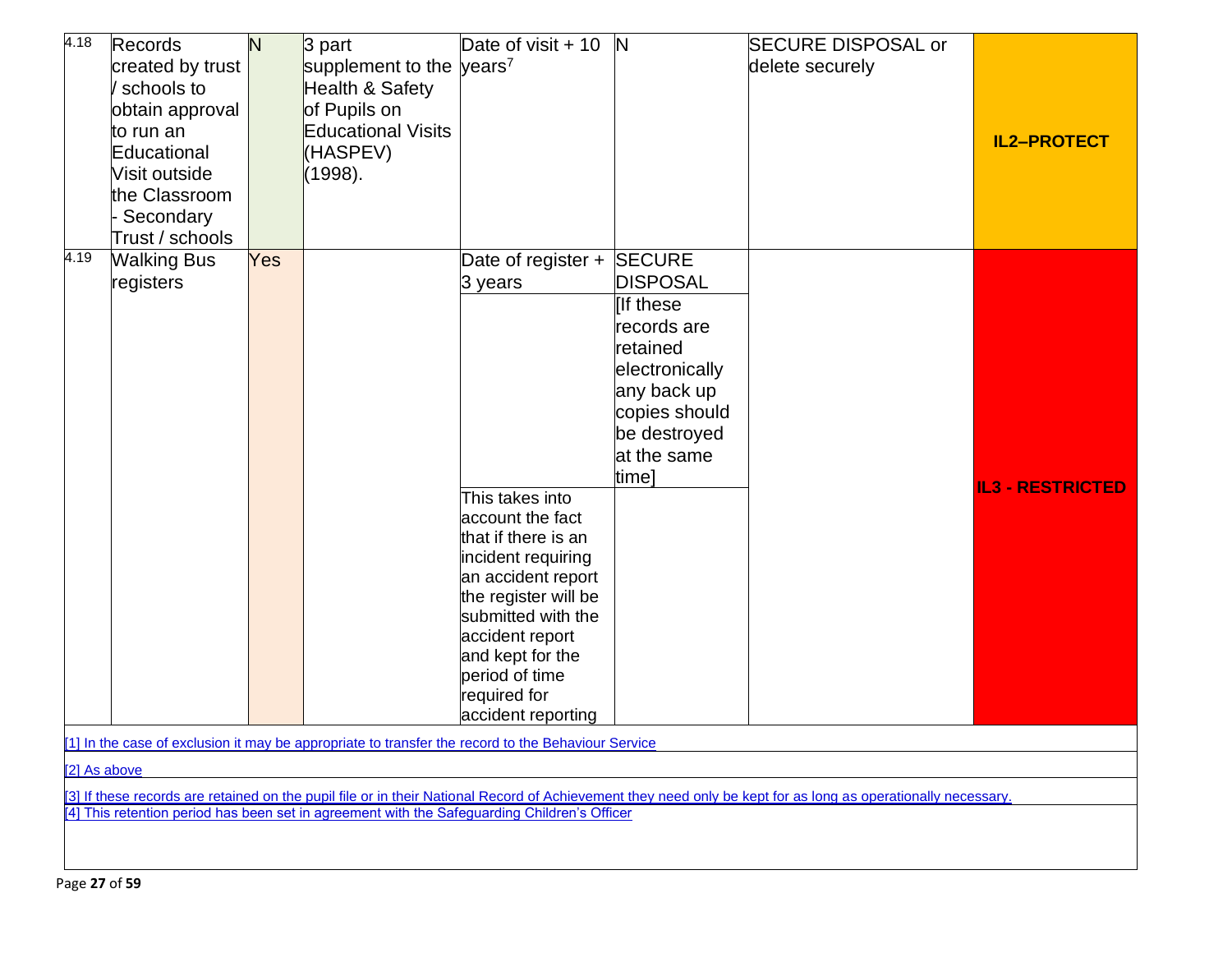|     | <b>5 Curriculum</b>              |                                     |                                       |                                                                                                            |                                                                                                                                                                          |                                                    |
|-----|----------------------------------|-------------------------------------|---------------------------------------|------------------------------------------------------------------------------------------------------------|--------------------------------------------------------------------------------------------------------------------------------------------------------------------------|----------------------------------------------------|
|     | <b>Basic file</b><br>description | <b>Data</b><br>Prot<br><b>Issue</b> | <b>Statutory</b><br><b>Provisions</b> | <b>Retention period</b><br>[operational]                                                                   | Action at the end of the administrative life<br>of the record                                                                                                            | <b>Protective Marking</b><br><b>Classification</b> |
| 5.1 | Curriculum<br>development        | <b>No</b>                           |                                       | Current year $+6$<br>years                                                                                 | <b>SECURE</b><br><b>DISPOSAL</b>                                                                                                                                         | IL1-Unclassified                                   |
| 5.2 | <b>Curriculum</b><br>lreturns    | <b>No</b>                           |                                       | Current year $+3$<br>vears                                                                                 | <b>SECURE</b><br><b>DISPOSAL</b>                                                                                                                                         | IL1-Unclassified                                   |
| 5.3 | Trust / school<br>syllabus       | <b>No</b>                           |                                       | Current year + 1<br>year                                                                                   | It may be<br>appropriate to<br>review these<br>records at the<br>end of each<br>year and<br>allocate a new<br>retention<br>period or<br><b>SECURE</b><br><b>DISPOSAL</b> | IL1-Unclassified                                   |
| 5.4 | Schemes of<br>work               | <b>No</b>                           |                                       | Current year + 1<br>vear<br>This retention<br>period starts<br>once the<br>document has<br>been superceded | It may be<br>appropriate to<br>review these<br>records at the<br>end of each<br>year and<br>allocate a new<br>retention<br>period or<br><b>SECURE</b><br><b>DISPOSAL</b> | IL1-Unclassified                                   |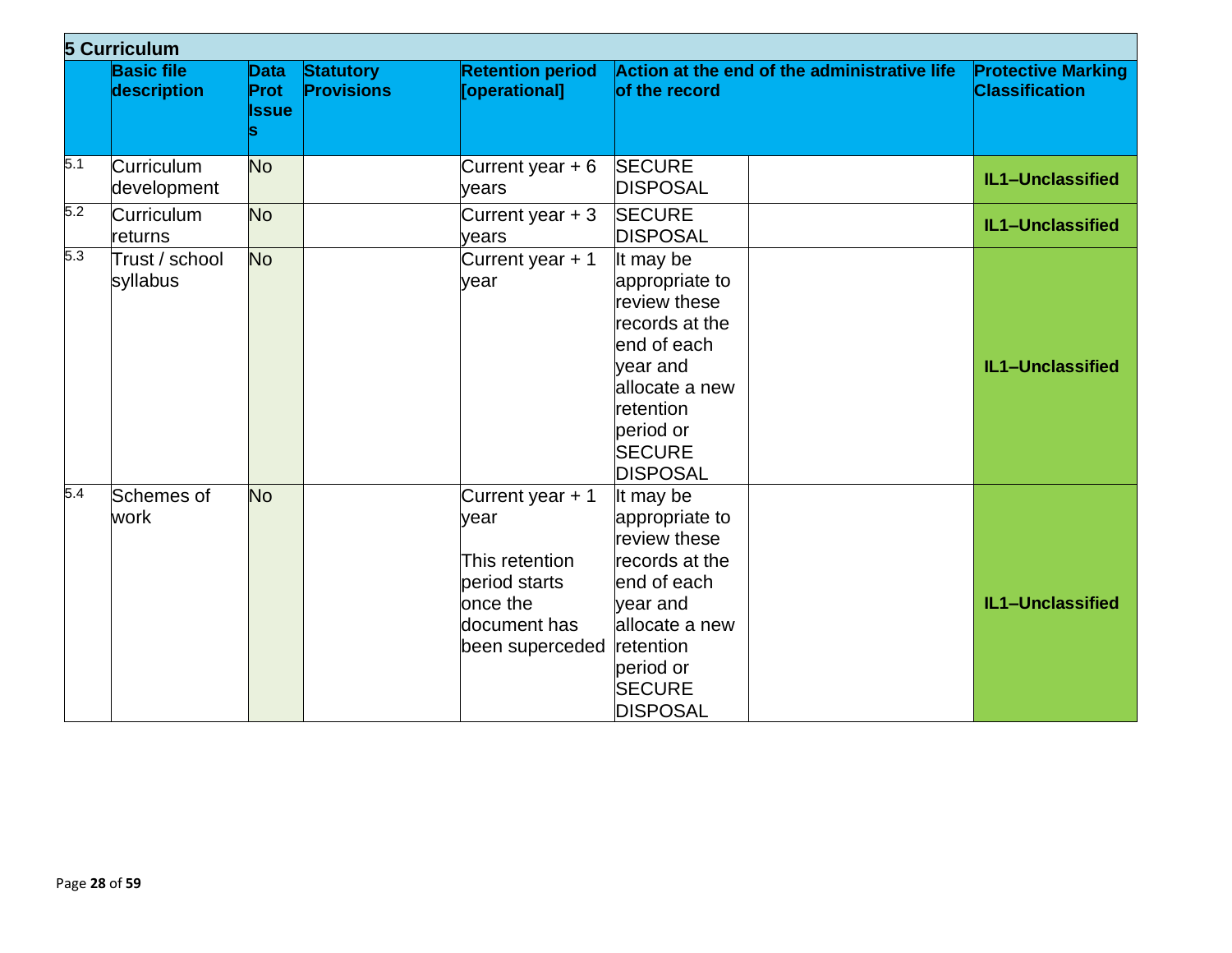| 5.5 | Timetable         | <b>No</b> | Current year + 1 | It may be       |                    |
|-----|-------------------|-----------|------------------|-----------------|--------------------|
|     |                   |           | year             | appropriate to  |                    |
|     |                   |           |                  | review these    |                    |
|     |                   |           |                  | records at the  |                    |
|     |                   |           |                  | end of each     |                    |
|     |                   |           |                  | year and        | IL1-Unclassified   |
|     |                   |           |                  | allocate a new  |                    |
|     |                   |           |                  | retention       |                    |
|     |                   |           |                  | period or       |                    |
|     |                   |           |                  | <b>SECURE</b>   |                    |
|     |                   |           |                  | <b>DISPOSAL</b> |                    |
| 5.6 | Class record      | <b>No</b> | Current year + 1 | It may be       |                    |
|     | books             |           | year             | appropriate to  |                    |
|     |                   |           |                  | review these    |                    |
|     |                   |           |                  | records at the  |                    |
|     |                   |           |                  | end of each     |                    |
|     |                   |           |                  | year and        | <b>IL2-PROTECT</b> |
|     |                   |           |                  | allocate a new  |                    |
|     |                   |           |                  | retention       |                    |
|     |                   |           |                  | period or       |                    |
|     |                   |           |                  | <b>SECURE</b>   |                    |
|     |                   |           |                  | <b>DISPOSAL</b> |                    |
| 5.7 | <b>Mark Books</b> | <b>No</b> | Current year + 1 | It may be       |                    |
|     |                   |           | year             | appropriate to  |                    |
|     |                   |           |                  | review these    |                    |
|     |                   |           |                  | records at the  |                    |
|     |                   |           |                  | end of each     |                    |
|     |                   |           |                  | year and        | <b>IL2-PROTECT</b> |
|     |                   |           |                  | allocate a new  |                    |
|     |                   |           |                  | retention       |                    |
|     |                   |           |                  | period or       |                    |
|     |                   |           |                  | <b>SECURE</b>   |                    |
|     |                   |           |                  | <b>DISPOSAL</b> |                    |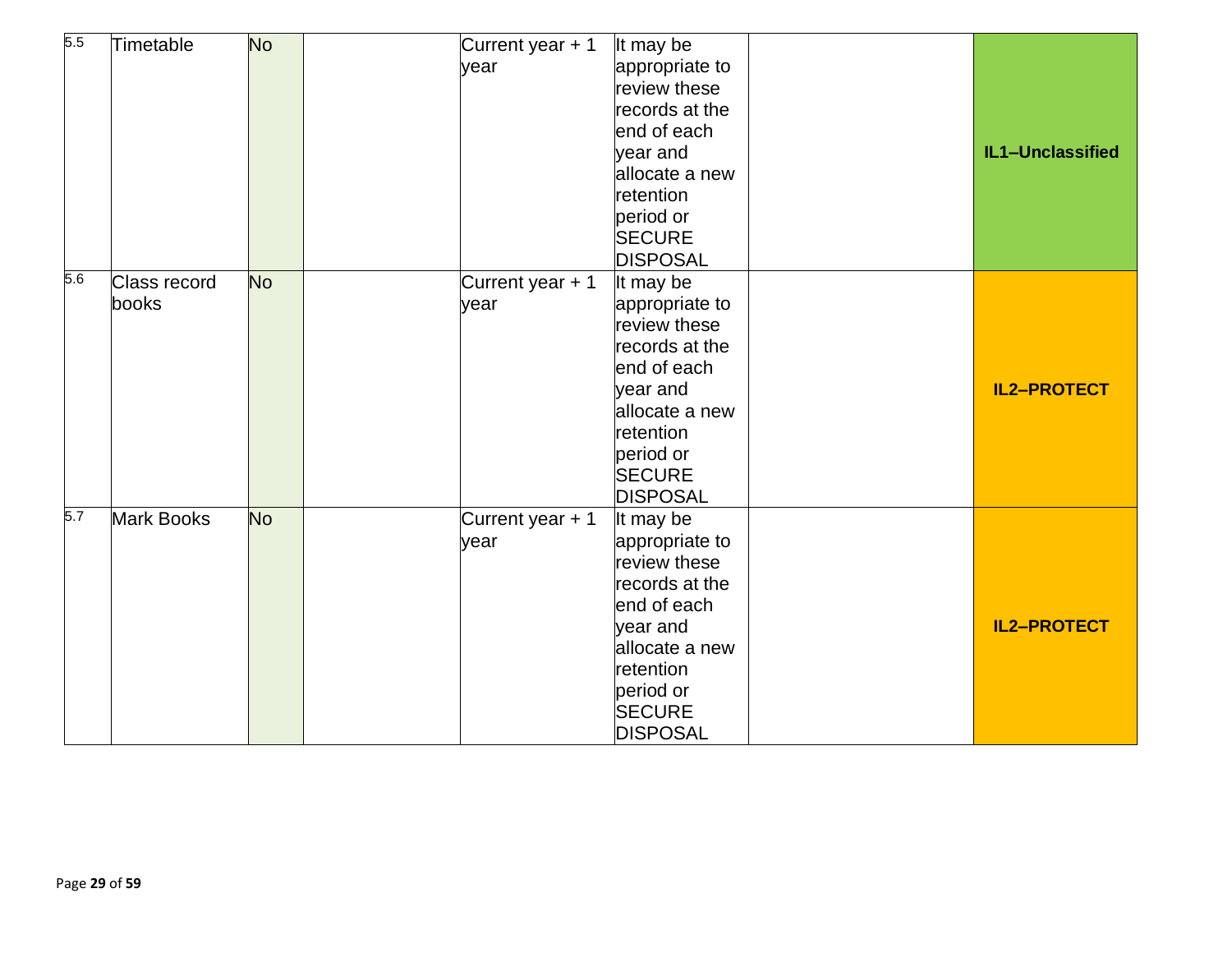| 5.8  | Record of                  | <b>No</b>    |                                                    | Current year + 1        | It may be       |                                              |                           |
|------|----------------------------|--------------|----------------------------------------------------|-------------------------|-----------------|----------------------------------------------|---------------------------|
|      | homework set               |              |                                                    | vear                    | appropriate to  |                                              |                           |
|      |                            |              |                                                    |                         | review these    |                                              |                           |
|      |                            |              |                                                    |                         | records at the  |                                              |                           |
|      |                            |              |                                                    |                         | end of each     |                                              |                           |
|      |                            |              |                                                    |                         | year and        |                                              | <b>IL2-PROTECT</b>        |
|      |                            |              |                                                    |                         | allocate a new  |                                              |                           |
|      |                            |              |                                                    |                         | retention       |                                              |                           |
|      |                            |              |                                                    |                         | period or       |                                              |                           |
|      |                            |              |                                                    |                         | <b>SECURE</b>   |                                              |                           |
|      |                            |              |                                                    |                         | <b>DISPOSAL</b> |                                              |                           |
| 5.9  | Pupils' work               | <b>No</b>    |                                                    | Current year + 1        | It may be       |                                              |                           |
|      |                            |              |                                                    | year                    | appropriate to  |                                              |                           |
|      |                            |              |                                                    |                         | review these    |                                              |                           |
|      |                            |              |                                                    |                         | records at the  |                                              |                           |
|      |                            |              |                                                    |                         | end of each     |                                              |                           |
|      |                            |              |                                                    |                         | vear and        |                                              | <b>IL2-PROTECT</b>        |
|      |                            |              |                                                    |                         | allocate a new  |                                              |                           |
|      |                            |              |                                                    |                         | retention       |                                              |                           |
|      |                            |              |                                                    |                         | period or       |                                              |                           |
|      |                            |              |                                                    |                         | <b>SECURE</b>   |                                              |                           |
|      |                            |              |                                                    |                         | <b>DISPOSAL</b> |                                              |                           |
| 5.1  | Examination                | Yes          |                                                    | Current year $+6$       | <b>SECURE</b>   |                                              | <b>IL3 - RESTRICTED</b>   |
|      | results                    |              |                                                    | years                   | <b>DISPOSAL</b> |                                              |                           |
| 5.11 | <b>SATS</b> records        | Yes          |                                                    | Current year $+6$       | <b>SECURE</b>   |                                              | <b>IL3 - RESTRICTED</b>   |
|      |                            |              |                                                    | years                   | <b>DISPOSAL</b> |                                              |                           |
| 5.12 | <b>PAN</b> reports         | Yes          |                                                    | Current year $+6$       | <b>SECURE</b>   |                                              | <b>IL3 - RESTRICTED</b>   |
|      |                            |              |                                                    | years                   | <b>DISPOSAL</b> |                                              |                           |
| 5.13 | Value added                | Yes          |                                                    | Current year $+6$       | <b>SECURE</b>   |                                              |                           |
|      | records                    |              |                                                    | years                   | <b>DISPOSAL</b> |                                              | <b>IL3 - RESTRICTED</b>   |
| 5.14 | <b>Self Evaluation Yes</b> |              |                                                    | Current year $+6$       | <b>SECURE</b>   |                                              |                           |
|      | Forms                      |              |                                                    | years                   | <b>DISPOSAL</b> |                                              | <b>IL3 - RESTRICTED</b>   |
|      |                            |              | <b>6 Personnel Records held in Trust / schools</b> |                         |                 |                                              |                           |
|      | <b>Basic file</b>          | <b>Data</b>  | <b>Statutory</b>                                   | <b>Retention period</b> |                 | Action at the end of the administrative life | <b>Protective Marking</b> |
|      | description                | <b>Prot</b>  | <b>Provisions</b>                                  | [operational]           | of the record   |                                              | <b>Classification</b>     |
|      |                            | <b>Issue</b> |                                                    |                         |                 |                                              |                           |
|      |                            |              |                                                    |                         |                 |                                              |                           |
|      |                            |              |                                                    |                         |                 |                                              |                           |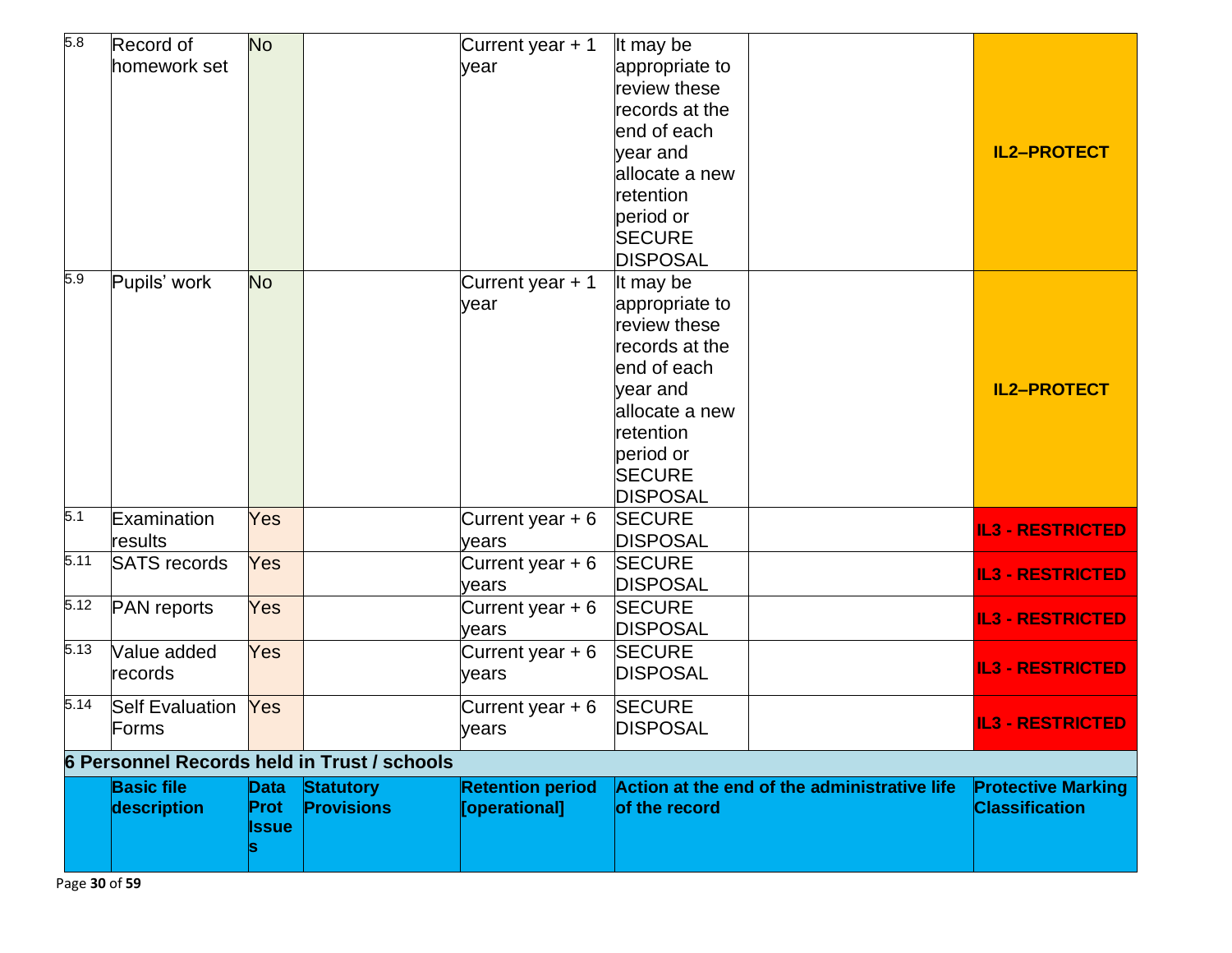| 6.1              | Timesheets,<br>sick pay                                                    | Yes       | Financial<br><b>Regulations</b> | Current year $+6$<br>vears                                                                                                                                                                               | <b>SECURE</b><br><b>DISPOSAL</b>                                | <b>IL2-PROTECT</b> |
|------------------|----------------------------------------------------------------------------|-----------|---------------------------------|----------------------------------------------------------------------------------------------------------------------------------------------------------------------------------------------------------|-----------------------------------------------------------------|--------------------|
| 6.2              | <b>Staff Personal</b><br>files                                             | Yes       |                                 | Termination + 7<br>vears                                                                                                                                                                                 | <b>SECURE</b><br><b>DISPOSAL</b>                                | <b>IL2-PROTECT</b> |
| 6.3              | Interview notes<br>land<br>recruitment<br>records                          | Yes       |                                 | Date of interview<br>$+6$ months                                                                                                                                                                         | <b>SECURE</b><br><b>DISPOSAL</b>                                | <b>IL2-PROTECT</b> |
| 6.4              | Pre-<br>employment<br>vetting<br>linformation<br>(including DBS<br>Checks) | <b>No</b> | <b>DBS</b> Guidelines           | Date of check + 6 SECURE<br>months                                                                                                                                                                       | <b>DISPOSAL</b><br>[by the<br>designated<br>member of<br>staff] | <b>IL2-PROTECT</b> |
| 6.41             | Single Central<br>Record                                                   | Yes       | <b>ISA</b> guidelines           | Keep until trust /<br>school closure                                                                                                                                                                     | Offer to local<br>authority<br>designated<br>officer            | <b>IL2-PROTECT</b> |
| 6.5              | Disciplinary<br>proceedings:                                               |           | advice.                         | Where the warning relates to child protection<br>issues see 1.2. If the disciplinary proceedings<br>relate to a child protection matter please contact<br>your safeguarding children officer for further |                                                                 |                    |
| 6.5a             | oral warning                                                               | Yes       |                                 | Date of warning<br>$+6$ months.                                                                                                                                                                          | <b>SECURE</b><br><b>DISPOSAL</b>                                | <b>IL2-PROTECT</b> |
| 6.5 <sub>b</sub> | written<br>$warning -$<br>level one                                        | Yes       |                                 | Date of warning<br>$+12$ months.                                                                                                                                                                         | <b>SECURE</b><br><b>DISPOSAL</b>                                | <b>IL2-PROTECT</b> |
| 6.5c             | final warning                                                              | Yes       |                                 | Date of warning<br>$+12$ months.                                                                                                                                                                         | <b>SECURE</b><br><b>DISPOSAL</b>                                | <b>IL2-PROTECT</b> |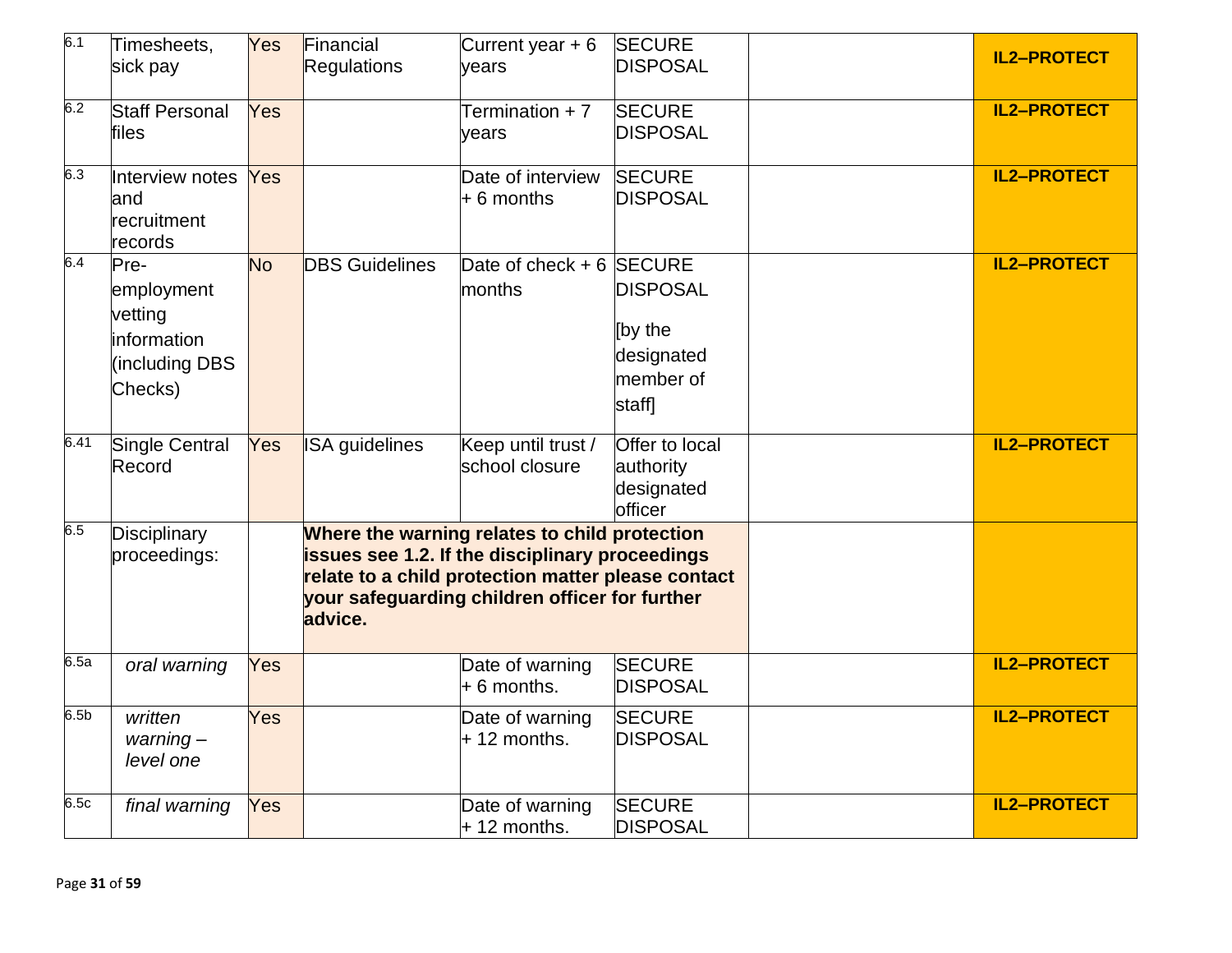| 6.5d | case not<br>found                                                                                                          | Yes       |                                                                                                                 | If child protection<br>related please<br>see 1.2                                                                                            | <b>SECURE</b><br><b>DISPOSAL</b> | <b>IL2-PROTECT</b> |
|------|----------------------------------------------------------------------------------------------------------------------------|-----------|-----------------------------------------------------------------------------------------------------------------|---------------------------------------------------------------------------------------------------------------------------------------------|----------------------------------|--------------------|
| 6.6  | <b>Records</b><br>relating to<br>accident/injury<br>at work                                                                | Yes       |                                                                                                                 | Date of incident + SECURE<br>12 years<br>In the case of<br>serious accidents<br>a further<br>retention period<br>will need to be<br>applied | <b>DISPOSAL</b>                  | <b>IL2-PROTECT</b> |
| 6.7  | Annual<br>appraisal/asse<br>ssment records                                                                                 | <b>No</b> |                                                                                                                 | Current year $+5$<br>years                                                                                                                  | <b>SECURE</b><br><b>DISPOSAL</b> | <b>IL2-PROTECT</b> |
| 6.8  | Salary cards                                                                                                               | Yes       |                                                                                                                 | Last date of<br>employment + 85<br>years                                                                                                    | <b>SECURE</b><br><b>DISPOSAL</b> | <b>IL2-PROTECT</b> |
| 6.9  | Maternity pay<br>records                                                                                                   | Yes       | Statutory<br>Maternity Pay<br>(General)<br>Regulations 1986<br>(SI 1986/1960),<br>revised 1999 (SI<br>1999/567) | Current year,<br>$+3$ yrs                                                                                                                   | <b>SECURE</b><br><b>DISPOSAL</b> | <b>IL2-PROTECT</b> |
| 6.1  | Records held<br>under<br>Retirement<br><b>Benefits</b><br><b>Schemes</b><br>(Information<br>Powers)<br>Regulations<br>1995 | Yes       |                                                                                                                 | Current year $+6$<br>vears                                                                                                                  | <b>SECURE</b><br><b>DISPOSAL</b> | <b>IL2-PROTECT</b> |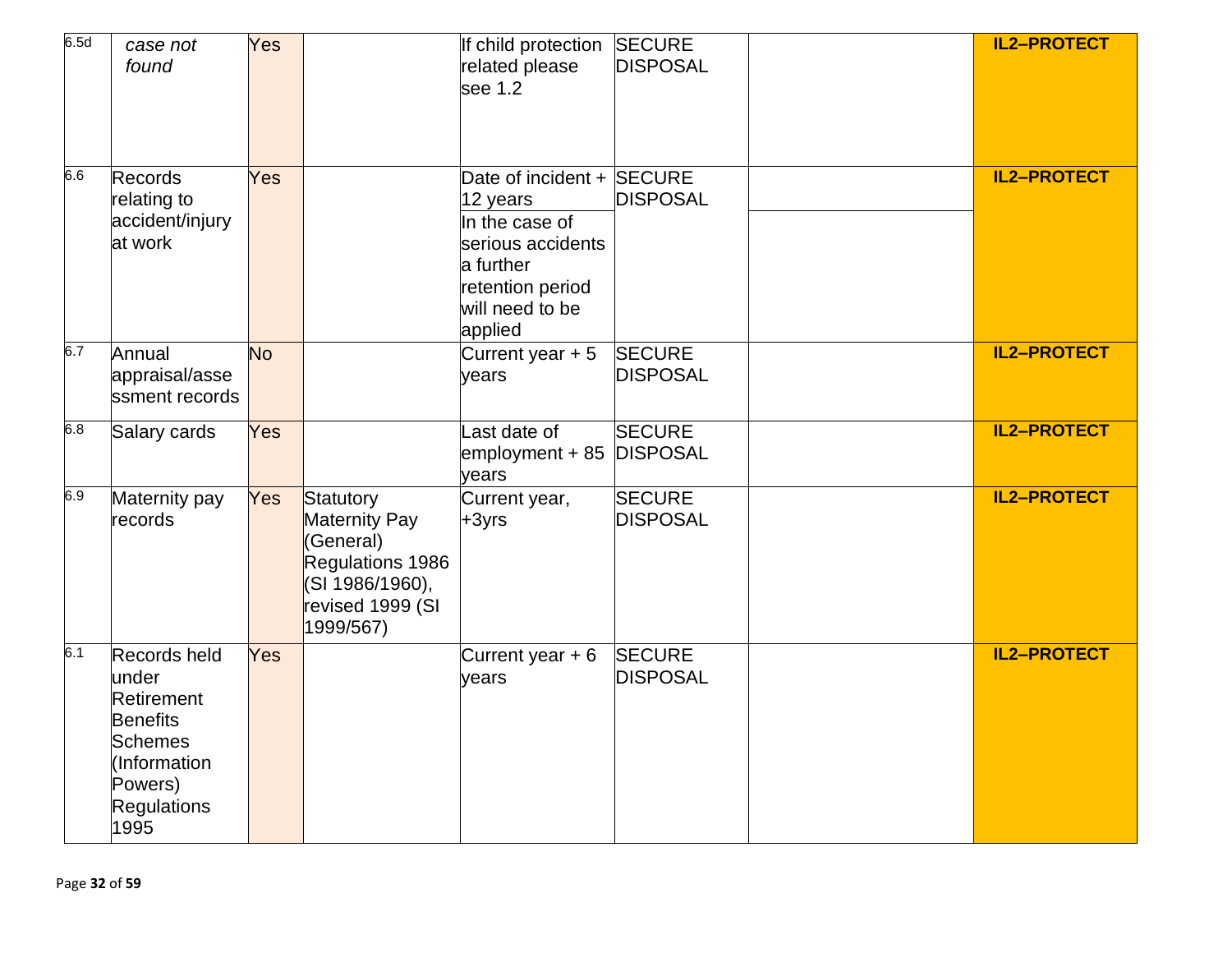| 6.11 | Proof of                   | Yes          |                                                                           |                         | Where possible    |                                              | <b>IL2-PROTECT</b>        |
|------|----------------------------|--------------|---------------------------------------------------------------------------|-------------------------|-------------------|----------------------------------------------|---------------------------|
|      | identity                   |              |                                                                           |                         | these should be   |                                              |                           |
|      | collected as               |              |                                                                           |                         | checked           |                                              |                           |
|      | part of the                |              |                                                                           |                         | and a note kept   |                                              |                           |
|      | process of                 |              |                                                                           |                         | of what was       |                                              |                           |
|      | checking                   |              |                                                                           |                         | seen and          |                                              |                           |
|      | 'portable"                 |              |                                                                           |                         | what has been     |                                              |                           |
|      | enhanced DBS               |              |                                                                           |                         | checked. If it is |                                              |                           |
|      |                            |              |                                                                           |                         | felt              |                                              |                           |
|      | disclosure                 |              |                                                                           |                         | necessary to      |                                              |                           |
|      |                            |              |                                                                           |                         | keep copy         |                                              |                           |
|      |                            |              |                                                                           |                         | documentation     |                                              |                           |
|      |                            |              |                                                                           |                         | then this should  |                                              |                           |
|      |                            |              |                                                                           |                         | be placed on      |                                              |                           |
|      |                            |              |                                                                           |                         | the               |                                              |                           |
|      |                            |              |                                                                           |                         | member of         |                                              |                           |
|      |                            |              |                                                                           |                         | staff's personal  |                                              |                           |
|      |                            |              | [1] If this is placed on a personal file it must be weeded from the file. |                         | file.             |                                              |                           |
|      | <b>7 Health and Safety</b> |              |                                                                           |                         |                   |                                              |                           |
|      | <b>Basic file</b>          | <b>Data</b>  | <b>Statutory</b>                                                          | <b>Retention period</b> |                   | Action at the end of the administrative life | <b>Protective Marking</b> |
|      | description                | Prot         | <b>Provisions</b>                                                         | [operational]           | of the record     |                                              | <b>Classification</b>     |
|      |                            | <b>Issue</b> |                                                                           |                         |                   |                                              |                           |
|      |                            |              |                                                                           |                         |                   |                                              |                           |
| 7.1  | Accessibility              |              | Disability                                                                | Current year $+6$       | <b>SECURE</b>     |                                              |                           |
|      | Plans                      | <b>No</b>    | Discrimination                                                            | years                   | <b>DISPOSAL</b>   |                                              | IL1-Unclassified          |
|      |                            |              | Act                                                                       |                         |                   |                                              |                           |
| 7.2  | Accident                   |              | Social Security                                                           |                         |                   |                                              |                           |
|      | Reporting                  |              | (Claims and                                                               |                         |                   |                                              |                           |
|      |                            |              | Payments)                                                                 |                         |                   |                                              |                           |
|      |                            |              | Regulations 1979                                                          |                         |                   |                                              |                           |
|      |                            |              | Regulation 25.                                                            |                         |                   |                                              |                           |
|      |                            |              |                                                                           |                         |                   |                                              |                           |
|      |                            |              |                                                                           |                         |                   |                                              |                           |
|      |                            |              | Social Security                                                           |                         |                   |                                              |                           |
|      |                            |              | Administration                                                            |                         |                   |                                              |                           |
|      |                            |              | Act 1992 Section                                                          |                         |                   |                                              |                           |
|      |                            |              | 8. Limitation Act<br>1980                                                 |                         |                   |                                              |                           |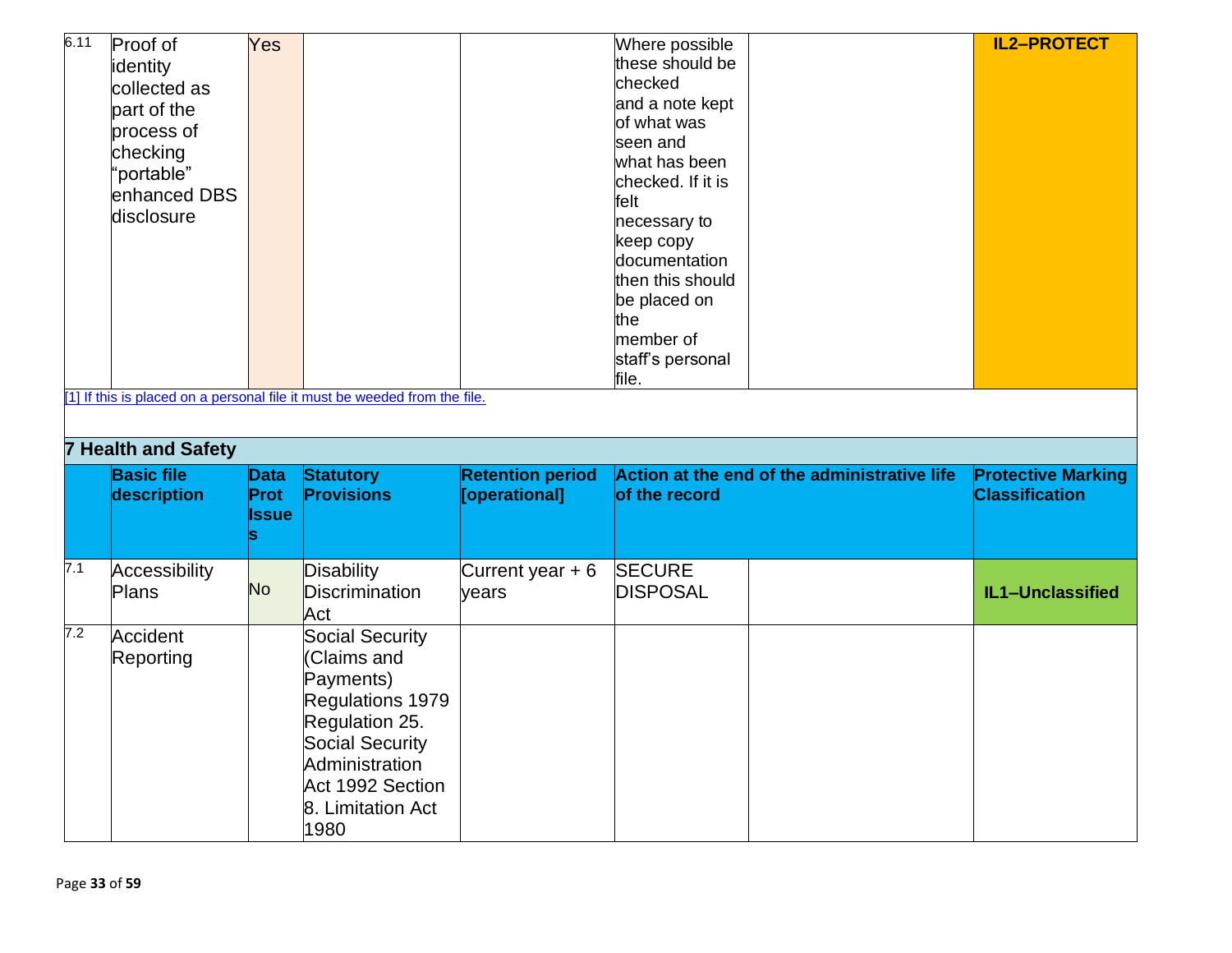| 7.2a             | <b>Adults</b><br>(All Accidents) | Yes       | Date of incident + SECURE      |                 | <b>IL3 - RESTRICTED</b> |
|------------------|----------------------------------|-----------|--------------------------------|-----------------|-------------------------|
|                  |                                  |           | 7 years                        | <b>DISPOSAL</b> |                         |
| 7.2 <sub>b</sub> | Children<br>(All Accidents)      | Yes       | DOB of child $+25$<br>years[1] | <b>SECURE</b>   | <b>IL3 - RESTRICTED</b> |
|                  |                                  |           |                                | <b>DISPOSAL</b> |                         |
| 7.3              | <b>COSHH</b>                     | <b>No</b> | Current year + 10 SECURE       |                 |                         |
|                  |                                  |           | years [where                   | <b>DISPOSAL</b> |                         |
|                  |                                  |           | appropriate an                 |                 |                         |
|                  |                                  |           | additional                     |                 | IL1-Unclassified        |
|                  |                                  |           | retention period               |                 |                         |
|                  |                                  |           | may be                         |                 |                         |
|                  |                                  |           | allocated]                     |                 |                         |
| 7.4              | Incident reports Yes             |           | Current year + 20 SECURE       |                 | <b>IL3 - RESTRICTED</b> |
|                  |                                  |           | years                          | <b>DISPOSAL</b> |                         |
| 7.5              | Policy                           | <b>No</b> | Date of expiry $+$             | <b>SECURE</b>   |                         |
|                  | <b>Statements</b>                |           | 1 year                         | <b>DISPOSAL</b> | IL1-Unclassified        |
| 7.6              | <b>Risk</b>                      | <b>No</b> | Current year $+3$              | <b>SECURE</b>   |                         |
|                  |                                  |           |                                | <b>DISPOSAL</b> | IL1-Unclassified        |
|                  | Assessments                      |           | years                          |                 |                         |
| 7.7              | Process of                       | <b>No</b> | Last action + 40               | <b>SECURE</b>   |                         |
|                  | monitoring of                    |           | years                          | <b>DISPOSAL</b> |                         |
|                  | areas where                      |           |                                |                 |                         |
|                  | employees and                    |           |                                |                 |                         |
|                  | persons are                      |           |                                |                 | IL1-Unclassified        |
|                  | likely to have                   |           |                                |                 |                         |
|                  | become in                        |           |                                |                 |                         |
|                  | contact with                     |           |                                |                 |                         |
|                  | asbestos                         |           |                                |                 |                         |
| 7.8              | Process of                       | <b>No</b> | <b>SECURE</b>                  |                 |                         |
|                  | monitoring of                    |           | <b>DISPOSAL</b>                |                 |                         |
|                  | areas where                      |           |                                |                 |                         |
|                  | employees and                    |           |                                |                 |                         |
|                  | persons are                      |           |                                |                 | IL1-Unclassified        |
|                  | likely to have                   |           |                                |                 |                         |
|                  | come in                          |           |                                |                 |                         |
|                  | contact with                     |           |                                |                 |                         |
|                  | radiation                        |           |                                |                 |                         |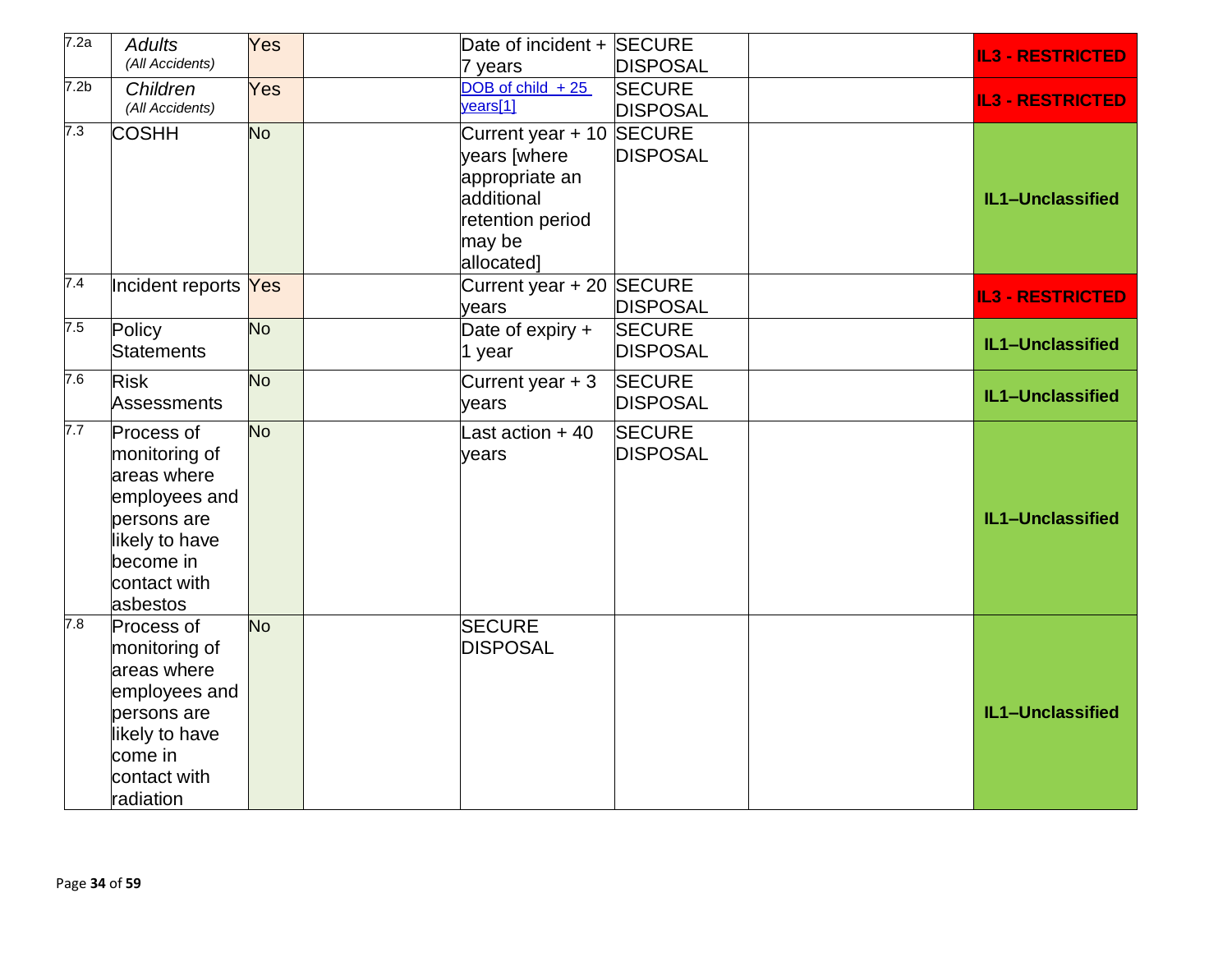| 7.9 | Fire<br>Precautions log<br>books<br>has been applied.                                     | <b>No</b>                    |                                       | Current year $+6$<br>years                       | <b>SECURE</b><br><b>DISPOSAL</b>                                                   | [1] A child may make a claim for negligence for 7 years from their 18th birthday. To ensure that all records are kept until the pupil reaches the age of 25 this retention period | IL1-Unclassified                                   |  |  |  |  |  |
|-----|-------------------------------------------------------------------------------------------|------------------------------|---------------------------------------|--------------------------------------------------|------------------------------------------------------------------------------------|-----------------------------------------------------------------------------------------------------------------------------------------------------------------------------------|----------------------------------------------------|--|--|--|--|--|
|     |                                                                                           |                              |                                       |                                                  |                                                                                    |                                                                                                                                                                                   |                                                    |  |  |  |  |  |
|     | <b>8 Administrative</b><br><b>Basic file</b><br>description                               | <b>Data</b><br>Prot<br>lssue | <b>Statutory</b><br><b>Provisions</b> | <b>Retention period</b><br>[operational]         | of the record                                                                      | Action at the end of the administrative life                                                                                                                                      | <b>Protective Marking</b><br><b>Classification</b> |  |  |  |  |  |
| 8.1 | Employer's<br>Liability<br>certificate                                                    | <b>No</b>                    |                                       | Closure of the<br>trust / school $+$<br>40 years | <b>SECURE</b><br><b>DISPOSAL</b>                                                   |                                                                                                                                                                                   | IL1-Unclassified                                   |  |  |  |  |  |
| 8.2 | Inventories of<br>equipment and<br>furniture                                              | <b>No</b>                    |                                       | Current year $+6$<br>years                       | <b>SECURE</b><br><b>DISPOSAL</b>                                                   |                                                                                                                                                                                   | IL1-Unclassified                                   |  |  |  |  |  |
| 8.3 | General<br>administrative<br>records<br>(records not<br>specifically listed<br>elsewhere) | <b>No</b>                    |                                       | Current year $+5$<br>years                       | <b>Review to see</b><br>whether a<br>further<br>retention<br>period is<br>required | <b>Transfer to Archives</b><br>The appropriate archivist<br>will then take a sample for<br>permanent preservation]                                                                | IL1-Unclassified                                   |  |  |  |  |  |
| 8.4 | Trust / school<br>brochure or<br>prospectus                                               | <b>No</b>                    |                                       | Current year $+3$<br>years                       |                                                                                    | Transfer to Archives<br>The appropriate archivist<br>will then take a sample for<br>permanent preservation]                                                                       | IL1-Unclassified                                   |  |  |  |  |  |
| 8.5 | <b>Circulars</b><br>(staff/parents/p<br>upils)                                            | <b>No</b>                    |                                       | Current year + 1<br>year                         | <b>SECURE</b><br><b>DISPOSAL</b>                                                   |                                                                                                                                                                                   | IL1-Unclassified                                   |  |  |  |  |  |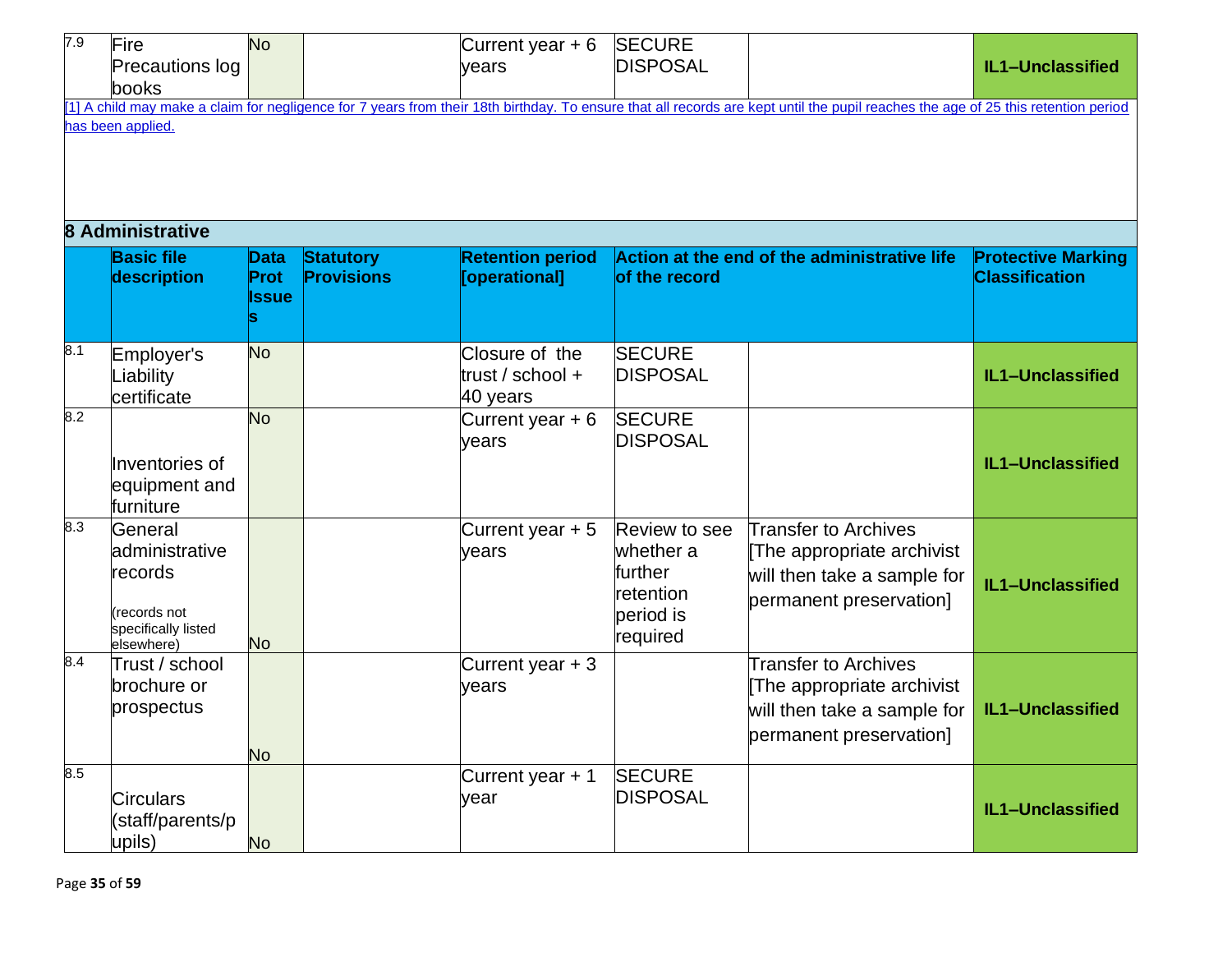| 8.6       | Newsletters,                     |                              |                                       | Current year + 1                                | Review to see                                                               | <b>Transfer to Archives</b>                                                                                        |                                                    |
|-----------|----------------------------------|------------------------------|---------------------------------------|-------------------------------------------------|-----------------------------------------------------------------------------|--------------------------------------------------------------------------------------------------------------------|----------------------------------------------------|
|           | ephemera                         | <b>No</b>                    |                                       | year                                            | whether a<br>further<br>retention<br>period is<br>required                  | The appropriate archivist<br>will then take a sample for<br>permanent preservation]                                | IL1-Unclassified                                   |
| 8.7       | <b>Visitors book</b>             |                              |                                       | Current year + 2                                | Review to see                                                               | <b>Transfer to Archives</b>                                                                                        |                                                    |
|           |                                  | <b>No</b>                    |                                       | years                                           | whether a<br>lfurther<br>retention<br>period is<br>required                 | The appropriate archivist<br>will then take a sample for<br>permanent preservation]                                | IL1-Unclassified                                   |
| 8.8       | <b>PTA/Old Pupils</b>            |                              |                                       | Current year $+6$                               | Review to see                                                               | <b>Transfer to Archives</b>                                                                                        |                                                    |
|           | Associations                     |                              |                                       | years                                           | whether a<br>lfurther<br>retention<br>period is<br>required                 | The appropriate archivist<br>will then take a sample for<br>permanent preservation]                                | IL1-Unclassified                                   |
|           |                                  | <b>No</b>                    |                                       |                                                 |                                                                             |                                                                                                                    |                                                    |
| 9 Finance | <b>Basic file</b><br>description | Data<br>Prot<br><b>Issue</b> | <b>Statutory</b><br><b>Provisions</b> | <b>Retention period</b><br>[operational]        | of the record                                                               | Action at the end of the administrative life                                                                       | <b>Protective Marking</b><br><b>Classification</b> |
| 9.1       | Annual<br>Accounts               | <b>No</b>                    | Financial<br>Regulations              | Current year + 6<br>years                       |                                                                             | Offer to the Archives                                                                                              | <b>IL2-PROTECT</b>                                 |
| 9.2       | Loans and<br>grants              | <b>No</b>                    | Financial<br>Regulations              | Date of last<br>payment on loan<br>$+$ 12 years | Review to see<br>whether a<br>further<br>retention<br>period is<br>required | <b>Transfer to Archives</b><br>The appropriate archivist<br>will then take a sample for<br>permanent preservation] | <b>IL2-PROTECT</b>                                 |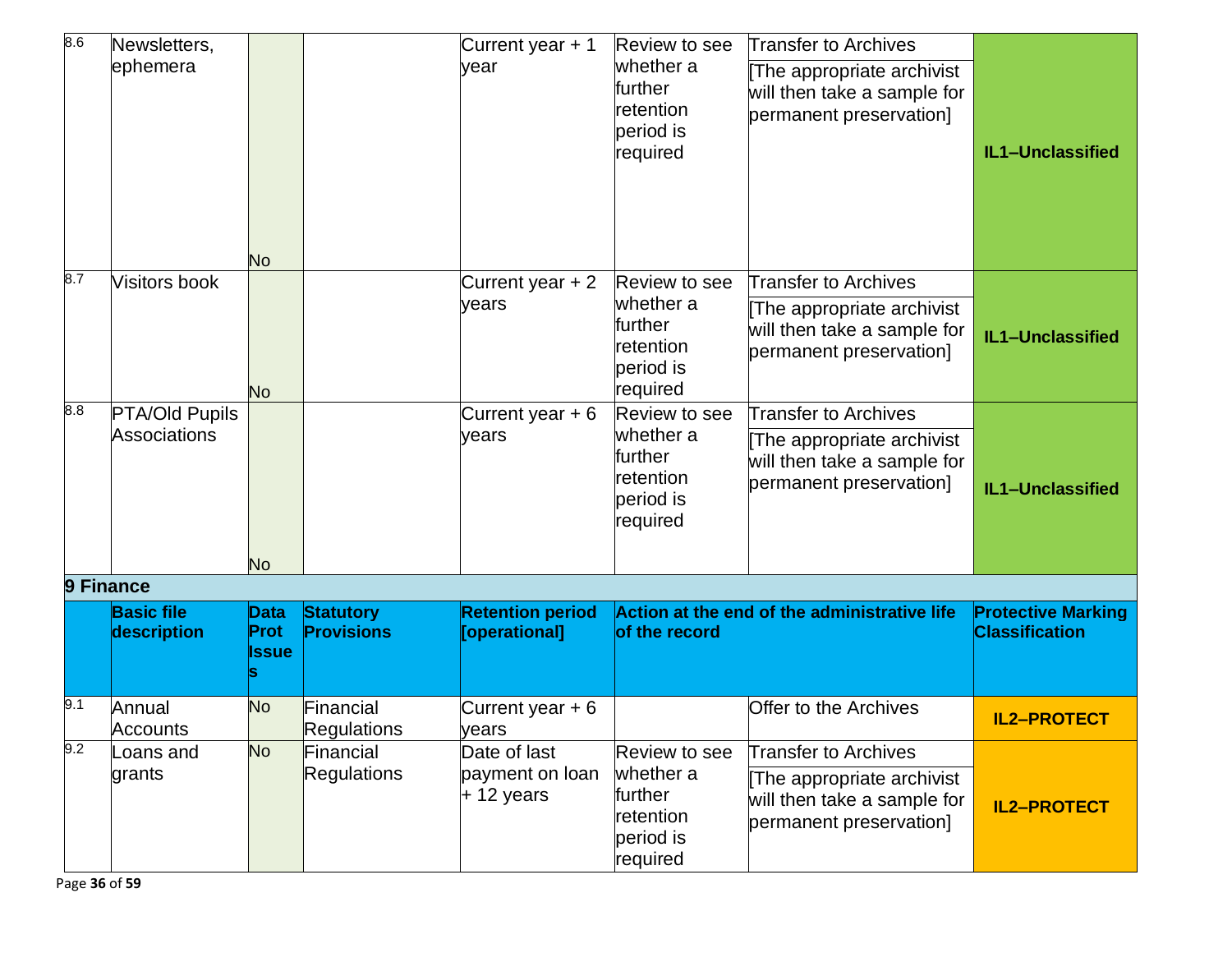| 9.3              | Contracts                                                                                                                                |           |                                 |                                            |                                  |                    |
|------------------|------------------------------------------------------------------------------------------------------------------------------------------|-----------|---------------------------------|--------------------------------------------|----------------------------------|--------------------|
| 9.3a             | under seal                                                                                                                               | <b>No</b> |                                 | Contract<br>completion date<br>$+12$ years | <b>SECURE</b><br><b>DISPOSAL</b> | <b>IL2-PROTECT</b> |
| 9.3 <sub>b</sub> | under<br>signature                                                                                                                       | <b>No</b> |                                 | Contract<br>completion date<br>$+6$ years  | <b>SECURE</b><br><b>DISPOSAL</b> | <b>IL2-PROTECT</b> |
| 9.3c             | monitoring<br>records<br>(Bolton Council<br>Corporate<br>Property Unit may<br>hold these<br>records on the<br>trust / schools<br>behalf) | <b>No</b> |                                 | Current year $+2$<br>years                 | <b>SECURE</b><br><b>DISPOSAL</b> | <b>IL2-PROTECT</b> |
| 9.4              | Copy orders                                                                                                                              | <b>No</b> |                                 | Current year + 2<br>years                  | <b>SECURE</b><br><b>DISPOSAL</b> | <b>IL2-PROTECT</b> |
| 9.5              | Budget reports, No<br>budget<br>monitoring etc                                                                                           |           |                                 | Current year $+3$<br>years                 | <b>SECURE</b><br><b>DISPOSAL</b> | <b>IL2-PROTECT</b> |
| 9.6              | Invoice,<br>receipts and<br>other records<br>covered by the<br>Financial<br><b>Regulations</b>                                           | <b>No</b> | Financial<br><b>Regulations</b> | Current year $+6$<br>years                 | <b>SECURE</b><br><b>DISPOSAL</b> | <b>IL2-PROTECT</b> |
| 9.7              | <b>Annual Budget</b><br>land<br>background<br>papers                                                                                     | <b>No</b> |                                 | Current year + 6<br>years                  | <b>SECURE</b><br><b>DISPOSAL</b> | <b>IL2-PROTECT</b> |
| 9.8              | <b>Order books</b><br>and<br>requisitions                                                                                                | <b>No</b> |                                 | Current year + 6<br>years                  | <b>SECURE</b><br><b>DISPOSAL</b> | <b>IL2-PROTECT</b> |
| 9.9              | <b>Delivery</b><br>Documentation                                                                                                         | <b>No</b> |                                 | Current year $+6$<br>years                 | <b>SECURE</b><br><b>DISPOSAL</b> | <b>IL2-PROTECT</b> |
| 9.1              | Debtors'<br><b>Records</b>                                                                                                               | <b>No</b> | <b>Limitation Act</b><br>1980   | Current year $+6$<br>years                 | <b>SECURE</b><br><b>DISPOSAL</b> | IL2-PROTECT        |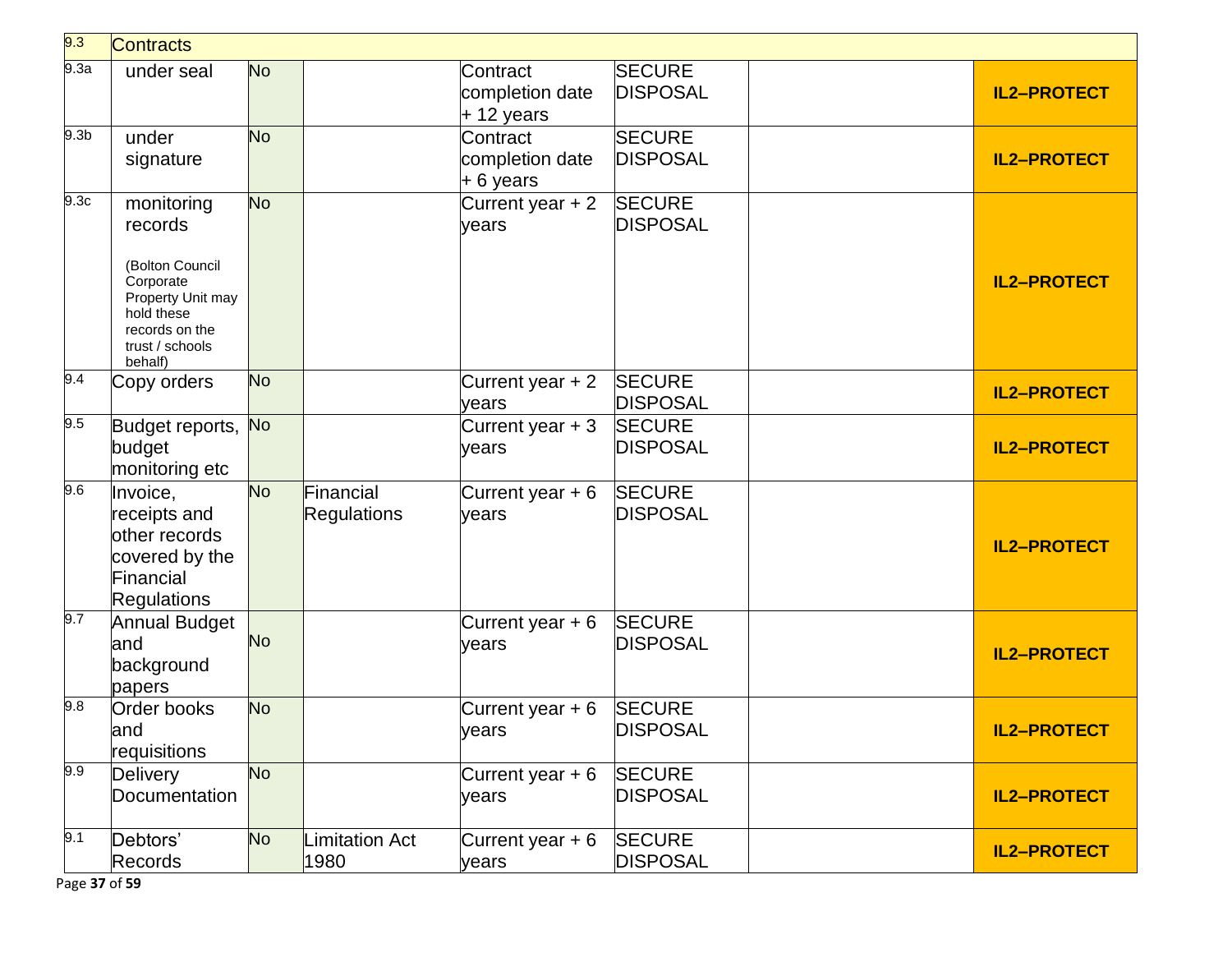| 9.11 | Trust / school<br>Fund - Cheque<br>books                    | <b>No</b>                    |                                       | Current year $+3$<br>years                | <b>SECURE</b><br><b>DISPOSAL</b>                              | <b>IL2-PROTECT</b>                                 |
|------|-------------------------------------------------------------|------------------------------|---------------------------------------|-------------------------------------------|---------------------------------------------------------------|----------------------------------------------------|
| 9.12 | Trust / school<br>Fund – Paying<br>in books                 | <b>No</b>                    |                                       | Current year $+6$<br>vears then<br>review | <b>SECURE</b><br><b>DISPOSAL</b>                              | <b>IL2-PROTECT</b>                                 |
| 9.13 | Trust / school<br>Fund - Ledger                             | <b>No</b>                    |                                       | Current year $+6$<br>vears then<br>review | <b>SECURE</b><br><b>DISPOSAL</b>                              | <b>IL2-PROTECT</b>                                 |
| 9.14 | Trust / school<br>$Fund -$<br>Invoices                      | <b>No</b>                    |                                       | Current year + 6<br>vears then<br>review  | <b>SECURE</b><br><b>DISPOSAL</b>                              | <b>IL2-PROTECT</b>                                 |
| 9.15 | Trust / school<br>$Fund -$<br><b>Receipts</b>               | <b>No</b>                    |                                       | Current year $+6$<br>years                | <b>SECURE</b><br><b>DISPOSAL</b>                              | <b>IL2-PROTECT</b>                                 |
| 9.16 | Trust / school<br>Fund - Bank<br>statements                 | <b>No</b>                    |                                       | Current year $+6$<br>vears then<br>review | <b>SECURE</b><br><b>DISPOSAL</b>                              | <b>IL2-PROTECT</b>                                 |
| 9.17 | Trust / school<br>Fund - Trust /<br>school Journey<br>books | <b>No</b>                    |                                       | Current year $+6$<br>vears then<br>review | <b>SECURE</b><br><b>DISPOSAL</b>                              | <b>IL2-PROTECT</b>                                 |
| 9.18 | <b>Pupil Grant</b><br>Applications                          | Yes                          |                                       | Current year + 6<br>vears then<br>review  | <b>SECURE</b><br><b>DISPOSAL</b>                              | <b>IL2-PROTECT</b>                                 |
| 9.19 | Free trust /<br>school meals<br>registers                   | Yes                          | Financial<br>Regulations              | Current year $+6$<br>years                | <b>SECURE</b><br><b>DISPOSAL</b>                              | <b>IL3 - RESTRICTED</b>                            |
| 9.20 | Petty cash<br>books                                         | <b>No</b>                    | Financial<br><b>Regulations</b>       | Current year + 6<br>years                 | <b>SECURE</b><br><b>DISPOSAL</b>                              | <b>IL2-PROTECT</b>                                 |
|      | 10 Property                                                 |                              |                                       |                                           |                                                               |                                                    |
|      | <b>Basic file</b><br>description                            | Data<br>Prot<br><b>Issue</b> | <b>Statutory</b><br><b>Provisions</b> | <b>Retention period</b><br>[operational]  | Action at the end of the administrative life<br>of the record | <b>Protective Marking</b><br><b>Classification</b> |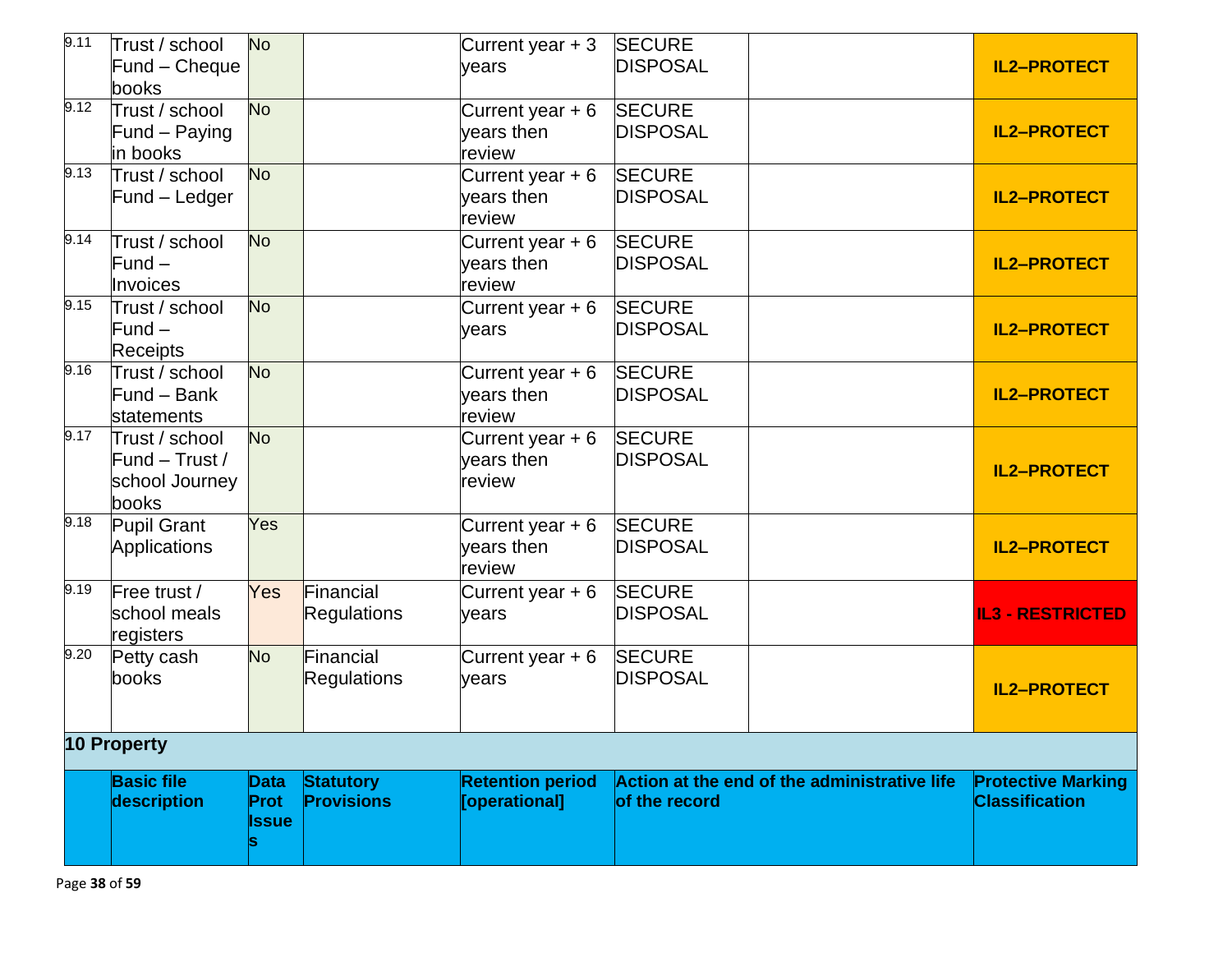| 10.1 | <b>Title Deeds</b>                  | <b>No</b> |                    | Permanent         | Permanent       | Offer to Archives if the                                                                                                                                                   |                         |  |  |  |  |
|------|-------------------------------------|-----------|--------------------|-------------------|-----------------|----------------------------------------------------------------------------------------------------------------------------------------------------------------------------|-------------------------|--|--|--|--|
|      |                                     |           |                    |                   | these should    | deeds are no longer                                                                                                                                                        |                         |  |  |  |  |
|      |                                     |           |                    |                   | follow the      | needed                                                                                                                                                                     |                         |  |  |  |  |
|      |                                     |           |                    |                   | property        |                                                                                                                                                                            |                         |  |  |  |  |
|      |                                     |           |                    |                   | unless the      |                                                                                                                                                                            | <b>IL2-PROTECT</b>      |  |  |  |  |
|      |                                     |           |                    |                   | property has    |                                                                                                                                                                            |                         |  |  |  |  |
|      |                                     |           |                    |                   | been            |                                                                                                                                                                            |                         |  |  |  |  |
|      |                                     |           |                    |                   | registered at   |                                                                                                                                                                            |                         |  |  |  |  |
|      |                                     |           |                    |                   | the Land        |                                                                                                                                                                            |                         |  |  |  |  |
|      |                                     |           |                    |                   | Registry        |                                                                                                                                                                            |                         |  |  |  |  |
| 10.2 | Plans                               | <b>No</b> |                    | Permanent         | Retain in trust | Offer to Archives[1]                                                                                                                                                       |                         |  |  |  |  |
|      |                                     |           |                    |                   | school whilst   |                                                                                                                                                                            | <b>IL3 - RESTRICTED</b> |  |  |  |  |
|      |                                     |           |                    |                   | operational     |                                                                                                                                                                            |                         |  |  |  |  |
| 10.3 | Maintenance                         | <b>No</b> | Financial          | Current year $+6$ | <b>SECURE</b>   |                                                                                                                                                                            |                         |  |  |  |  |
|      | and contractors                     |           | <b>Regulations</b> | years             | <b>DISPOSAL</b> |                                                                                                                                                                            | <b>IL2-PROTECT</b>      |  |  |  |  |
| 10.4 | Leases                              | <b>No</b> |                    | Expiry of lease + | <b>SECURE</b>   |                                                                                                                                                                            | <b>IL2-PROTECT</b>      |  |  |  |  |
|      |                                     |           |                    | 6 years           | <b>DISPOSAL</b> |                                                                                                                                                                            |                         |  |  |  |  |
| 10.5 | Lettings                            | <b>No</b> |                    | Current year $+3$ | <b>SECURE</b>   |                                                                                                                                                                            | <b>IL2-PROTECT</b>      |  |  |  |  |
|      |                                     |           |                    | years             | <b>DISPOSAL</b> |                                                                                                                                                                            |                         |  |  |  |  |
| 10.6 | Burglary, theft                     | <b>No</b> |                    | Current year $+6$ | <b>SECURE</b>   |                                                                                                                                                                            |                         |  |  |  |  |
|      | and vandalism                       |           |                    | years             | <b>DISPOSAL</b> |                                                                                                                                                                            | <b>IL2-PROTECT</b>      |  |  |  |  |
|      | report forms                        |           |                    |                   |                 |                                                                                                                                                                            |                         |  |  |  |  |
| 10.7 | Maintenance                         | <b>No</b> |                    | Last entry $+10$  | <b>SECURE</b>   |                                                                                                                                                                            |                         |  |  |  |  |
|      | log books                           |           |                    | years             | <b>DISPOSAL</b> |                                                                                                                                                                            | IL1-Unclassified        |  |  |  |  |
| 10.8 | Contractors'                        | <b>No</b> |                    |                   | <b>SECURE</b>   |                                                                                                                                                                            |                         |  |  |  |  |
|      |                                     |           |                    | Current year $+6$ | <b>DISPOSAL</b> |                                                                                                                                                                            | <b>IL2-PROTECT</b>      |  |  |  |  |
|      | Reports                             |           |                    | years             |                 |                                                                                                                                                                            |                         |  |  |  |  |
|      |                                     |           |                    |                   |                 | [1] If the property has been sold for private housing then the archives service will embargo these records for an appropriate period of time to prevent them being used to |                         |  |  |  |  |
|      | plan or carry out a crime.          |           |                    |                   |                 |                                                                                                                                                                            |                         |  |  |  |  |
|      |                                     |           |                    |                   |                 |                                                                                                                                                                            |                         |  |  |  |  |
|      |                                     |           |                    |                   |                 |                                                                                                                                                                            |                         |  |  |  |  |
|      | <b>11 Local Education Authority</b> |           |                    |                   |                 |                                                                                                                                                                            |                         |  |  |  |  |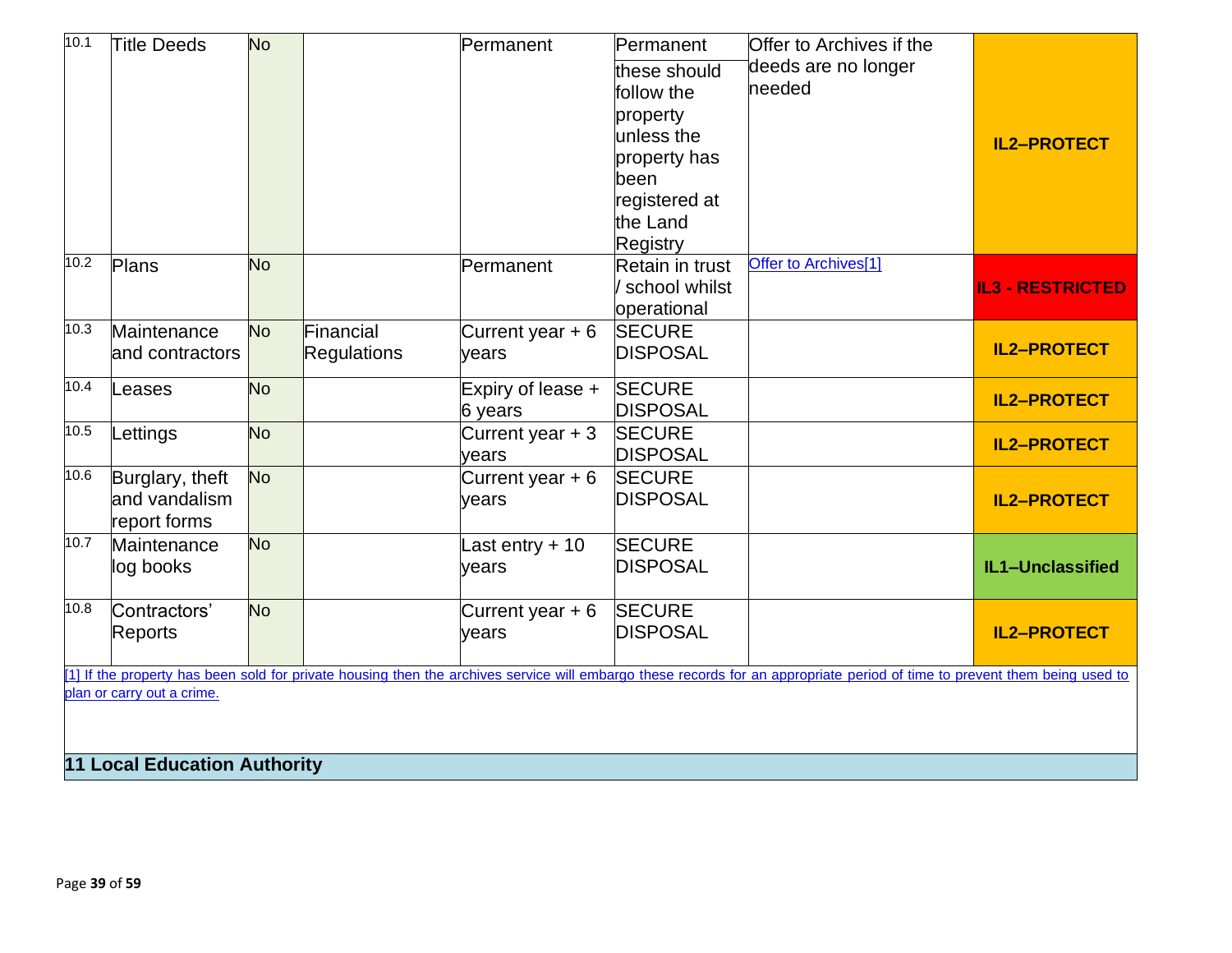|      | <b>Basic file</b><br>description                         | <b>Data</b><br><b>Prot</b><br><b>Issue</b> | <b>Statutory</b><br><b>Provisions</b> | <b>Retention period</b><br>[operational]                      | Action at the end of the administrative life<br>of the record                      |                                                                                                                                | <b>Protective Marking</b><br><b>Classification</b> |
|------|----------------------------------------------------------|--------------------------------------------|---------------------------------------|---------------------------------------------------------------|------------------------------------------------------------------------------------|--------------------------------------------------------------------------------------------------------------------------------|----------------------------------------------------|
| 11.1 | Secondary<br>Transfer<br>Sheets<br>(Primary)             | Yes                                        |                                       | Current year $+2$<br>vears                                    | <b>SECURE</b><br><b>DISPOSAL</b>                                                   |                                                                                                                                | <b>IL3 - RESTRICTED</b>                            |
| 11.2 | Attendance<br>returns                                    | Yes                                        |                                       | Current year + 1<br>vear                                      | <b>SECURE</b><br><b>DISPOSAL</b>                                                   |                                                                                                                                | <b>IL3 - RESTRICTED</b>                            |
| 11.3 | Circulars from<br>-EA                                    | <b>No</b>                                  |                                       | Whilst required<br>operationally                              | <b>Review to see</b><br>whether a<br>further<br>retention<br>period is<br>required | Transfer to Archives<br>The appropriate archivist<br>will then take a sample for<br>permanent preservation]                    | IL1-Unclassified                                   |
|      | 12 Department for Children, Trust / schools and Families |                                            |                                       |                                                               |                                                                                    |                                                                                                                                |                                                    |
|      | <b>Basic file</b><br>description                         | <b>Data</b><br><b>Prot</b><br>Issue        | <b>Statutory</b><br><b>Provisions</b> | <b>Retention period</b><br>[operational]                      | of the record                                                                      | Action at the end of the administrative life                                                                                   | <b>Protective Marking</b><br><b>Classification</b> |
| 12.1 | <b>OFSTED</b><br>reports and<br>papers                   | No                                         |                                       | Replace former<br>report with any<br>new inspection<br>report | may wish to<br>retain copies<br>of former<br>reports for<br>longer                 | Trust / schools Transfer to Archives<br>The appropriate archivist<br>will then take a sample<br>for permanent<br>preservation] | <b>IL2-PROTECT</b>                                 |
| 12.2 | <b>Returns</b>                                           | <b>No</b>                                  |                                       | Current year $+6$<br>vears                                    | <b>SECURE</b><br><b>DISPOSAL</b>                                                   |                                                                                                                                | <b>IL3 - RESTRICTED</b>                            |
| 12.3 | Circulars from                                           | <b>No</b>                                  |                                       | Whilst                                                        | <b>Review to see</b>                                                               | <b>Transfer to Archives</b>                                                                                                    | IL1-Unclassified                                   |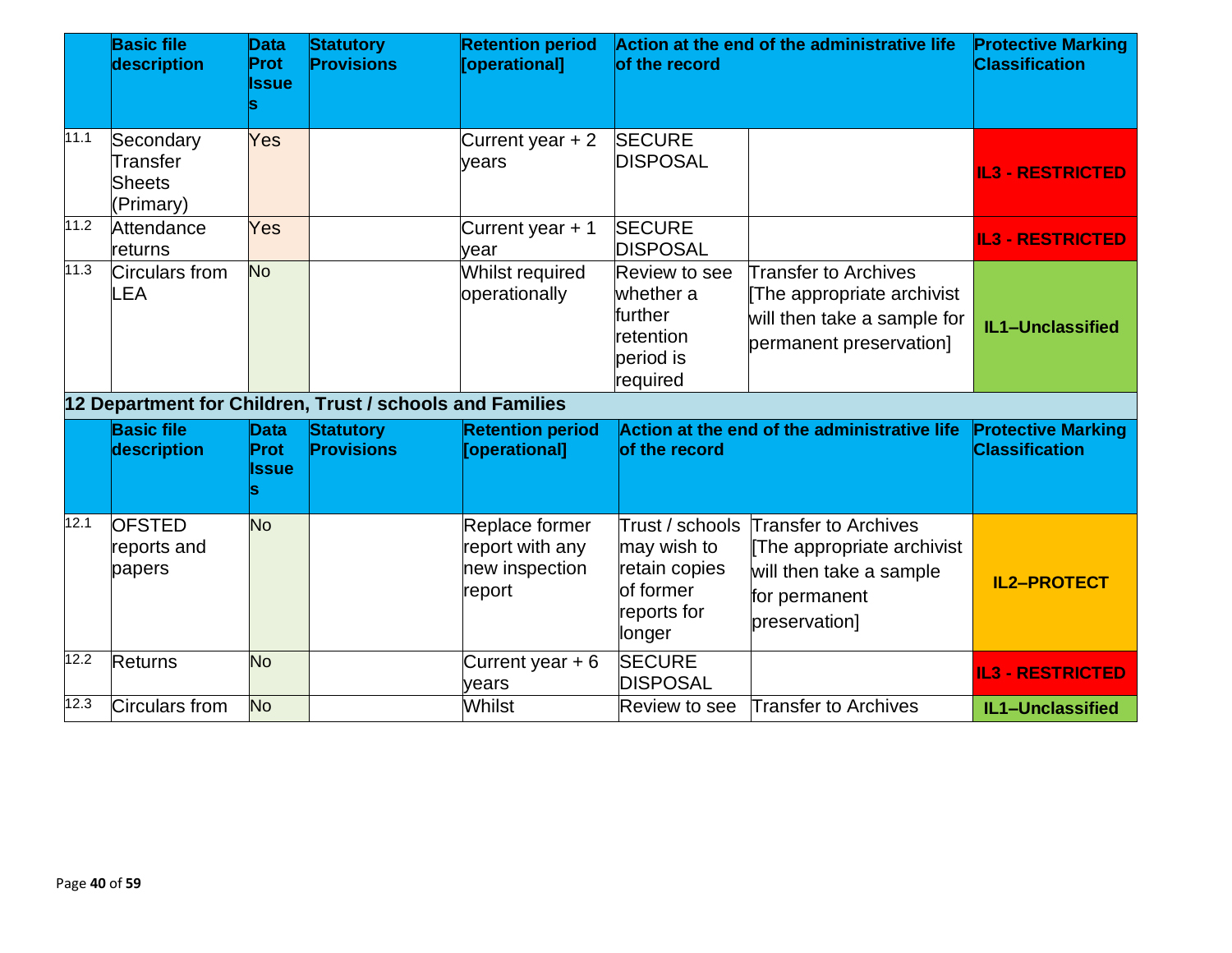|      | Department for<br>Children, Trust<br>schools and<br>Families |                                     |                                       | operationally<br>required                                | whether a<br>further<br>retention<br>period is<br>required | The appropriate archivist<br>will then take a sample<br>for permanent<br>preservation] |                                                    |
|------|--------------------------------------------------------------|-------------------------------------|---------------------------------------|----------------------------------------------------------|------------------------------------------------------------|----------------------------------------------------------------------------------------|----------------------------------------------------|
|      | 13 Connexions                                                |                                     |                                       |                                                          |                                                            |                                                                                        |                                                    |
|      | <b>Basic file</b><br>description                             | <b>Data</b><br>Prot<br><b>Issue</b> | <b>Statutory</b><br><b>Provisions</b> | <b>Retention period</b><br>[operational]                 | of the record                                              | Action at the end of the administrative life                                           | <b>Protective Marking</b><br><b>Classification</b> |
| 13.1 | Service level<br>agreements                                  | <b>No</b>                           |                                       | Until superseded                                         | <b>SECURE</b><br><b>DISPOSAL</b>                           |                                                                                        | IL1-Unclassified                                   |
| 13.2 | <b>Work</b><br>Experience<br>agreement                       | Yes                                 |                                       | DOB of child + 18 SECURE<br>years                        | <b>DISPOSAL</b>                                            |                                                                                        | <b>IL3 - RESTRICTED</b>                            |
|      | <b>14 Trust / schools Meals</b>                              |                                     |                                       |                                                          |                                                            |                                                                                        |                                                    |
|      | <b>Basic file</b><br>description                             | Data<br><b>Prot</b><br><b>Issue</b> | <b>Statutory</b><br><b>Provisions</b> | <b>Retention period</b><br>[operational]                 | of the record                                              | Action at the end of the administrative life                                           | <b>Protective Marking</b><br><b>Classification</b> |
| 14.1 | Dinner<br>Register                                           | Yes                                 |                                       | $C + 3$ years                                            | <b>SECURE</b><br><b>DISPOSAL</b>                           |                                                                                        | <b>IL2-PROTECT</b>                                 |
| 14.2 | Trust / school<br><b>Meals</b><br>Summary<br><b>Sheets</b>   | Yes                                 |                                       | $C + 3$ years                                            | <b>SECURE</b><br><b>DISPOSAL</b>                           |                                                                                        | <b>IL2-PROTECT</b>                                 |
|      |                                                              |                                     |                                       | 15 Family Liaison Officers and Parent Support Assistants |                                                            |                                                                                        |                                                    |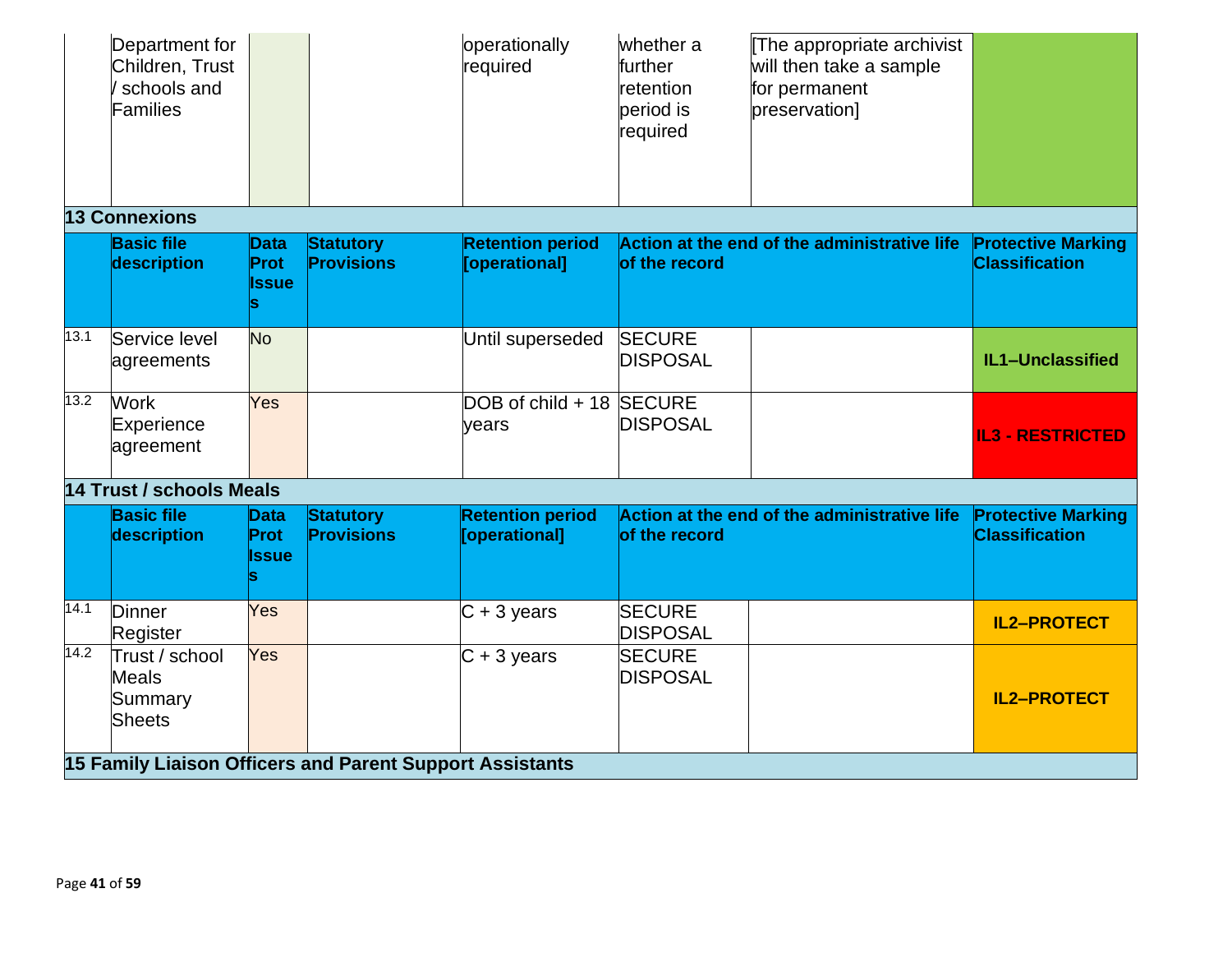|      | <b>Basic file</b><br>description                                                                                                        | <b>Data</b><br><b>Prot</b><br><b>Issue</b><br>lS | <b>Statutory</b><br><b>Provisions</b> | <b>Retention period</b><br>[operational]                                          | of the record                    | Action at the end of the administrative life | <b>Protective Marking</b><br><b>Classification</b> |
|------|-----------------------------------------------------------------------------------------------------------------------------------------|--------------------------------------------------|---------------------------------------|-----------------------------------------------------------------------------------|----------------------------------|----------------------------------------------|----------------------------------------------------|
| 15.1 | Day Books                                                                                                                               | Yes                                              |                                       | Current year $+2$<br>vears then review                                            | <b>SECURE</b><br><b>DISPOSAL</b> |                                              | <b>IL3 - RESTRICTED</b>                            |
| 15.2 | Reports for<br>outside<br>agencies-<br>where the<br>report has<br>been included<br>on the case file<br>created by the<br>outside agency | Yes                                              |                                       | Whilst the child is<br>attending the trust DISPOSAL<br>school then<br>destroy     | <b>SECURE</b>                    |                                              | <b>IL3 - RESTRICTED</b>                            |
| 15.3 | <b>Referral forms</b>                                                                                                                   | Yes                                              |                                       | While the referral<br>is current then                                             | <b>SECURE</b><br><b>DISPOSAL</b> |                                              | <b>IL4-Confidential</b>                            |
| 15.4 | Contact data<br>sheets                                                                                                                  | Yes                                              |                                       | Current year then<br>review, if contact<br>is no longer<br>active then<br>destroy | <b>SECURE</b><br><b>DISPOSAL</b> |                                              | <b>IL2-PROTECT</b>                                 |
| 15.5 | Contact<br>database<br>entries<br>(FLO contact<br>records with<br>agencies and family<br>member)                                        | Yes                                              |                                       | Current year then<br>review, if contact<br>is no longer<br>active then<br>destroy | <b>DELETE</b>                    |                                              | <b>IL2-PROTECT</b>                                 |
| 15.6 | Group<br><b>Registers</b><br>(FLO work)                                                                                                 | Yes                                              |                                       | Current year + 2<br>years                                                         | <b>SECURE</b><br><b>DISPOSAL</b> |                                              | <b>IL2-PROTECT</b>                                 |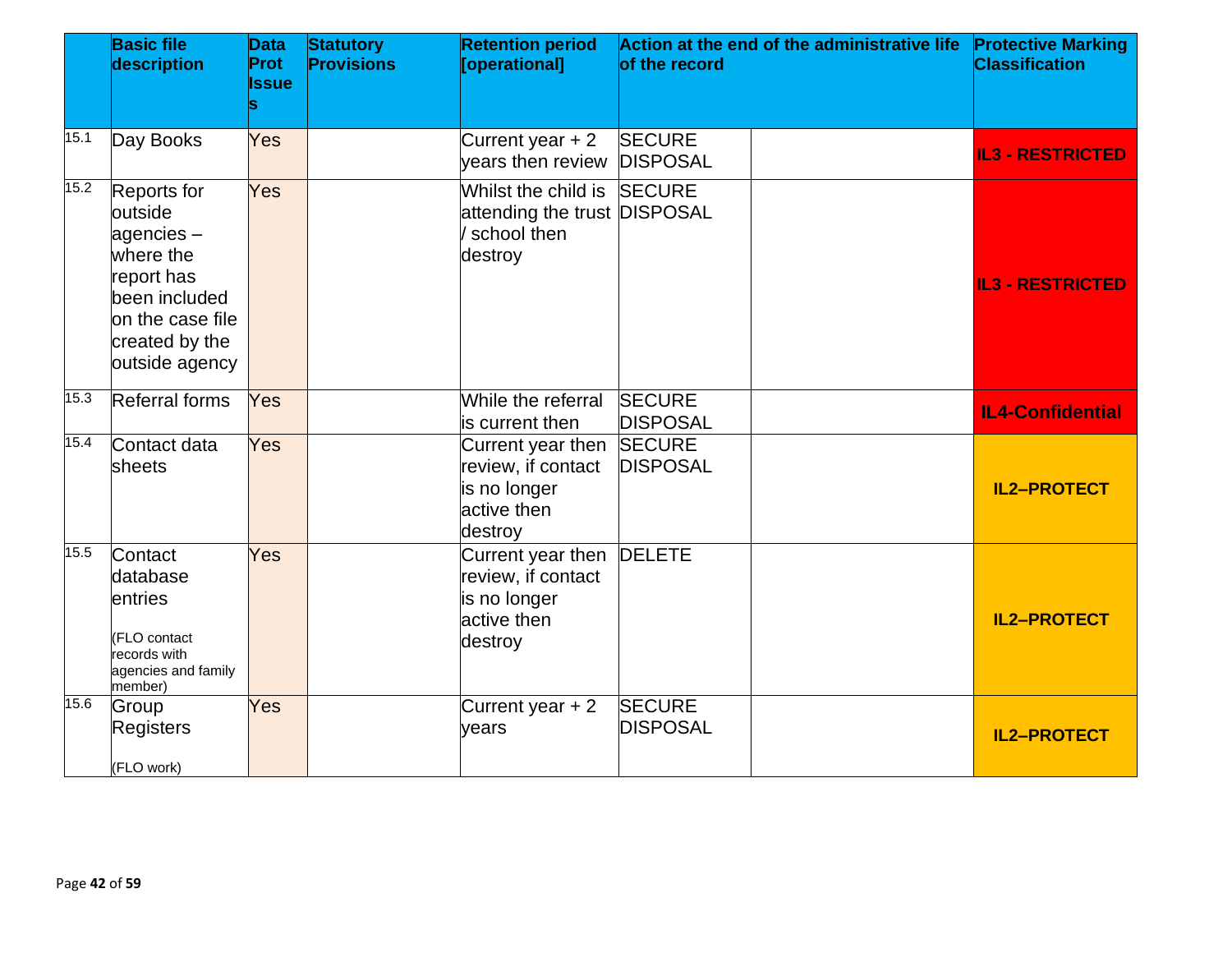| 15.7       | Early Help<br>Assessments                                                                                                      | Yes                           |                                                                                                    | Current year $+6$                                                                                                                                                                      | <b>SECURE</b><br><b>DISPOSAL</b> |                                              | <b>IL4-Confidential</b>                            |
|------------|--------------------------------------------------------------------------------------------------------------------------------|-------------------------------|----------------------------------------------------------------------------------------------------|----------------------------------------------------------------------------------------------------------------------------------------------------------------------------------------|----------------------------------|----------------------------------------------|----------------------------------------------------|
|            |                                                                                                                                |                               | 16 Early Years Provision (Childcare / Nursery provision etc.)                                      |                                                                                                                                                                                        |                                  |                                              |                                                    |
|            | <b>Basic file</b><br>description                                                                                               | Data<br>Prot<br><b>Issues</b> | 16.1 Records to be kept by Registered Persons - All Cases<br><b>Statutory</b><br><b>Provisions</b> | <b>Retention period</b><br>[operational]                                                                                                                                               | of the record                    | Action at the end of the administrative life | <b>Protective Marking</b><br><b>Classification</b> |
| 16.1.      | The name,<br>home address<br>and date of<br>birth of each<br>child who is<br>looked after on<br>the premises                   | Yes                           |                                                                                                    | Closure of setting<br>$+50$ years<br>These could be<br>required to show<br>whether or not an<br>individual child<br>attended the<br>setting in a child<br>protection<br>investigation] |                                  |                                              | <b>IL3 - RESTRICTED</b>                            |
| 16.1.<br>2 | The name,<br>home address<br>and telephone<br>number of a<br>parent of each<br>child who is<br>looked after on<br>the premises | Yes                           |                                                                                                    | If this information<br>is kept in the<br>same book or on<br>the same form as<br>in 16.1.1 then the<br>same retention<br>period should be<br>used as in 16.1.1                          |                                  |                                              | <b>IL3 - RESTRICTED</b>                            |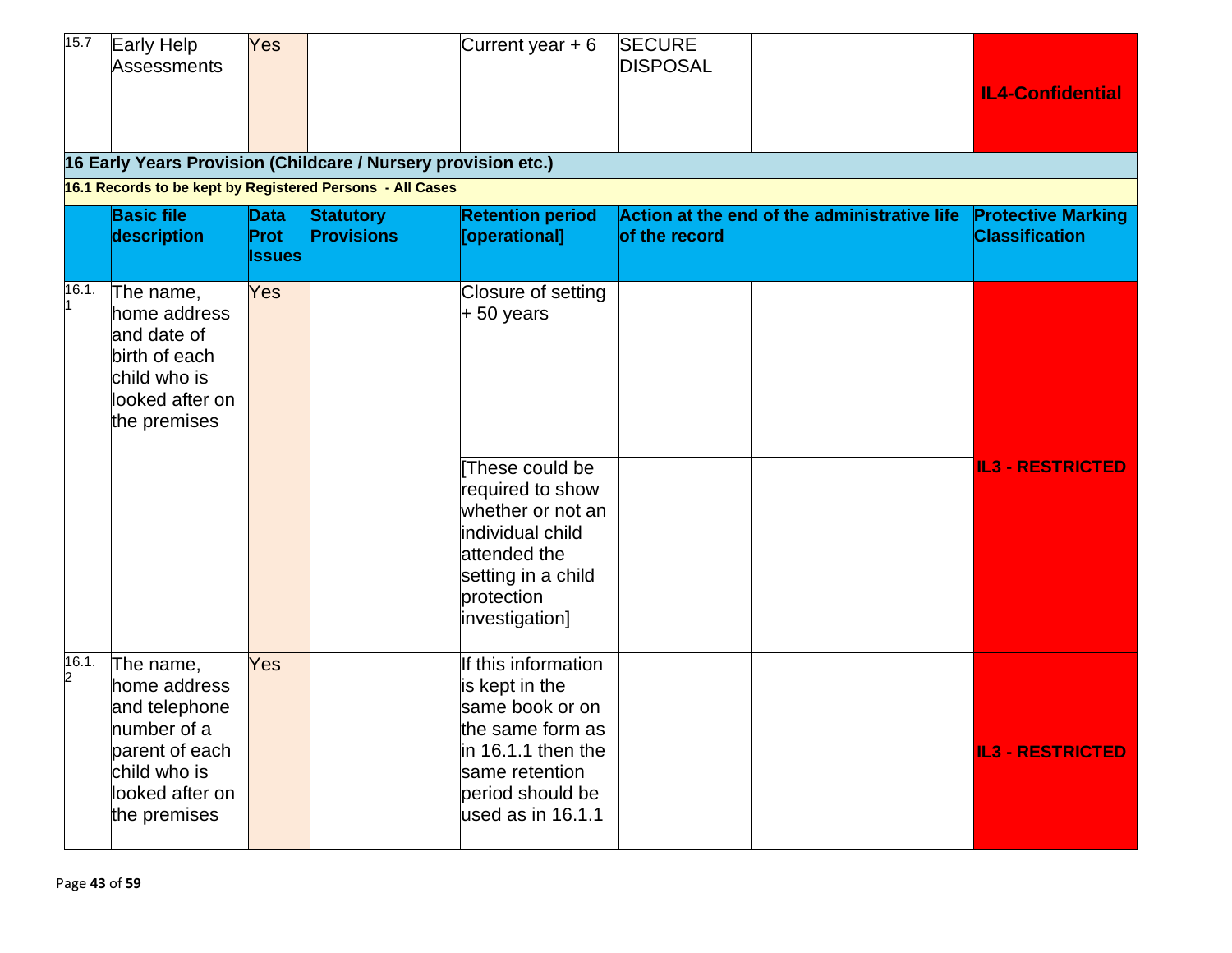|            |                                                                                                                                                                                  |     |                                                                                                            | If the information<br>is stored<br>separately, then<br>destroy once the<br>child has left the<br>setting (unless<br>the information is                                                                                                                                                                 |  |                         |
|------------|----------------------------------------------------------------------------------------------------------------------------------------------------------------------------------|-----|------------------------------------------------------------------------------------------------------------|--------------------------------------------------------------------------------------------------------------------------------------------------------------------------------------------------------------------------------------------------------------------------------------------------------|--|-------------------------|
|            |                                                                                                                                                                                  |     |                                                                                                            | collected for<br>anything other<br>than emergency<br>contact)                                                                                                                                                                                                                                          |  |                         |
| 16.1.<br>3 | The name,<br>address and<br>telephone<br>number of any<br>person who will<br>be looking after<br>children on the<br>premises                                                     | Yes |                                                                                                            | See 16.4.5 below                                                                                                                                                                                                                                                                                       |  | <b>IL3 - RESTRICTED</b> |
| 16.1.<br>4 | A daily record<br>of the names of<br>children looked<br>after on the<br>premises, their<br>hours of<br>attendance and<br>the names of<br>the persons<br>who looked<br>after them | Yes | The Day Care<br>and Child<br>Minding<br>(National<br>Standards)<br>(England)<br><b>Regulations</b><br>2003 | The regulations<br>say that these<br>records should be<br>kept for 2 years<br>(SI20031996<br>$7(1b)$ ). If these<br>records are likely<br>to be needed in a<br>child protection<br>setting (see<br>16.1.1 above)<br>then the records<br>should be<br>retained for<br>closure of setting<br>$+50$ years |  | <b>IL3 - RESTRICTED</b> |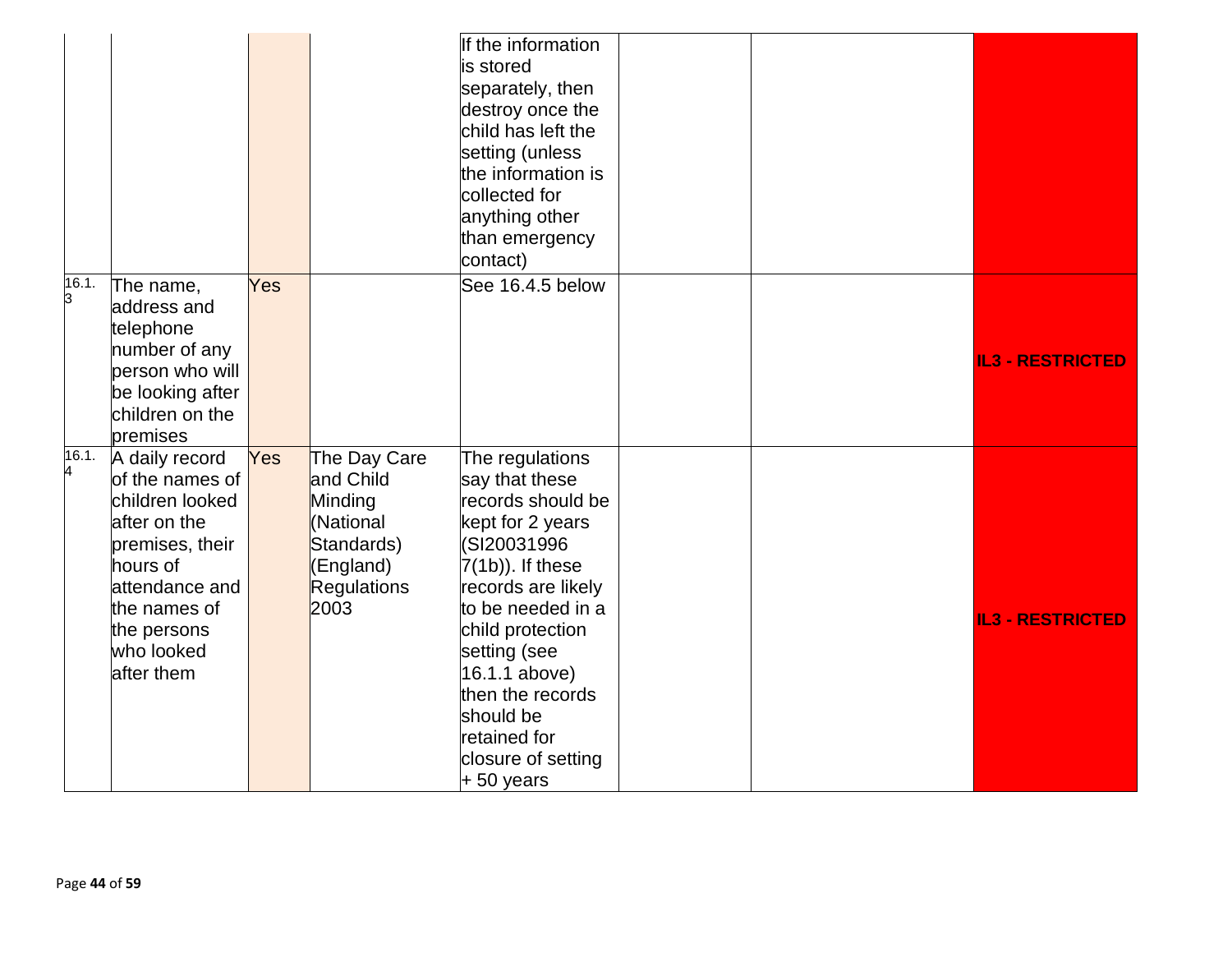| 16.1.<br>5 | A record of<br>accidents<br>occurring on<br>the premises<br>and incident<br>books relating<br>to other<br>incidents                                                                                                                                                                                                                                                           | Yes | The Day Care and<br><b>Child Minding</b><br>(National<br>Standards)<br>(England)<br>Regulations 2003[1]        | DOB of the child<br>involved in the<br>accident or the<br>incident $+25$<br>years<br>If an adult is<br>injured then the<br>accident book<br>must be kept for 7<br>years from the<br>date of the<br>incident |  | <b>IL2-PROTECT</b>      |
|------------|-------------------------------------------------------------------------------------------------------------------------------------------------------------------------------------------------------------------------------------------------------------------------------------------------------------------------------------------------------------------------------|-----|----------------------------------------------------------------------------------------------------------------|-------------------------------------------------------------------------------------------------------------------------------------------------------------------------------------------------------------|--|-------------------------|
| 16.1.<br>6 | A record of any Yes<br>medicinal<br>product<br>administered to<br>any child on<br>the premises,<br>including the<br>date and<br>circumstances<br>of its<br>administration,<br>by whom it was<br>administered,<br>including<br>medicinal<br>products which<br>the child is<br>permitted to<br>administer to<br>himself,<br>together with a<br>record of<br>parent's<br>consent |     | The Day Care and<br><b>Child Minding</b><br>(National<br><b>Standards)</b><br>(England)<br>Regulations 2003[2] | DOB of the child<br>being<br>given/taking the<br>medicine $+25$<br>years                                                                                                                                    |  | <b>IL3 - RESTRICTED</b> |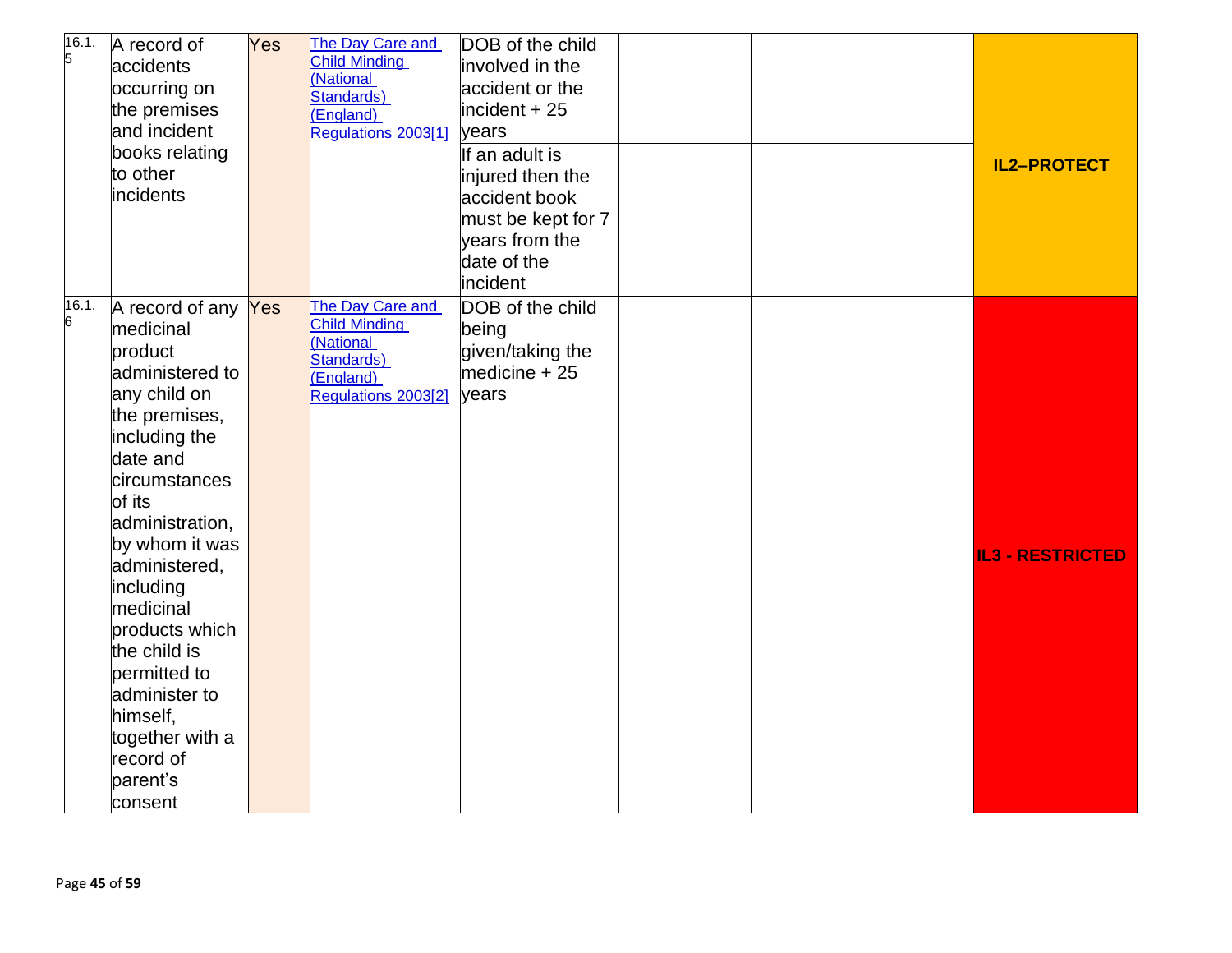| 16.1.                                                                                                                                                                                  | Records of<br>transfer                             | Yes                                  |                                                                                     | One copy is to be<br>given to the<br>parents, one copy<br>transferred to the<br>Primary Trust /<br>school where the<br>child is going                                                                                                                |                                                                                                                                                                            | <b>IL2-PROTECT</b>                                 |  |  |  |
|----------------------------------------------------------------------------------------------------------------------------------------------------------------------------------------|----------------------------------------------------|--------------------------------------|-------------------------------------------------------------------------------------|------------------------------------------------------------------------------------------------------------------------------------------------------------------------------------------------------------------------------------------------------|----------------------------------------------------------------------------------------------------------------------------------------------------------------------------|----------------------------------------------------|--|--|--|
| 16.1.<br>8                                                                                                                                                                             | Portfolio of<br>work,<br>observations<br>and so on | Yes                                  |                                                                                     | To be sent home<br>with the child                                                                                                                                                                                                                    |                                                                                                                                                                            | <b>IL2-PROTECT</b>                                 |  |  |  |
| 16.1.<br>9                                                                                                                                                                             | <b>Birth</b><br>certificates                       | Yes                                  |                                                                                     | Once the setting<br>has had sight of<br>the birth<br>lcertificate and<br>recorded the<br>necessary<br>information the<br>original can be<br>returned to the<br>parents. There is<br>no requirement to<br>keep a copy of<br>the birth<br>certificate. |                                                                                                                                                                            | <b>IL3 - RESTRICTED</b>                            |  |  |  |
|                                                                                                                                                                                        |                                                    |                                      | their eighteenth birthday, therefore the retention should be for the longer period. |                                                                                                                                                                                                                                                      | [1] The regulations say that these records should be kept for 2 years (SI20031996 7(1b)). The Statute of Limitations states that a minor may make a claim for 7 years from |                                                    |  |  |  |
|                                                                                                                                                                                        |                                                    |                                      |                                                                                     |                                                                                                                                                                                                                                                      |                                                                                                                                                                            |                                                    |  |  |  |
|                                                                                                                                                                                        |                                                    |                                      |                                                                                     |                                                                                                                                                                                                                                                      | [2] The regulations say that these records should be kept for 2 years (SI20031996 7(1b)). The NHS records retention schedule states that any records relating to a child   |                                                    |  |  |  |
| under the age of 18 should be retained until that child reaches the age of 25 years. Therefore, the retention should be DOB of the child being given/taking the medicine + 25<br>years |                                                    |                                      |                                                                                     |                                                                                                                                                                                                                                                      |                                                                                                                                                                            |                                                    |  |  |  |
|                                                                                                                                                                                        | Relates to nursery and child minding provision     |                                      | 16.2 Records to be kept by Registered Persons - Day Care                            |                                                                                                                                                                                                                                                      |                                                                                                                                                                            |                                                    |  |  |  |
|                                                                                                                                                                                        | <b>Basic file</b><br>description                   | <b>Data</b><br>Prot<br><b>Issues</b> | <b>Statutory</b><br><b>Provisions</b>                                               | <b>Retention period</b><br>[operational]                                                                                                                                                                                                             | Action at the end of the administrative life<br>of the record                                                                                                              | <b>Protective Marking</b><br><b>Classification</b> |  |  |  |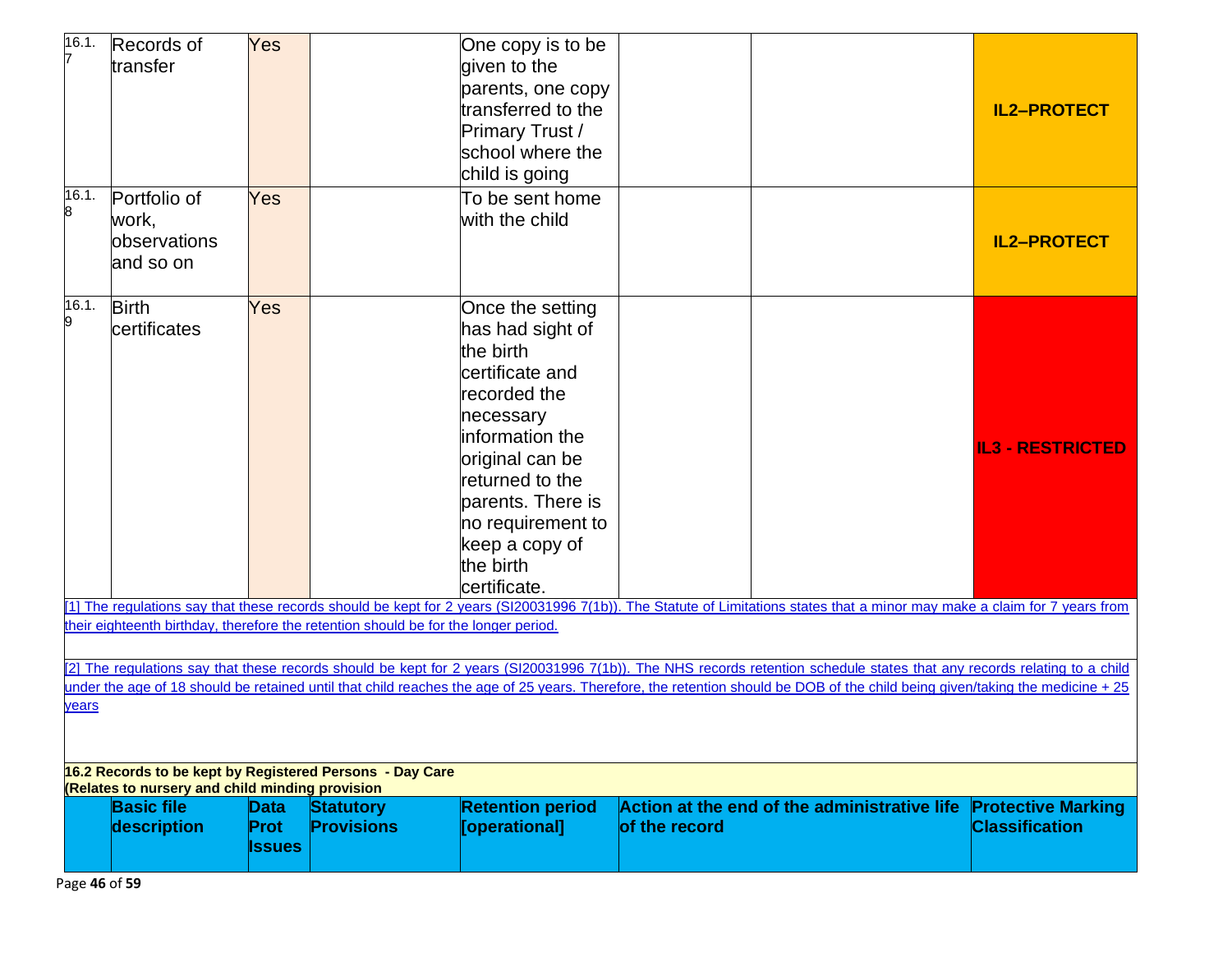| 16.2.      | The name and     | Yes       | See 16.4 below   |                         |
|------------|------------------|-----------|------------------|-------------------------|
| 1          | address and      |           |                  |                         |
|            | telephone        |           |                  |                         |
|            | number of the    |           |                  |                         |
|            | registered       |           |                  |                         |
|            | person and       |           |                  | <b>IL3 - RESTRICTED</b> |
|            | every other      |           |                  |                         |
|            | person living or |           |                  |                         |
|            | employed on      |           |                  |                         |
|            | the premises     |           |                  |                         |
| 16.2.      | A statement of   | <b>No</b> | Procedure        |                         |
| 2          | the procedure    |           | superseded $+7$  |                         |
|            | to be followed   |           | years            | IL1-Unclassified        |
|            | in the event of  |           |                  |                         |
|            | a fire or        |           |                  |                         |
|            | accident         |           |                  |                         |
| 16.2.<br>3 | A statement of   | <b>No</b> | Procedure        |                         |
|            | the procedure    |           | superseded $+7$  |                         |
|            | to be followed   |           | years            |                         |
|            | in the event of  |           |                  | IL1-Unclassified        |
|            | a child being    |           |                  |                         |
|            | lost or not      |           |                  |                         |
|            | collected        |           |                  |                         |
| 16.2.<br>4 | A statement of   | <b>No</b> | Until superseded |                         |
|            | the procedure    |           |                  |                         |
|            | to be followed   |           |                  |                         |
|            | where a parent   |           |                  |                         |
|            | has a            |           |                  |                         |
|            | complaint        |           |                  | IL1-Unclassified        |
|            | about the        |           |                  |                         |
|            | service being    |           |                  |                         |
|            | provided by the  |           |                  |                         |
|            | registered       |           |                  |                         |
|            | person           |           |                  |                         |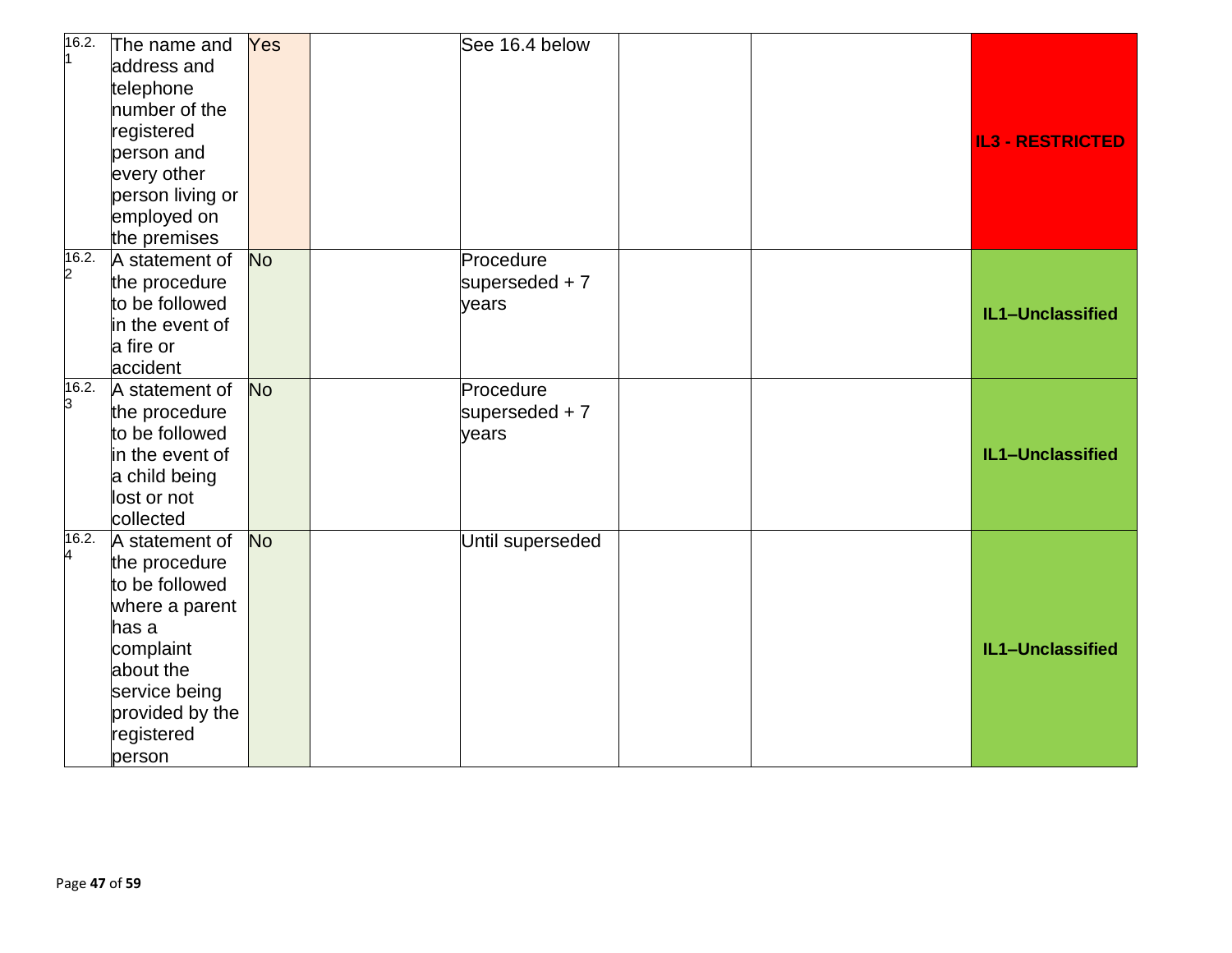| 16.2. | A statement of<br>the<br>arrangements<br>in place for the<br>protection of<br>children,<br>including<br>arrangements<br>to safeguard<br>the children<br>from abuse or<br>neglect and<br>procedures to<br>be followed in<br>the event of<br>allegations of<br>abuse or<br>neglect | Yes                          |                                       | Closure of setting<br>$+50$ years<br>These could be<br>required to show<br>whether or not an<br>individual child<br>attended the<br>setting in a child<br>protection<br>investigation] |               |                                              | <b>IL4-Confidential</b>                            |
|-------|----------------------------------------------------------------------------------------------------------------------------------------------------------------------------------------------------------------------------------------------------------------------------------|------------------------------|---------------------------------------|----------------------------------------------------------------------------------------------------------------------------------------------------------------------------------------|---------------|----------------------------------------------|----------------------------------------------------|
|       | <b>Basic file</b><br>description                                                                                                                                                                                                                                                 | Data<br>Prot<br><b>Issue</b> | <b>Statutory</b><br><b>Provisions</b> | 16.3 Records to be kept by Registered Persons - Overnight provision - under 2's<br><b>Retention period</b><br>[operational]                                                            | of the record | Action at the end of the administrative life | <b>Protective Marking</b><br><b>Classification</b> |
| 16.3. | Emergency<br>contact details<br>for appropriate<br>adult to collect<br>the child if<br>necessary                                                                                                                                                                                 | Yes                          |                                       | Destroy once the<br>child has left the<br>setting (unless<br>the information is<br>collected for<br>anything other<br>than emergency<br>contact)                                       |               |                                              | <b>IL3 - RESTRICTED</b>                            |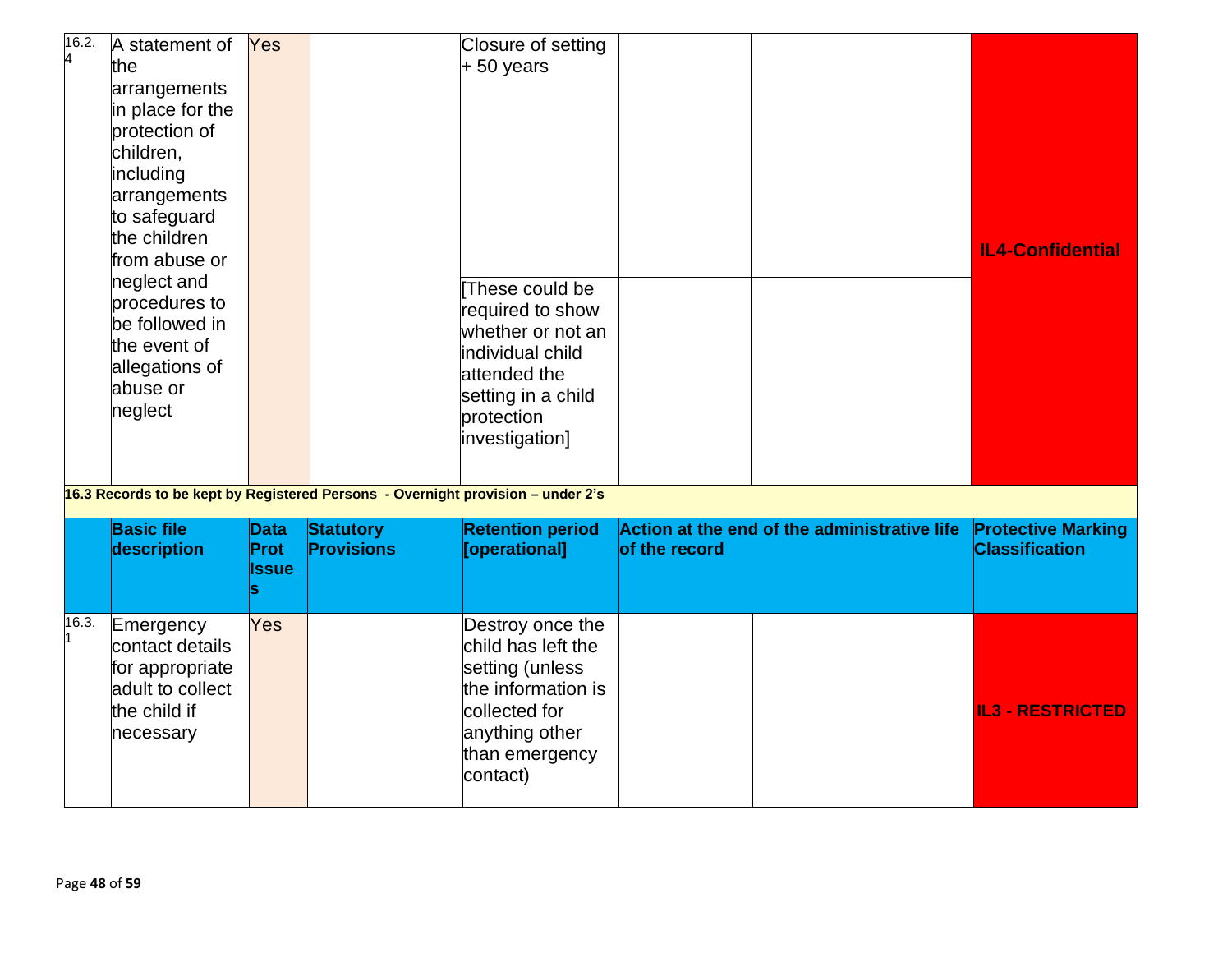| 16.3.            | Contract,                           | Yes            |                    | Date of birth of                       |               |                                              |                           |
|------------------|-------------------------------------|----------------|--------------------|----------------------------------------|---------------|----------------------------------------------|---------------------------|
| $\overline{2}$   | signed by the                       |                |                    | the child who is                       |               |                                              |                           |
|                  | parent, stating                     |                |                    | the subject of the                     |               |                                              |                           |
|                  | all the relevant                    |                |                    | contract $+25$                         |               |                                              |                           |
|                  | details                             |                |                    | years                                  |               |                                              |                           |
|                  | regarding the                       |                |                    |                                        |               |                                              |                           |
|                  | child and their                     |                |                    |                                        |               |                                              |                           |
|                  | care, including                     |                |                    |                                        |               |                                              |                           |
|                  | the name of the                     |                |                    |                                        |               |                                              | <b>IL3 - RESTRICTED</b>   |
|                  | emergency                           |                |                    |                                        |               |                                              |                           |
|                  | contact and                         |                |                    |                                        |               |                                              |                           |
|                  | confirmation of                     |                |                    |                                        |               |                                              |                           |
|                  | their                               |                |                    |                                        |               |                                              |                           |
|                  | agreement to                        |                |                    |                                        |               |                                              |                           |
|                  | collect the child                   |                |                    |                                        |               |                                              |                           |
|                  | during the night                    |                |                    |                                        |               |                                              |                           |
|                  | 16.4 Other Records - Administration |                |                    |                                        |               |                                              |                           |
|                  | <b>Basic file</b>                   | <b>Data</b>    | <b>Statutory</b>   | <b>Retention period</b>                |               | Action at the end of the administrative life | <b>Protective Marking</b> |
|                  | description                         | Prot           | <b>Provisions</b>  | [operational]                          | of the record |                                              | <b>Classification</b>     |
|                  |                                     | <b>Issue</b>   |                    |                                        |               |                                              |                           |
|                  |                                     | S              |                    |                                        |               |                                              |                           |
|                  |                                     |                |                    |                                        |               |                                              |                           |
|                  | <b>Financial Records</b>            |                |                    |                                        |               |                                              |                           |
| 16.4.            | Financial records No                |                |                    | Current year $+6$                      |               |                                              |                           |
|                  | - accounts,                         |                |                    | vears                                  |               |                                              |                           |
|                  | statements,                         |                |                    |                                        |               |                                              | <b>IL2-PROTECT</b>        |
|                  | invoices, petty                     |                |                    |                                        |               |                                              |                           |
|                  |                                     |                |                    |                                        |               |                                              |                           |
|                  | cash etc                            |                |                    |                                        |               |                                              |                           |
| <b>Insurance</b> |                                     |                |                    |                                        |               |                                              |                           |
| 16.4.            |                                     |                |                    |                                        |               |                                              |                           |
| 2                | Insurance                           | N <sub>o</sub> | <b>Employers</b>   | The policies are<br>kept for a minimum |               |                                              |                           |
|                  | policies-                           |                | Liability          | of 6 years and a                       |               |                                              |                           |
|                  | Employers                           |                | Financial          | maximum of 40                          |               |                                              | IL1-Unclassified          |
|                  | Liability                           |                | <b>Regulations</b> | years depending                        |               |                                              |                           |
|                  |                                     |                |                    | on the type of<br>policy               |               |                                              |                           |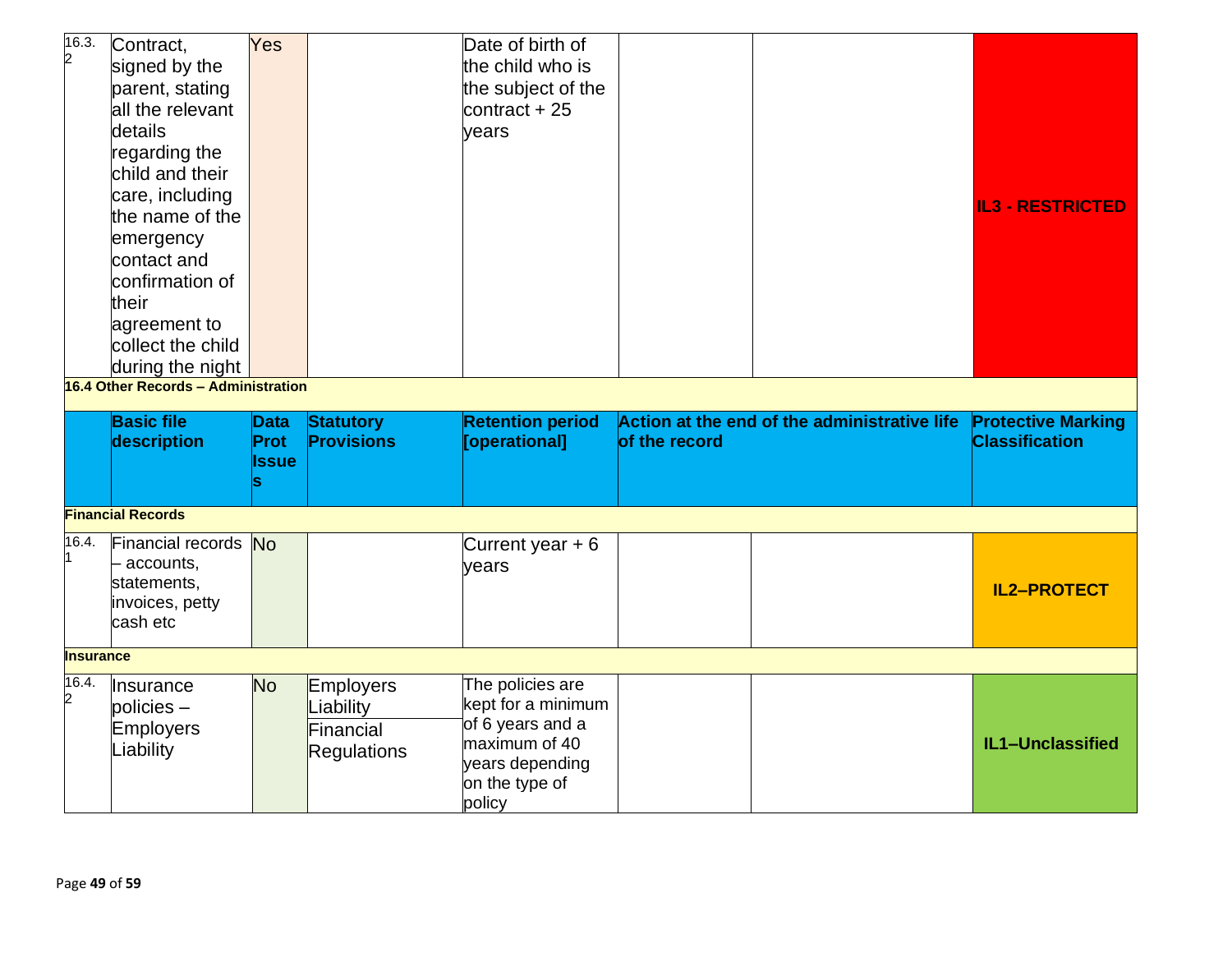| 16.4.<br>3 | <b>Claims made</b><br>against<br>linsurance<br>$policies -$<br>damage to                   | Yes            |                       | Case concluded<br>$+3$ years                               |  | <b>IL2-PROTECT</b>      |
|------------|--------------------------------------------------------------------------------------------|----------------|-----------------------|------------------------------------------------------------|--|-------------------------|
| 16.4.      | property<br>Claims made<br>against<br>insurance<br>$policies -$<br>personal injury         | Yes            |                       | Case concluded<br>$+ 6$ years                              |  | <b>IL2-PROTECT</b>      |
|            | <b>Human Resources</b>                                                                     |                |                       |                                                            |  |                         |
| 16.4.<br>5 | Personal Files - Yes<br>records relating<br>to an<br>individual's<br>employment<br>history |                |                       | Termination + 6<br>vears then review                       |  | <b>IL3 - RESTRICTED</b> |
| 16.4.<br>6 | Pre-<br>employment<br>vetting<br>information<br>(including DBS<br>checks)                  | N <sub>o</sub> | <b>DBS</b> guidelines | Date of check $+6$<br>months                               |  | <b>IL4-Confidential</b> |
| 16.4.      | Staff training<br>$records -$<br>general                                                   | Yes            |                       | Current year $+2$<br>years                                 |  | <b>IL2-PROTECT</b>      |
| 16.4.<br>8 | Training (proof<br>of completion<br>such as<br>certificates,<br>awards, exam<br>results)   | Yes            |                       | Last action $+7$<br>years                                  |  | <b>IL2-PROTECT</b>      |
|            | <b>Premises and Health and Safety</b>                                                      |                |                       |                                                            |  |                         |
| 16.4.<br>9 | <b>Premises files</b><br>(relating to<br>maintenance)                                      | <b>No</b>      |                       | Cessation of use<br>of building $+ 7$<br>years then review |  | IL1-Unclassified        |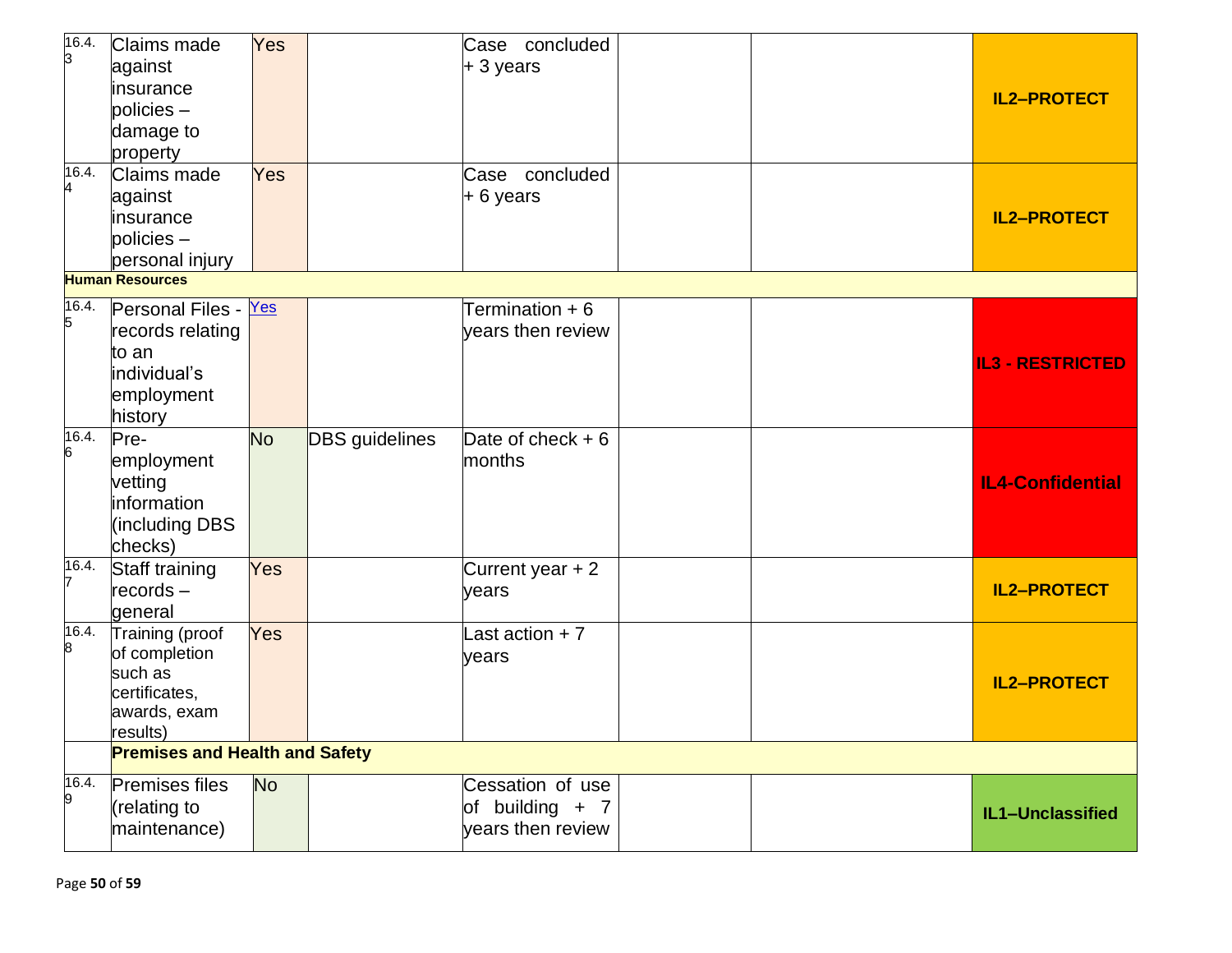| 16.4.<br>10                            | <b>Risk</b><br>Assessments                                        | <b>No</b> |                    | Current year $+3$<br>years                                                                                       |                        |  |  | IL1-Unclassified |  |
|----------------------------------------|-------------------------------------------------------------------|-----------|--------------------|------------------------------------------------------------------------------------------------------------------|------------------------|--|--|------------------|--|
|                                        |                                                                   |           |                    | [1] For Data Protection purposes the following information should be kept on the file for the following periods: |                        |  |  |                  |  |
| all documentation on the personal file |                                                                   |           |                    |                                                                                                                  | Duration of employment |  |  |                  |  |
|                                        | pre-employment and vetting information                            |           |                    |                                                                                                                  | Start date $+6$ months |  |  |                  |  |
|                                        | records relating to accident or injury at work                    |           |                    | Minimum of 12 years                                                                                              |                        |  |  |                  |  |
|                                        | annual appraisal/assessment records                               |           |                    |                                                                                                                  | Minimum of 5 years     |  |  |                  |  |
|                                        | records relating to disciplinary matters (kept on personal files) |           |                    |                                                                                                                  |                        |  |  |                  |  |
|                                        |                                                                   |           | oral warning<br>O  |                                                                                                                  | 6 months               |  |  |                  |  |
| first level warning<br>O               |                                                                   |           | 6 months           |                                                                                                                  |                        |  |  |                  |  |
|                                        |                                                                   |           | O                  | second level warning                                                                                             | 12 months              |  |  |                  |  |
|                                        |                                                                   |           | final warning<br>n |                                                                                                                  | 18 months              |  |  |                  |  |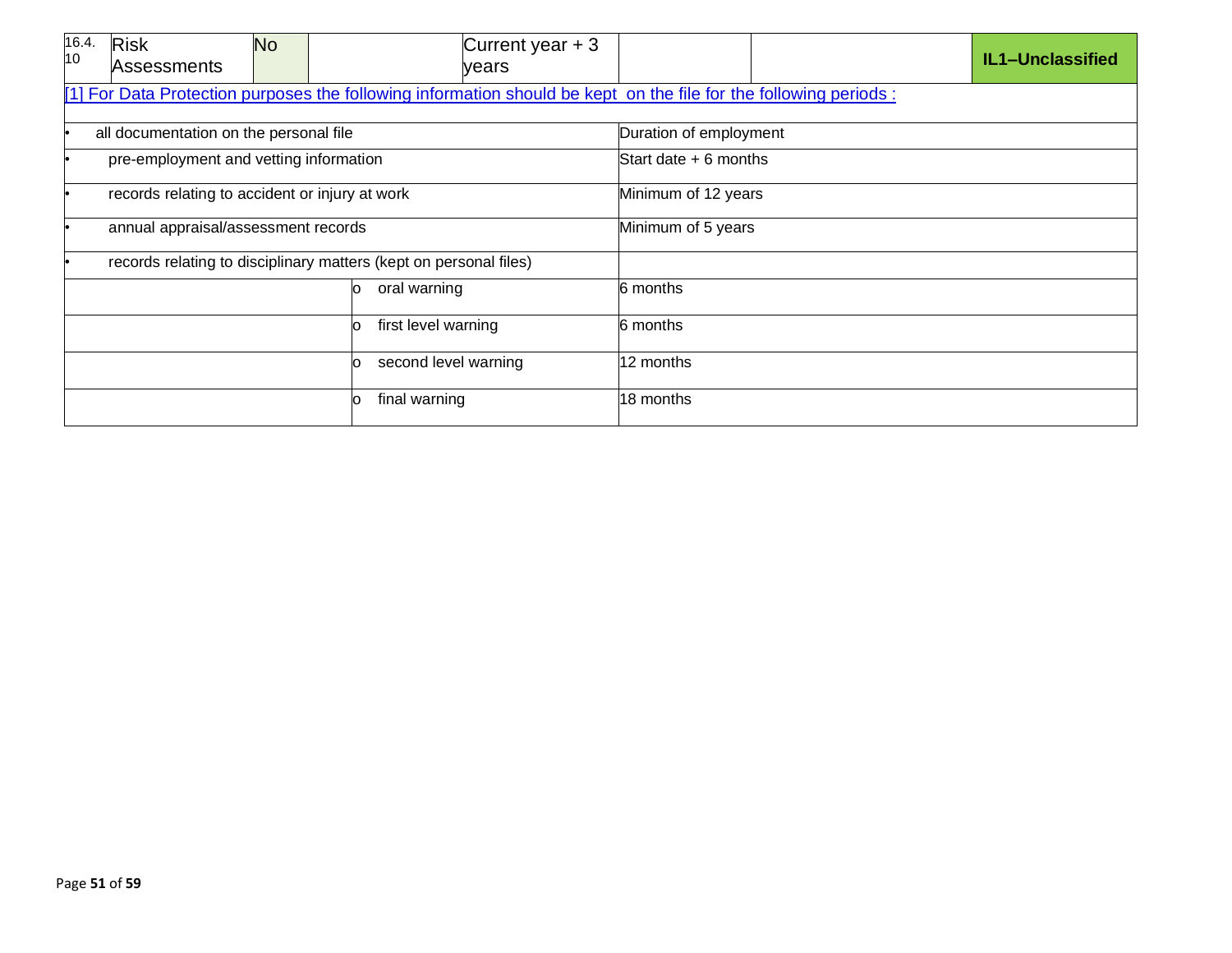## **Appendix 3**

## **Information Security Incident Report Form**



*All boxes must be completed*

To be completed by the person reporting the breach

| <b>Name</b>                                 |                                                                                                                                                                                                 |
|---------------------------------------------|-------------------------------------------------------------------------------------------------------------------------------------------------------------------------------------------------|
| <b>Job title</b>                            |                                                                                                                                                                                                 |
| <b>Department / Section (if applicable)</b> |                                                                                                                                                                                                 |
| <b>Telephone number</b>                     |                                                                                                                                                                                                 |
| <b>E-mail address</b>                       |                                                                                                                                                                                                 |
| <b>Date</b>                                 |                                                                                                                                                                                                 |
| and the location of the breach.             | What has happened? Please provide as much information as you can about what has happened,<br>what went wrong and how; include a description of the data, eg: format, volume, from which system, |
|                                             |                                                                                                                                                                                                 |
|                                             |                                                                                                                                                                                                 |
|                                             |                                                                                                                                                                                                 |
|                                             |                                                                                                                                                                                                 |

**How did you find out about the breach? If you were not the person who originally found there had been a breach, please explain how you found out about it and how they found out about it.**

| Was the breach caused by a cyber incident? |  |           |  |               |  |  |
|--------------------------------------------|--|-----------|--|---------------|--|--|
| <b>Yes</b>                                 |  | <b>No</b> |  | Not yet known |  |  |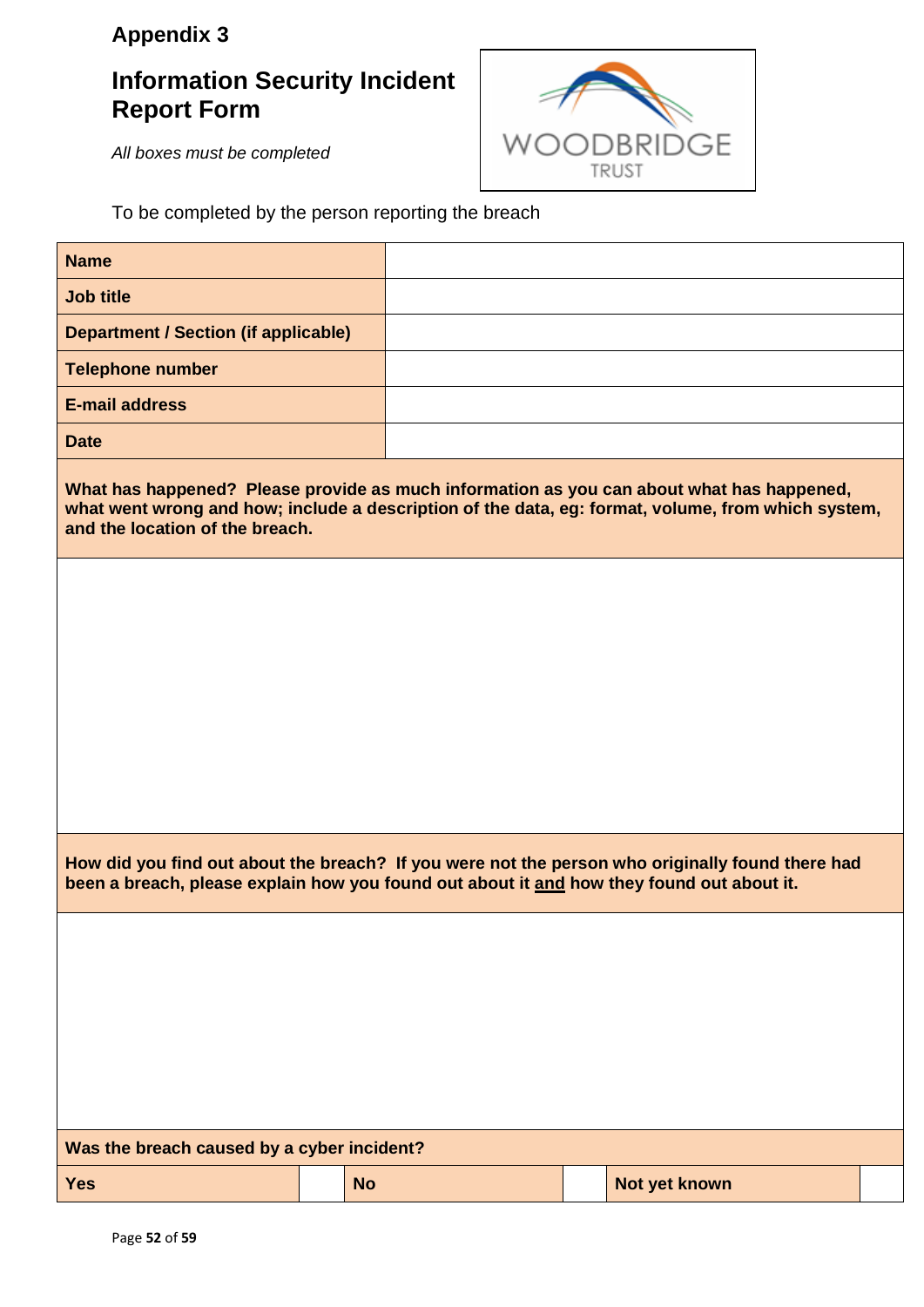| When was the breach discovered?<br>Date:                                          |  |                                          |                                   |                                                          |  | Time:         |                                         |  |  |
|-----------------------------------------------------------------------------------|--|------------------------------------------|-----------------------------------|----------------------------------------------------------|--|---------------|-----------------------------------------|--|--|
| When did the breach occur?<br>Date:                                               |  |                                          |                                   |                                                          |  | Time:         |                                         |  |  |
| What has happened to the information? (Please select all that apply)              |  |                                          |                                   |                                                          |  |               |                                         |  |  |
| <b>Destroyed</b>                                                                  |  | Lost                                     |                                   |                                                          |  | <b>Stolen</b> |                                         |  |  |
| <b>Altered</b>                                                                    |  | <b>Unauthorised</b><br><b>Disclosure</b> |                                   |                                                          |  |               | <b>Unauthorised Access</b>              |  |  |
| Other (please give details below)                                                 |  |                                          |                                   |                                                          |  |               |                                         |  |  |
|                                                                                   |  |                                          |                                   |                                                          |  |               |                                         |  |  |
| Categories of personal data included in the breach (Please select all that apply) |  |                                          |                                   |                                                          |  |               |                                         |  |  |
| <b>Basic personal identifiers</b><br>(eg: name, contact details)                  |  |                                          |                                   | <b>Identification data</b><br>(eg: usernames, passwords) |  |               |                                         |  |  |
| <b>Racial or ethnic origin</b>                                                    |  |                                          |                                   | <b>Political opinions</b>                                |  |               |                                         |  |  |
| <b>Religious or philosophical beliefs</b>                                         |  |                                          |                                   | <b>Trade union membership</b>                            |  |               |                                         |  |  |
| <b>Health</b>                                                                     |  |                                          |                                   | <b>Sexual life or orientation</b>                        |  |               |                                         |  |  |
| <b>Gender reassignment data</b>                                                   |  |                                          |                                   | <b>Genetic or biometric data</b>                         |  |               |                                         |  |  |
| <b>Financial information</b>                                                      |  |                                          |                                   |                                                          |  |               | <b>Criminal convictions or offences</b> |  |  |
| <b>Official documents (eg: driving licences)</b>                                  |  |                                          |                                   | <b>Location data</b>                                     |  |               |                                         |  |  |
| Other (please give details below)                                                 |  |                                          |                                   | Not yet known                                            |  |               |                                         |  |  |
|                                                                                   |  |                                          |                                   |                                                          |  |               |                                         |  |  |
| How may data subjects could be affected?                                          |  |                                          |                                   |                                                          |  |               |                                         |  |  |
| Categories of data subjects affected (Please select all that apply)               |  |                                          |                                   |                                                          |  |               |                                         |  |  |
| <b>Employees</b>                                                                  |  |                                          |                                   | <b>Pupils</b>                                            |  |               |                                         |  |  |
| <b>Parents / Carers</b>                                                           |  |                                          |                                   | <b>Trustees</b>                                          |  |               |                                         |  |  |
| <b>Volunteers</b>                                                                 |  |                                          | Other (please give details below) |                                                          |  |               |                                         |  |  |
|                                                                                   |  |                                          |                                   |                                                          |  |               |                                         |  |  |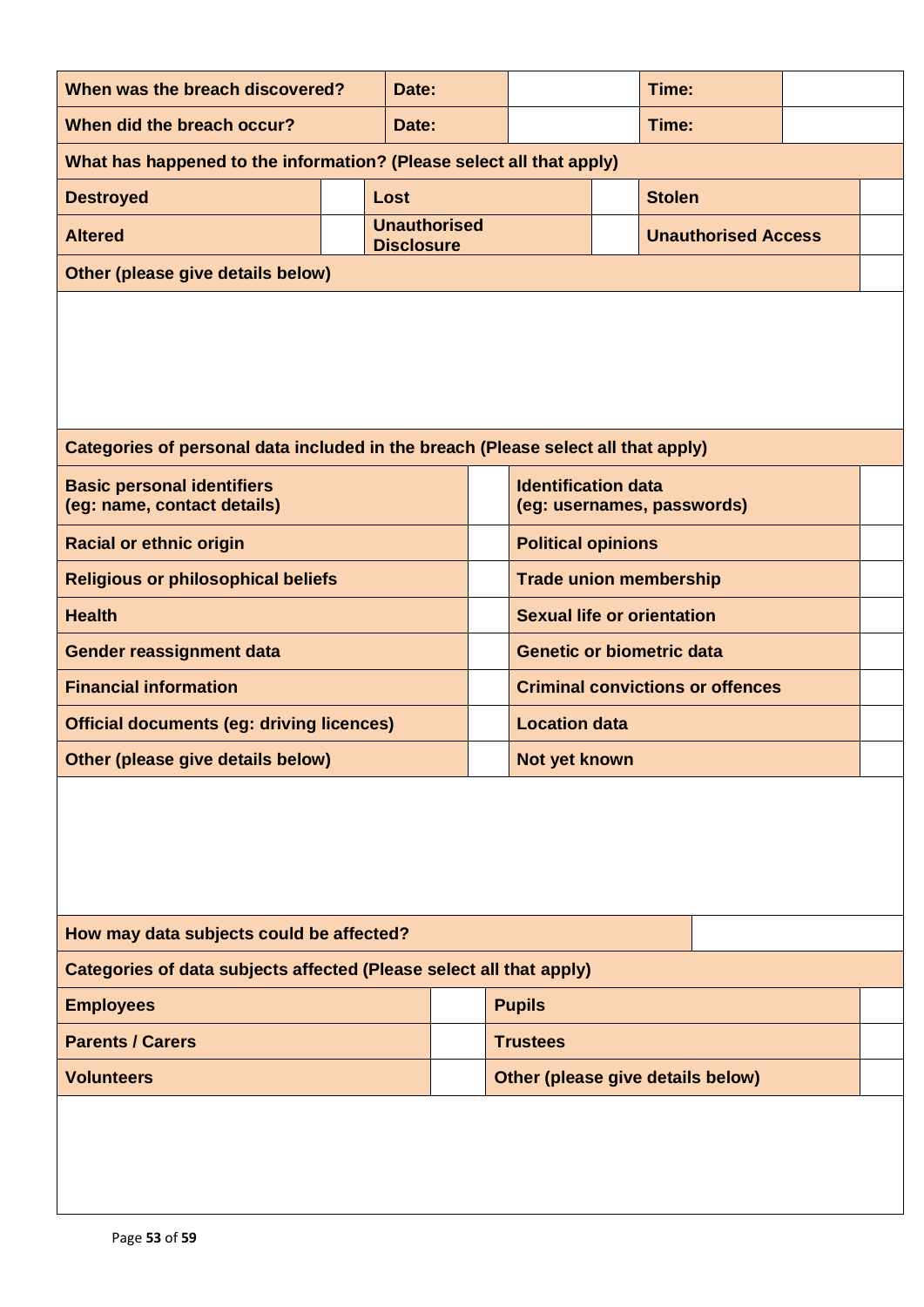| What is the possible impact of the breach on the data subjects?                                                                                                                                                         |  |                      |  |                                                                         |  |                                                                                                       |  |  |
|-------------------------------------------------------------------------------------------------------------------------------------------------------------------------------------------------------------------------|--|----------------------|--|-------------------------------------------------------------------------|--|-------------------------------------------------------------------------------------------------------|--|--|
|                                                                                                                                                                                                                         |  |                      |  |                                                                         |  |                                                                                                       |  |  |
|                                                                                                                                                                                                                         |  |                      |  |                                                                         |  |                                                                                                       |  |  |
|                                                                                                                                                                                                                         |  |                      |  |                                                                         |  |                                                                                                       |  |  |
| Has there been any actual harm to data subjects? (If yes, please give details below)                                                                                                                                    |  |                      |  |                                                                         |  |                                                                                                       |  |  |
| <b>Yes</b>                                                                                                                                                                                                              |  | <b>No</b>            |  |                                                                         |  | Not yet known                                                                                         |  |  |
|                                                                                                                                                                                                                         |  |                      |  |                                                                         |  |                                                                                                       |  |  |
|                                                                                                                                                                                                                         |  |                      |  |                                                                         |  |                                                                                                       |  |  |
|                                                                                                                                                                                                                         |  |                      |  |                                                                         |  |                                                                                                       |  |  |
|                                                                                                                                                                                                                         |  |                      |  |                                                                         |  | What is the likelihood that data subjects will experience significant consequences as a result of the |  |  |
| breach? (Please select one option and give further details below)                                                                                                                                                       |  |                      |  |                                                                         |  |                                                                                                       |  |  |
| <b>Very likely</b>                                                                                                                                                                                                      |  | <b>Likely</b>        |  |                                                                         |  | <b>Neutral</b>                                                                                        |  |  |
| <b>Unlikely</b>                                                                                                                                                                                                         |  | <b>Very unlikely</b> |  |                                                                         |  | Not yet known                                                                                         |  |  |
|                                                                                                                                                                                                                         |  |                      |  |                                                                         |  |                                                                                                       |  |  |
|                                                                                                                                                                                                                         |  |                      |  |                                                                         |  |                                                                                                       |  |  |
|                                                                                                                                                                                                                         |  |                      |  |                                                                         |  |                                                                                                       |  |  |
| Have you told the data subjects about the breach?<br><b>Yes</b>                                                                                                                                                         |  |                      |  |                                                                         |  |                                                                                                       |  |  |
| No, but they're already aware                                                                                                                                                                                           |  |                      |  | About to or in process of telling them<br>No, but planning to tell them |  |                                                                                                       |  |  |
| No, decided not to tell them                                                                                                                                                                                            |  |                      |  |                                                                         |  | Not yet decided whether to tell them                                                                  |  |  |
| <b>Seeking advice from DPO</b>                                                                                                                                                                                          |  |                      |  |                                                                         |  | <b>Other (Please give details below)</b>                                                              |  |  |
|                                                                                                                                                                                                                         |  |                      |  |                                                                         |  |                                                                                                       |  |  |
|                                                                                                                                                                                                                         |  |                      |  |                                                                         |  |                                                                                                       |  |  |
|                                                                                                                                                                                                                         |  |                      |  |                                                                         |  |                                                                                                       |  |  |
| Have you told, or are you planning to tell, any other organisations (e.g. police, regulatory body) about<br>the breach? (If yes, please give details below. If you have a crime reference number, please include<br>it) |  |                      |  |                                                                         |  |                                                                                                       |  |  |
| <b>Yes</b>                                                                                                                                                                                                              |  |                      |  | <b>No</b>                                                               |  |                                                                                                       |  |  |
| <b>Seeking advice from DPO</b>                                                                                                                                                                                          |  |                      |  |                                                                         |  | <b>Other (Please give details below)</b>                                                              |  |  |
|                                                                                                                                                                                                                         |  |                      |  |                                                                         |  |                                                                                                       |  |  |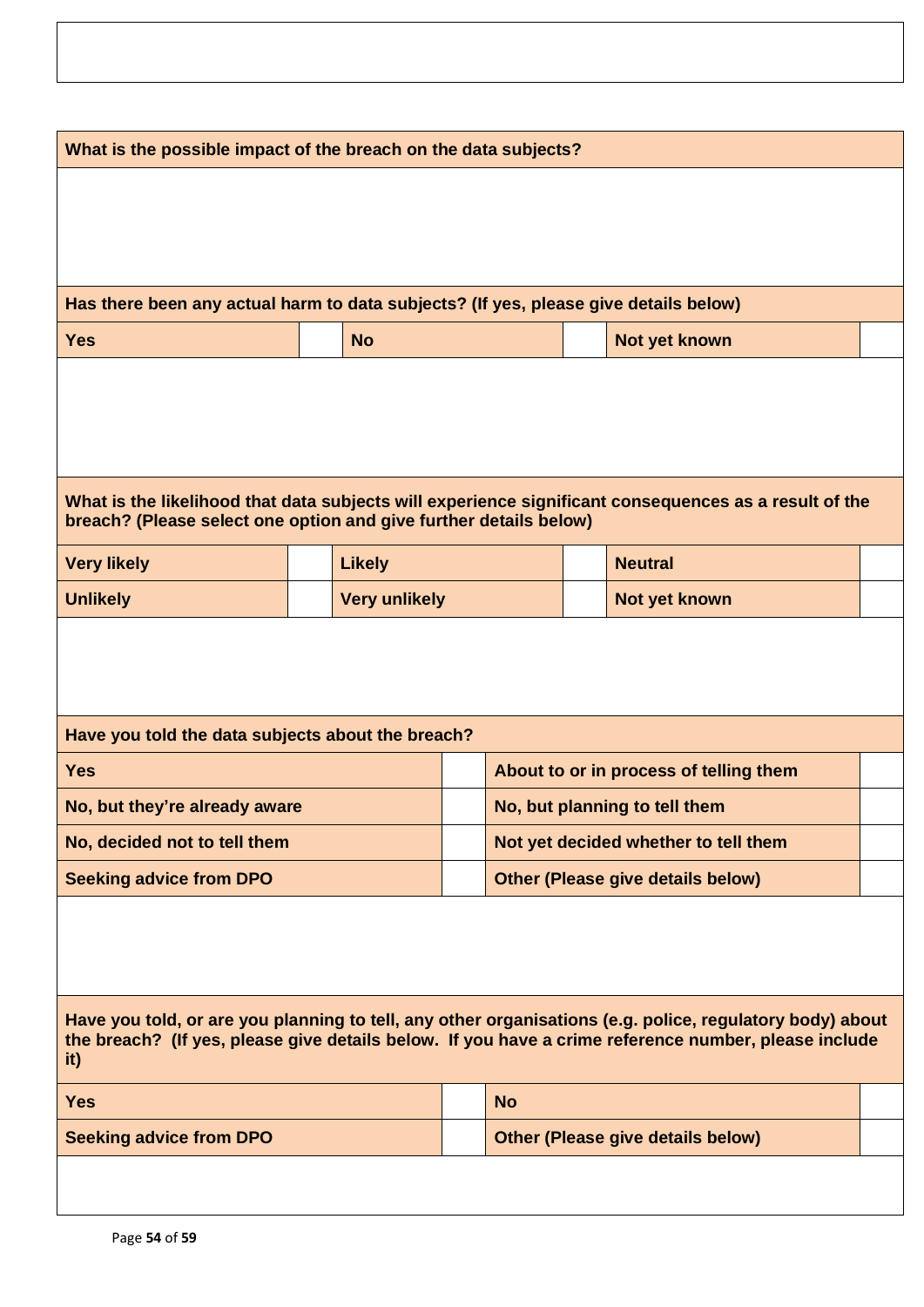|            | What measures have been taken to deal with the breach? (e.g. contacting the person sent in<br>formation in error, auto-erased lost laptop) |                                                                                                                                                                                                         |  |  |  |  |
|------------|--------------------------------------------------------------------------------------------------------------------------------------------|---------------------------------------------------------------------------------------------------------------------------------------------------------------------------------------------------------|--|--|--|--|
|            |                                                                                                                                            |                                                                                                                                                                                                         |  |  |  |  |
|            |                                                                                                                                            |                                                                                                                                                                                                         |  |  |  |  |
|            |                                                                                                                                            |                                                                                                                                                                                                         |  |  |  |  |
|            |                                                                                                                                            |                                                                                                                                                                                                         |  |  |  |  |
| or unread) |                                                                                                                                            | Has the data been recovered? (Please give details - if the breach is due to a misdirected email,<br>include whether you have had confirmation that the recipient has deleted it and whether it was read |  |  |  |  |
| <b>Yes</b> | <b>No</b>                                                                                                                                  | <b>Partially</b>                                                                                                                                                                                        |  |  |  |  |
|            |                                                                                                                                            |                                                                                                                                                                                                         |  |  |  |  |
|            |                                                                                                                                            |                                                                                                                                                                                                         |  |  |  |  |
|            |                                                                                                                                            |                                                                                                                                                                                                         |  |  |  |  |
|            |                                                                                                                                            |                                                                                                                                                                                                         |  |  |  |  |
|            | What measures have been taken / are proposed to mitigate further breaches?                                                                 |                                                                                                                                                                                                         |  |  |  |  |
|            |                                                                                                                                            |                                                                                                                                                                                                         |  |  |  |  |
|            |                                                                                                                                            |                                                                                                                                                                                                         |  |  |  |  |
|            |                                                                                                                                            |                                                                                                                                                                                                         |  |  |  |  |
|            |                                                                                                                                            |                                                                                                                                                                                                         |  |  |  |  |
|            |                                                                                                                                            |                                                                                                                                                                                                         |  |  |  |  |
|            |                                                                                                                                            |                                                                                                                                                                                                         |  |  |  |  |
|            | If there is any further information you think should be considered please include it here.                                                 |                                                                                                                                                                                                         |  |  |  |  |
|            |                                                                                                                                            |                                                                                                                                                                                                         |  |  |  |  |
|            |                                                                                                                                            |                                                                                                                                                                                                         |  |  |  |  |
|            |                                                                                                                                            |                                                                                                                                                                                                         |  |  |  |  |
|            |                                                                                                                                            |                                                                                                                                                                                                         |  |  |  |  |
|            |                                                                                                                                            |                                                                                                                                                                                                         |  |  |  |  |
|            |                                                                                                                                            |                                                                                                                                                                                                         |  |  |  |  |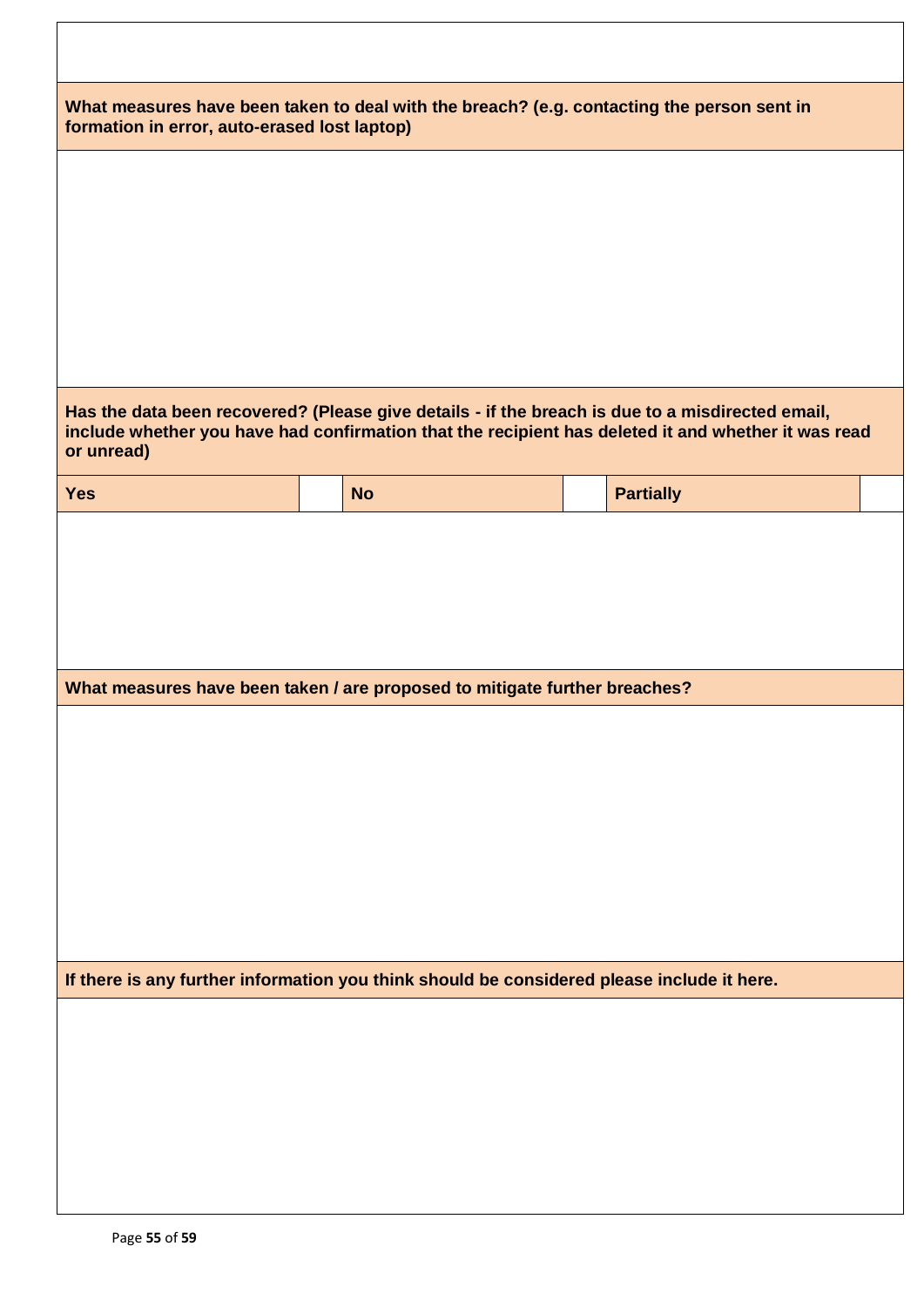To be completed by the Data Protection Officer

| Form received by DPO                                                                  | Date:      |           | Time:     |             |           |  |
|---------------------------------------------------------------------------------------|------------|-----------|-----------|-------------|-----------|--|
| Was the form received within 24 hours of the breach being discovered?                 | <b>Yes</b> | <b>No</b> |           |             |           |  |
| If no, was a reason given? (Please give details below)                                |            |           |           | <b>Yes</b>  | <b>No</b> |  |
|                                                                                       |            |           |           |             |           |  |
|                                                                                       |            |           |           |             |           |  |
|                                                                                       |            |           |           |             |           |  |
| Is the information on the form complete?                                              |            |           |           | <b>Yes</b>  | <b>No</b> |  |
| If not, what further information is required? (Please give details below)             |            |           |           |             |           |  |
|                                                                                       |            |           |           |             |           |  |
|                                                                                       |            |           |           |             |           |  |
|                                                                                       |            |           |           |             |           |  |
|                                                                                       |            |           |           |             |           |  |
|                                                                                       |            |           |           |             |           |  |
|                                                                                       |            |           |           |             |           |  |
| <b>Breach reported to SIRO</b>                                                        | <b>Yes</b> |           | <b>No</b> | <b>Date</b> |           |  |
| <b>Breach reported to Exec Head / Head</b><br>of School or Service                    | <b>Yes</b> |           | <b>No</b> | <b>Date</b> |           |  |
| <b>Breach reported to Chair of Trustees</b>                                           | Yes        |           | <b>No</b> | <b>Date</b> |           |  |
| What measures have been agreed should be taken to deal with the breach?               |            |           |           |             |           |  |
|                                                                                       |            |           |           |             |           |  |
|                                                                                       |            |           |           |             |           |  |
|                                                                                       |            |           |           |             |           |  |
|                                                                                       |            |           |           |             |           |  |
|                                                                                       |            |           |           |             |           |  |
|                                                                                       |            |           |           |             |           |  |
|                                                                                       |            |           |           |             |           |  |
|                                                                                       |            |           |           |             |           |  |
|                                                                                       |            |           |           |             |           |  |
|                                                                                       |            |           |           |             |           |  |
| What measures have been agreed should be taken to mitigate harm caused by the breach? |            |           |           |             |           |  |
|                                                                                       |            |           |           |             |           |  |
|                                                                                       |            |           |           |             |           |  |
|                                                                                       |            |           |           |             |           |  |
|                                                                                       |            |           |           |             |           |  |
|                                                                                       |            |           |           |             |           |  |
|                                                                                       |            |           |           |             |           |  |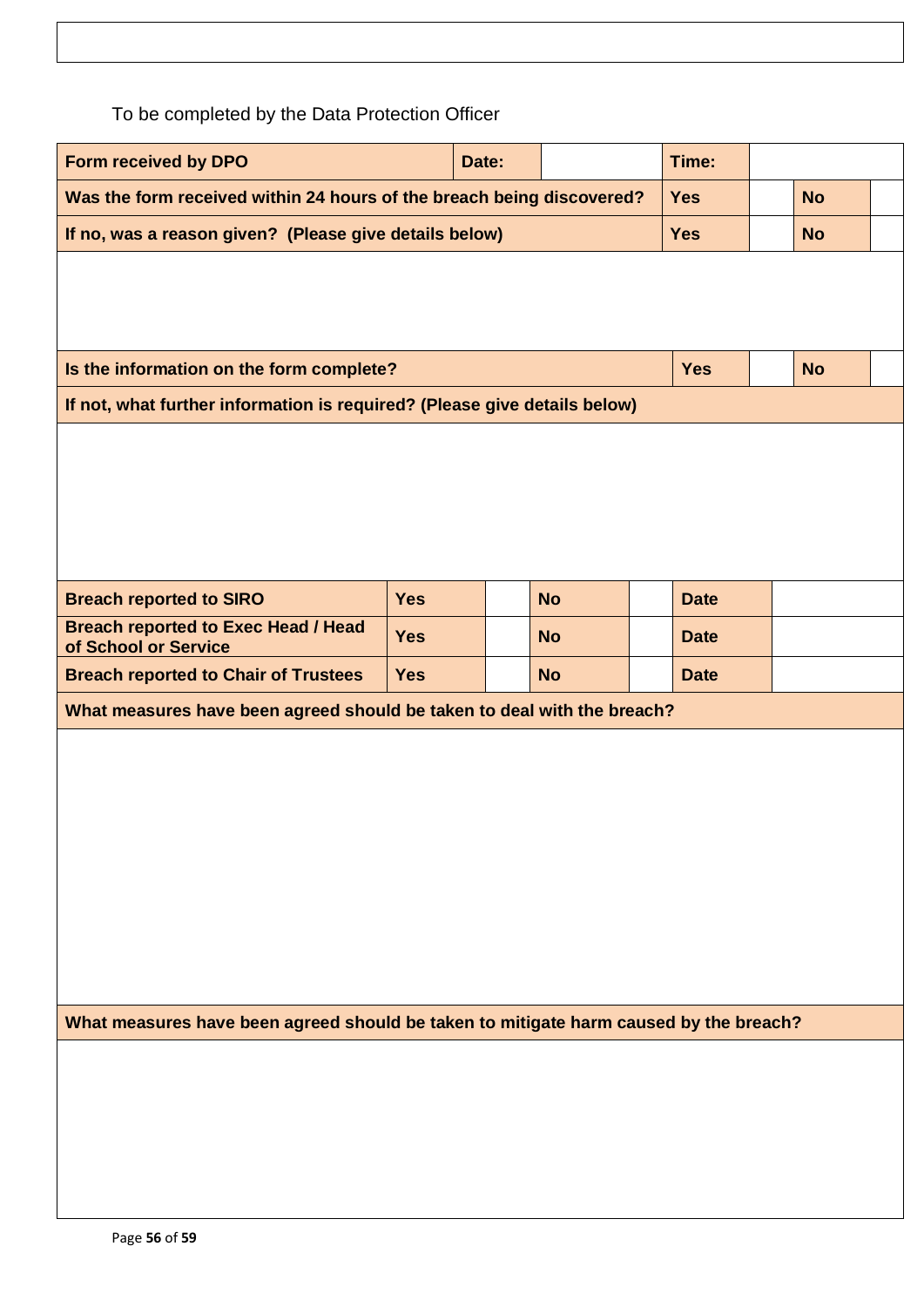| Have data subjects been told about the about the breach (if not already done by person reporting it)? |                              |                                          |           |                                     |  |
|-------------------------------------------------------------------------------------------------------|------------------------------|------------------------------------------|-----------|-------------------------------------|--|
| <b>Yes</b>                                                                                            |                              | About to or in process of telling them   |           |                                     |  |
| No, but they're already aware                                                                         |                              | No, but planning to tell them            |           |                                     |  |
| No, decided not to tell them                                                                          |                              | <b>Other (Please give details below)</b> |           |                                     |  |
|                                                                                                       |                              |                                          |           |                                     |  |
| Does the breach warrant a report to the ICO?                                                          | <b>Yes</b>                   |                                          | <b>No</b> |                                     |  |
| If yes, when was the breach reported to the ICO?                                                      | Date:                        |                                          | Time:     |                                     |  |
| Was report to ICO made within 72 hours?                                                               | <b>Yes</b>                   |                                          | <b>No</b> |                                     |  |
| If report was not made within 72 hours, please provide justification for late reporting below.        |                              |                                          |           |                                     |  |
| What has been identified as the root cause(s) of the breach following investigation?                  |                              |                                          |           |                                     |  |
| What corrective actions have been identified following investigation?                                 |                              |                                          |           |                                     |  |
| <b>Action</b>                                                                                         | <b>Target</b><br><b>Date</b> | <b>Owner</b>                             |           | <b>Date</b><br><b>Complete</b><br>d |  |
|                                                                                                       |                              |                                          |           |                                     |  |
|                                                                                                       |                              |                                          |           |                                     |  |
|                                                                                                       |                              |                                          |           |                                     |  |
|                                                                                                       |                              |                                          |           |                                     |  |
|                                                                                                       |                              |                                          |           |                                     |  |
|                                                                                                       |                              |                                          |           |                                     |  |
|                                                                                                       |                              |                                          |           |                                     |  |
|                                                                                                       |                              |                                          |           |                                     |  |
| <b>DPO Sign-off</b>                                                                                   |                              | <b>Date</b>                              |           |                                     |  |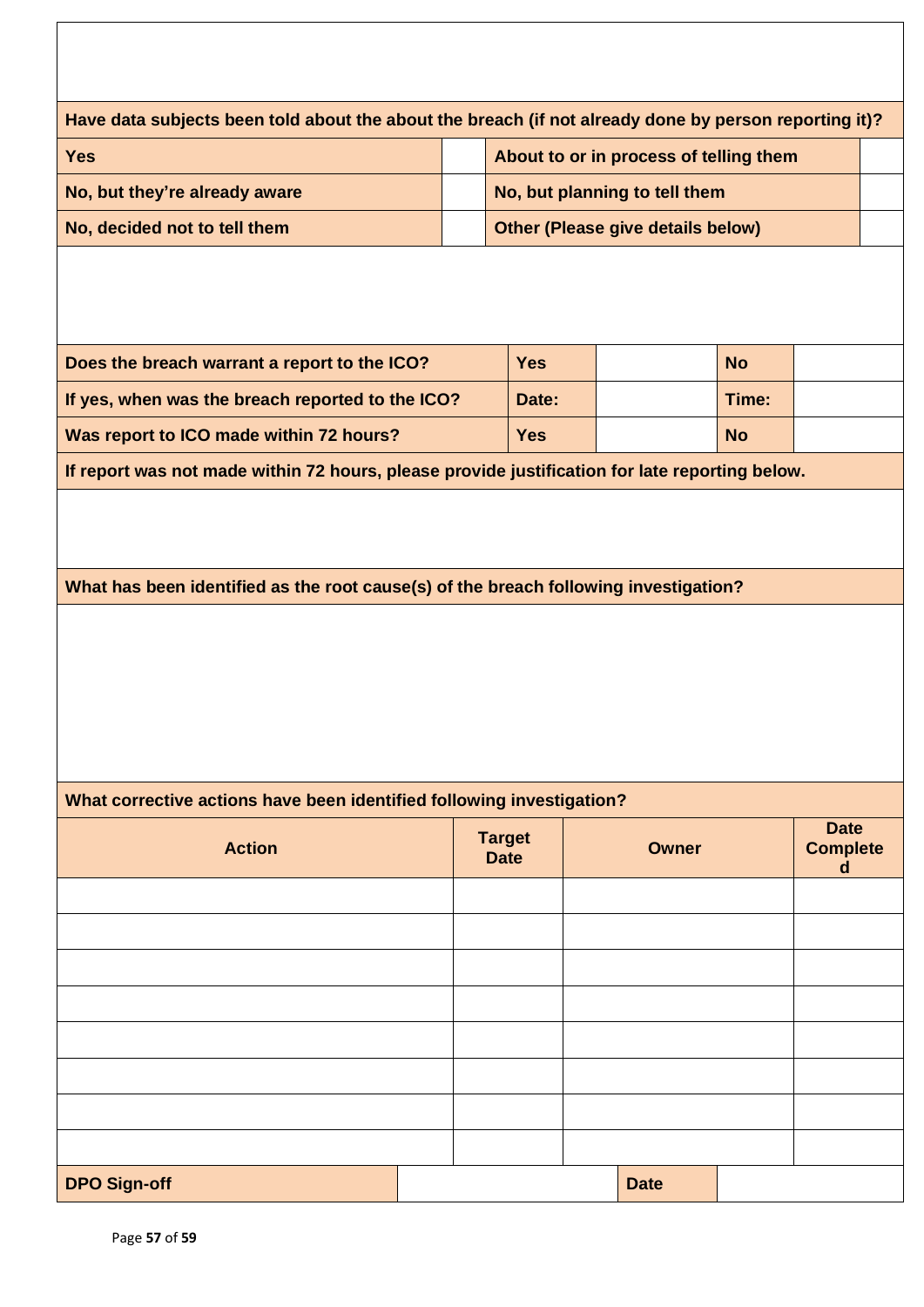| <b>Exec Head / Head of School or Service</b><br>Sign-off | <b>Date</b> |  |
|----------------------------------------------------------|-------------|--|
| Date Incident Investigation Closed                       |             |  |

## **Appendix 4**

**Request for personal data Form**

## **Request for personal data**

*All boxes must be completed*

**To**

#### **Details of applicant**

| <b>Name of applicant</b>                                  |  |
|-----------------------------------------------------------|--|
| <b>Job title</b>                                          |  |
| <b>Department and Section</b>                             |  |
| <b>Full Address</b>                                       |  |
| <b>Telephone number</b>                                   |  |
| e-mail address or fax number                              |  |
| <b>Investigation reference / Operation</b><br><b>Name</b> |  |
| <b>Date</b>                                               |  |

#### **Details of application**

**1. This request is made pursuant to the Data Protection Act 1998. I can confirm that this request complies with the following non-disclosure provisions** 

Section 29

The data is necessary for the prevention or detection of crime

The data is necessary for the apprehension or prosecution of offenders

Section 35

 The data is necessary for the purpose of or in connection with present legal Proceedings

 The data is necessary for the purpose of or in connection with prospective legal proceedings

**2. I require the following information**